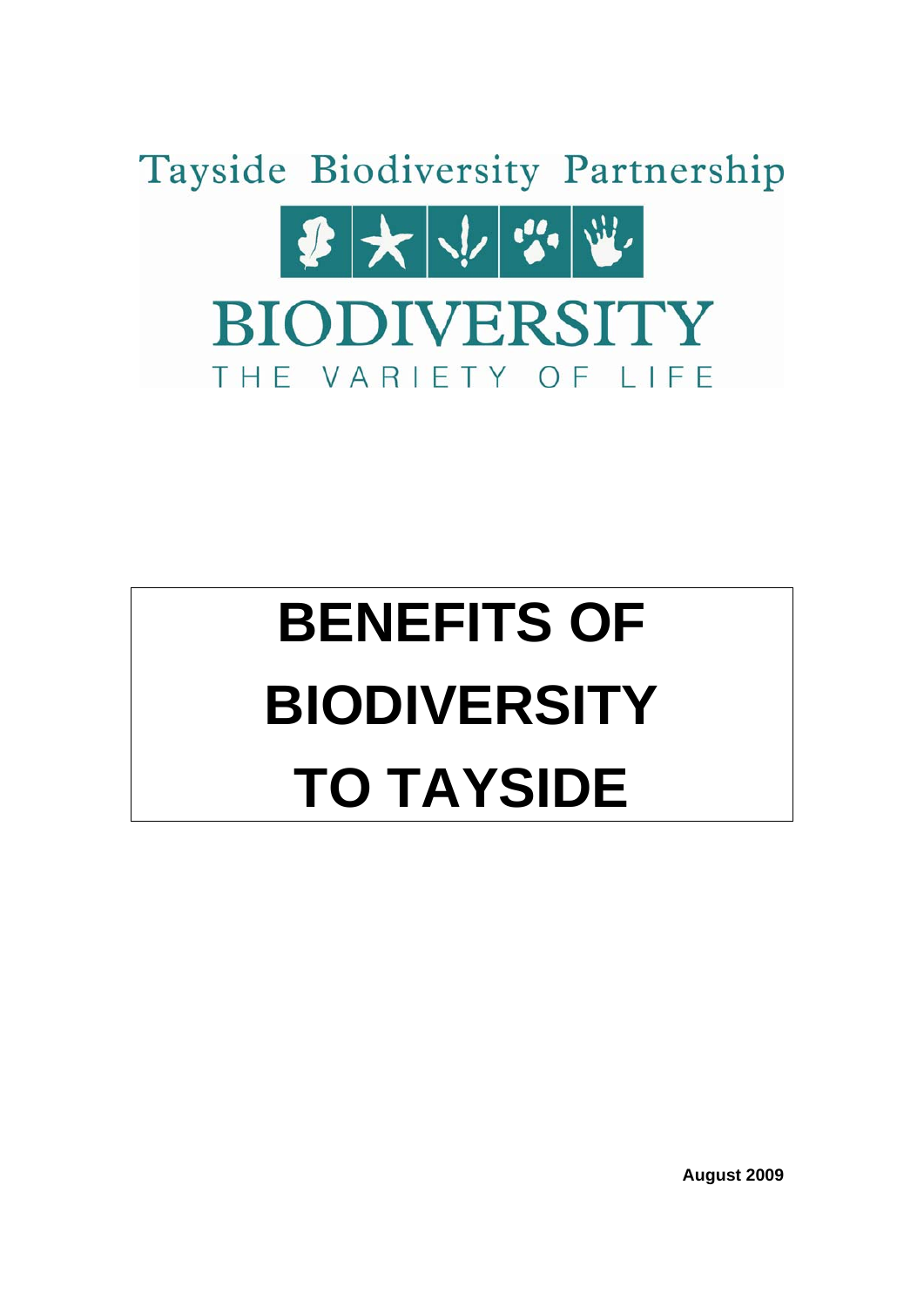# **EXECUTIVE SUMMARY**

For the past decade, the Tayside Biodiversity Partnership has provided a unique and vital link between public, private and voluntary groups, as well as the general community. The purpose of this report is to outline the benefits that biodiversity brings, not only to Tayside's habitats and species, but also its economy and people.

Since its introduction, the Nature Conservation (Scotland) Act 2004 has placed a duty on public bodies to further the conservation of biodiversity. With the Single Outcome Agreements being key drivers for public service delivery and as Lead Partners in the Partnership, there is now an opportunity for the three local authorities to demonstrate how integral Tayside's rich biodiversity resource is to our overall economic and social well-being.

Biodiversity is key to sustainable development: without it we would have few pharmaceuticals, a diversity of food pollinated by our bees, or attractive landscapes. It is critical to the productivity of our economy, including tourism. In 2008, UK and overseas visitors stayed 5.43 million bed-nights in Tayside and spent £298m. Just over one in five people in Tayside work in tourism-related employment; an equally large percentage work in agriculture, food production and forestry. Biodiversity is therefore "big business" and "local business".

With a focus on Single Outcome Agreements, local authorities are actively reducing their total carbon footprint. As grasslands purify our atmosphere – they store far more carbon in their soils than tropical rain forests - carbon sequestration is an increasingly important aspect of greenspace management. A hectare of urban park is estimated to remove 1,200 kg of carbon dioxide from the air each day, returning a similar amount of oxygen. Dundee's urban area includes 28% greenspace; both Angus and Perth & Kinross Council are actively changing their parkland and graveyard grassland regimes, so Tayside can very significantly contribute to carbon reduction by managing land with biodiversity in mind.

Studies have also shown that heart rate and blood pressure are reduced within minutes of entering a park. With up to 60% of Britain's urban biodiversity also found in its gardens, the Partnership can demonstrate that gardening (or taking on an allotment) is not just good for local community health. Angus Council's Ranger Service is including the elderly in their sheltered housing biodiversity project. Many Tayside schools now have an outdoor classroom; more and more people are involved in managing a community garden or orchard.

In the past 9 years, the Partnership has become the key "biodiversity information hub" in Tayside, its website attracting over a half million hits per annum and a suite of publications distributed, including the Planners and Developers' Manual, the "Integrating Biodiversity into Local Services" handbook, and the "Making Way for Nature in Community Gardens, Orchards and Allotments" booklet. In 2003, the Partnership's 'Building Better Biodiversity' series of seminars and workshops was launched. Since then, over 1,300 people have attended training courses. If charged at a commercial rate, this would have cost the local authorities approx. £63,000 to provide.

There have also been many direct economic, employment, and health benefits. In the last 3 years, 56 projects have been championed by the Partnership. The SITA Tayside Biodiversity Action Fund has enabled a further 49 "on the ground" projects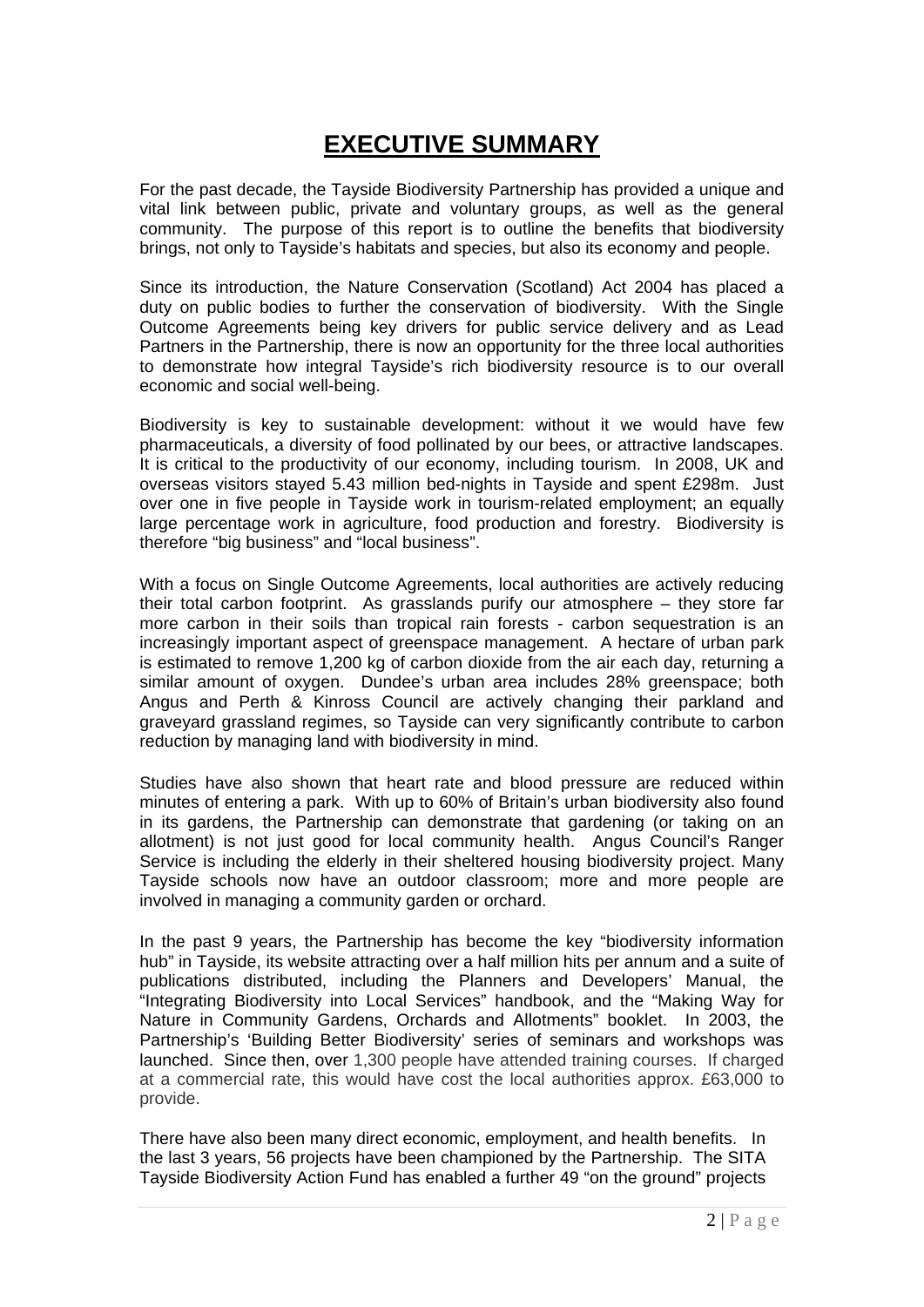to be started through the allocation of £447,724 (and a total leverage of nearly £870,000). Very few, if any, of these projects would have gone ahead without funding from the SITA Trust. Additional projects have ranged from small local community groups improving their housing association courtyards for biodiversity, to complex projects bringing together partners and funding to directly contribute towards a UK Biodiversity Action Plan target.

In October 2008, the first Carse of Gowrie Orchard Festival attracted 3,500 participants (and great media interest) – the first Festival of its kind in Eastern Scotland. In May 2009, Tayside's first Biodiversity Festival offered 58 events which attracted a further 10,000 visitors. In addition to a variety of walks and talks arranged by Partners, the Co-ordinator worked with the Dundee Science Centre to bring the prestigious "What on Earth is Biodiversity" exhibition to Scotland for 3 months and Dundee Contemporary Arts held their selection of international WildScreen films at the same time.

The term "biodiversity" is now used widely by the media and understood by all age groups; children, especially, use the term. TV and radio programmes, newspapers and magazines all include articles on biodiversity projects, so local communities are now contacting the Partnership as a matter of course. However, for this to continue, long-term funding from the three Tayside local authorities is essential.

#### *TAYSIDE BIODIVERSITY PARTNERS*

*Lead Partners*

- *Angus Council*
- *Dundee City Council*
- *Perth and Kinross Council*

#### *Partners*

- *Forestry Commission Scotland*
- *Littlewood Landcare*
- *Lockett Agri-Environmental*
- *National Farmers' Union Scotland*
- *National Trust for Scotland*
- *Perth College UHI*
- *Royal Society for the Protection of Birds*
- *Scottish Agricultural College*
- *Scottish Government Rural Payments and Inspections Directorate*
- *Scottish Environmental Protection Agency*
- *Scottish Field Studies Association*
- *Scottish Rural Property and Business Association*
- *Scottish Natural Heritage*
- *Scottish Wildlife Trust*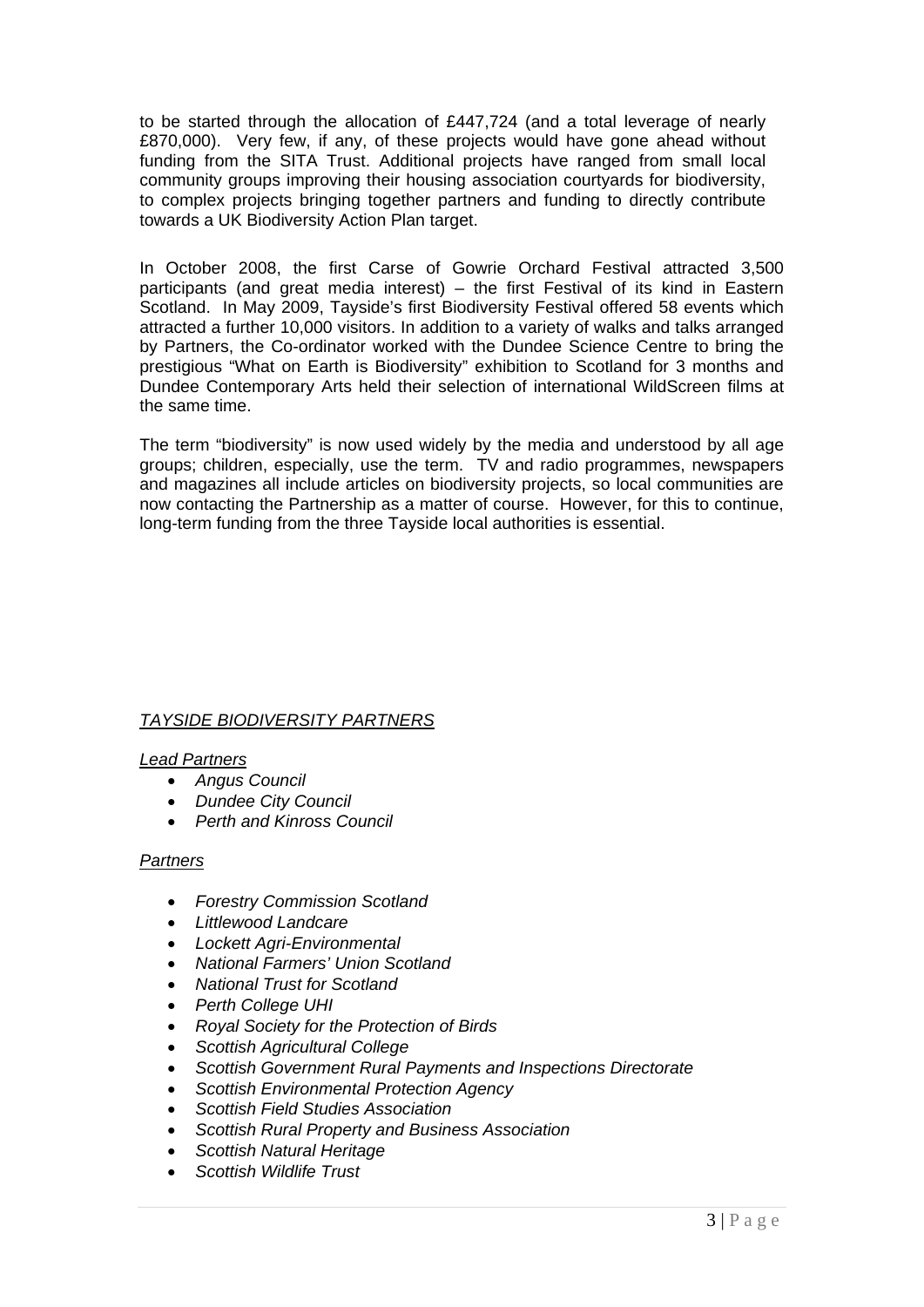# **CONTENTS**

#### **Executive Summary** 2

#### **Section 1**

#### **Economic Benefits:**

| $\bullet$ | Biodiversity – a Key Component to Sustainable Development | 5  |
|-----------|-----------------------------------------------------------|----|
|           | The Economic Relevance of Biodiversity to Tayside         | 5. |
|           | o Case Study: Community and Schools Orchard Workshop      |    |
|           | Single Outcome Agreements                                 | 6  |
|           | o Carbon Sequestration and Greenspace Management          |    |

#### **Section 2**

#### **Tayside Achievements and Awareness-Raising:**

| Introduction to the Tayside Biodiversity Partnership    | 8  |
|---------------------------------------------------------|----|
| Public and Community Outreach: The Written Word         | 8  |
| <b>Biodiversity Information Hub for Tayside</b>         | 9  |
| <b>Funding Local Biodiversity Action</b>                | 10 |
| <b>Tayside Biodiversity Projects</b>                    | 11 |
| <b>Student Placements</b>                               | 14 |
| <b>Project Outcomes - Attitudes</b>                     | 14 |
| Therapeutic Value of Biodiversity<br>O                  |    |
| Case Study: Carse of Gowrie Orchard Festival<br>$\circ$ |    |
| <b>Professional Development Opportunities</b>           |    |
|                                                         |    |
|                                                         |    |

### **Appendices**

| • Steering Group Members                         | 22 |
|--------------------------------------------------|----|
| • Wider Partnership Links                        | 23 |
| • Project Priority Listing (2007-10)             | 25 |
| • Partnership Projects – Examples                | 26 |
| • SITA Tayside Biodiversity Action Fund Projects | 29 |

*The broad aim of the Tayside Biodiversity Action Plan is:* 

*\* To co-ordinate existing actions, as well as initiating and co-ordinating new actions.* 

*\* To preserve and enhance the region's biodiversity, taking into account both local and national priorities.*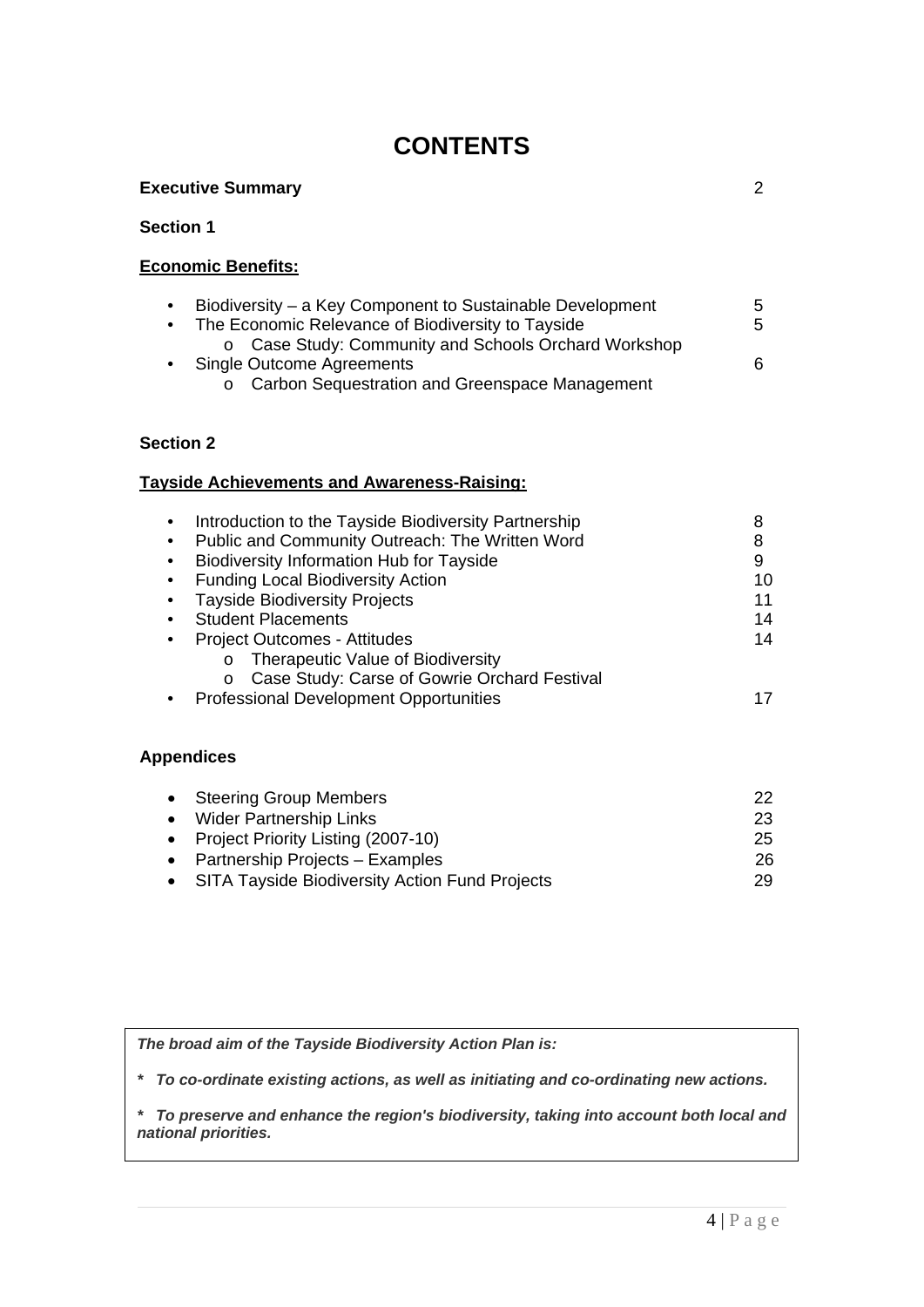#### **SECTION 1**

#### **ECONOMIC BENEFITS**

#### Biodiversity – a Key Component to Sustainable Development

In the Scottish Biodiversity Strategy (published 2004), it is stated "Traditional tools for economic evaluation typically under-represent or even ignore the economic value of the environmental capital or ecosystem services delivered by Scotland's natural environment, including biodiversity." The Strategy continues: "This leads to biased outputs from traditional cost/benefit assessments, for example for new developments. Novel methods are required to permit both more accurate estimation of the economic value of biodiversity and the assessment of value in non-monetary terms." It concludes: "Realistic expectations are required: precise monetary estimates are likely to remain elusive. It is essential to develop and improve policy support and evaluation tools in order that they may account for the wide ranges of values expressed in both monetary and non-monetary terms."

Five years on from the Strategy's publication, the fact that biodiversity underpins our national economy is only just beginning to be realised. Professor Edward Wilson, who coined the term "biodiversity" from "biological diversity, said *"it is the key to the maintenance of the world as we know it. This is the assembly of life that took a*  billion years to evolve. It... created the world that creates us. It holds the world *steady."*

Biodiversity is key to sustainable development: without it we would have few pharmaceuticals, a diversity of food pollinated by our bees, or attractive landscapes, essential for tourism. It is critical to the productivity of our economy. In 1992, the Convention on Biological Diversity - signed by over 150 countries - recognised the importance of the world's natural resources and ecosystems in its objectives:

- Conservation of biodiversity
- Sustainable use of biological resources
- Equitable sharing of biodiversity benefits

#### The Economic Relevance of Biodiversity to Tayside

Scotland attracts visitors who benefit directly from biodiversity – 80% of them have cited "the scenery" as their reason for visiting; 20% of overseas visitors have placed specific value on "naturalness of the countryside". Films have exploited Tayside's rich cultural and natural history, for instance Harry Potter (Rannoch Station) and Rob Roy (Drummond and Megginch Castles). It is not just the environment that people enjoy whilst walking, cycling, boating or skiing: wildlife watching is an increasingly important element of tourism whether it is in the uplands, our woodland, rivers or coast. Local foods are becoming more important – as is shown by Perth becoming, in 2007, the first Cittaslow city in Scotland. Responsible use of water and the discharge of pollutants are now being recognised as vital, as is the need to lower fuel miles as well as food miles –a slow realisation that everything is connected.

For 2008, VisitScotland figures show that over 4 million bed-nights by UK visitors were spent in Tayside, with a spend of £215m. Overseas visitors added 1.43m bednights and a spend of £83m – a total spend of nearly £300m per year. Just over one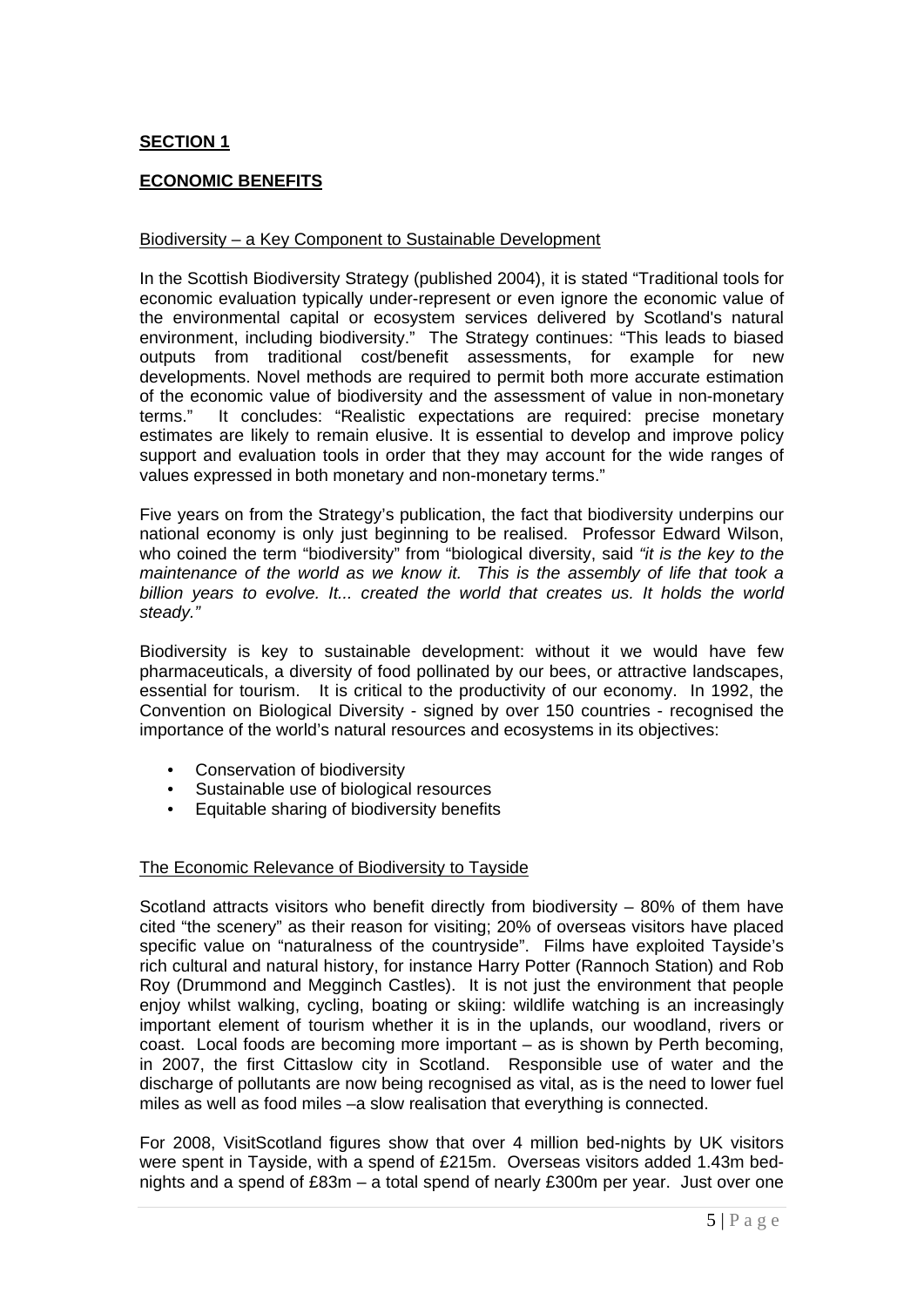in five people in Tayside works in tourism-related employment. An equally large percentage of people work in agriculture, food production and forestry.

There is a growing acceptance of green tourism and the visitor's "lighter ecological footprint". The Tayside Biodiversity Co-ordinator has liaised with caravan parks, visitor centres, hotels and guesthouses throughout Tayside (often via VisitScotland training courses) to encourage the management of surrounding land with biodiversity in mind, as well as the inclusion of nest boxes and provision of leaflets and survey forms for visitors.

#### *Case Study of Economic Value for Biodiversity*

#### *Community & School Orchards Workshop*

With the aim of informing local people and teachers of the management requirements for orchards (planting methods, future care, biodiversity value, etc.), a one day workshop was held in the village hall at Errol. The Biodiversity Co-ordinator drew up the programme, arranged speakers (including one from Ayrshire and another from Glasgow) and secured funding (from the Forestry Commission and the Perth & Kinross Countryside Trust). The Partnership publicised the event (mailing and preparation of press releases) and administered the bookings.

The outcome was 32 people attending from across Central Scotland (most delegates were from the N E Fife/Tayside area); several school and community orchards were planned as a result of the expertise gained. The Partnership's aims were met. In addition, the following benefits also arose from the workshop:

1) On the day, the local shop-keeper provided soup and sandwiches at a cost of c£95. The workshop coincided with a charity Coffee Morning in the hall, so participants were encouraged to join this – donations of c£120 to the charity were generated. The Partnership paid hall hire (£50) and fees to speakers: £320.00.

2) Thirty two people attended the workshop; the potential for them returning to the area could be calculated at c10 people x 2 nights' B&B @ £35, plus evening meals taken locally (£15 a head) = £1,000. Total input into community, including hall hire, workshop refreshments =  $£1,265$ . This excludes the value of widespread awareness-raising and local publicity for the event.

3) During the workshop, the first fruit trees were planted down the Gas Brae for the benefit of the local community. It was the primary instigation for the first orchard trail in the Carse (eco-tourism benefits). The first tree planting led to the Errol Apple Fair during the first Orchard Festival in 2008 – with the community planting more trees: there is now an avenue of 36 fruit trees on the edge of Errol which will enhance the walking experience of both local people and visitors during blossom time and the autumn.

The Partnership arranges a number of such events each year – in 2008-09, the 17 events held generated an estimated £21,505 for the local economy.

#### Single Outcome Agreements

Single Outcome Agreements are the key drivers for public service delivery. The Biodiversity Co-ordinator was involved in the Dundee and Angus meetings that decided upon priorities; Partnership members were involved in the Perth and Kinross meetings.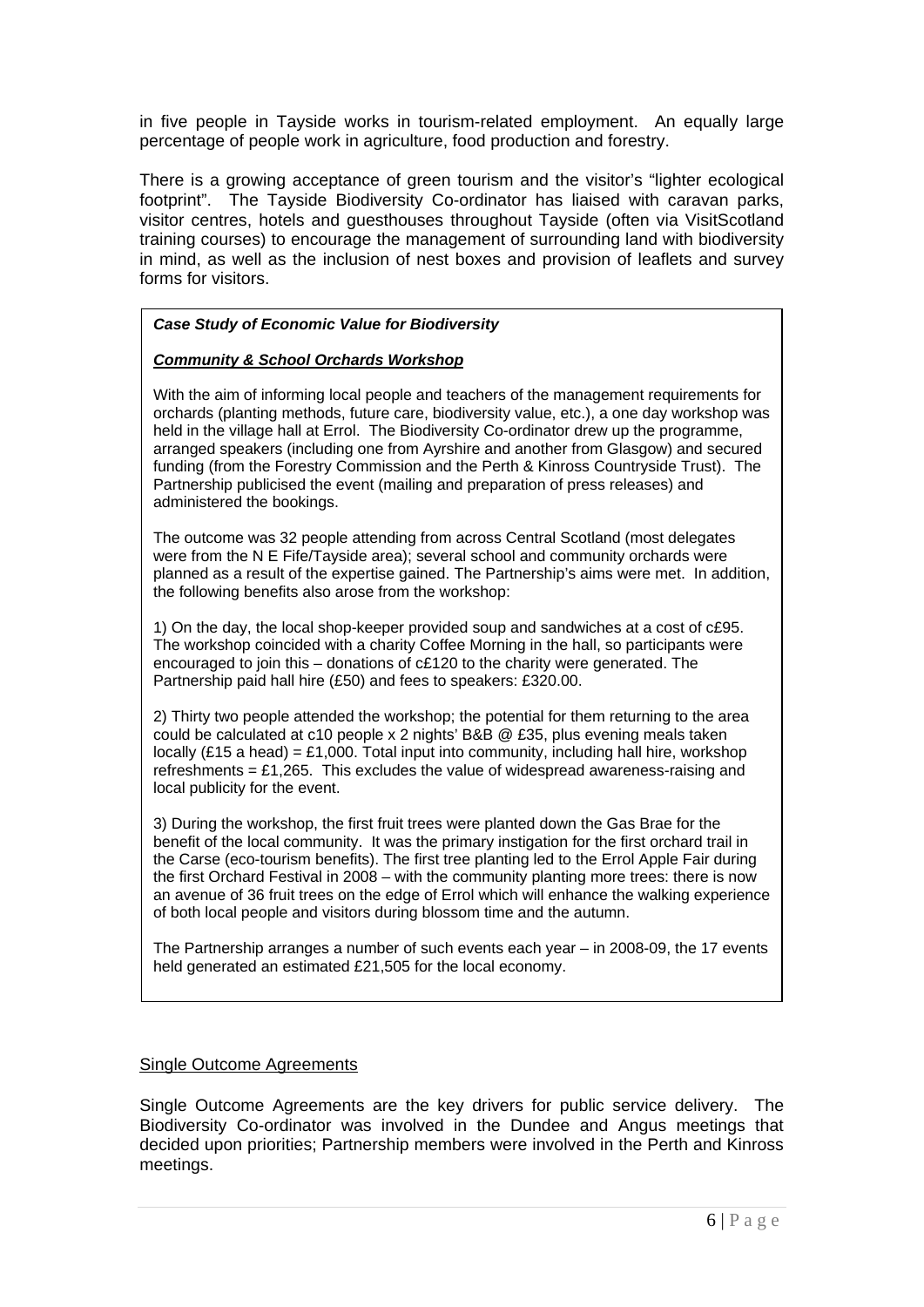In Angus, via the Angus Rural Environment Partnership (AREP), one of the key priorities is to 'protect and enhance the quality of the natural environment locally'. Under National Outcome 12, one of the "below the waterline" indicators is the proportion of priority species in Angus for which positive action is in place. The Partnership will report back to the AREP on the 26 chosen indicators – the baseline information as at 2008 stands at 17 out of 26 species; the end target indicator in 2012 is 20 out of 26 species.

In Dundee, via the Dundee Partnership for the Environment, priorities include:

- Improve the quality and diversity of the city's open space
- Enhance the biodiversity and ecological value of Dundee
- Increase awareness and encourage community and individual action to protect and enhance open spaces and biodiversity

Dundee's urban area includes 28% greenspace; seven out of ten of the city's residents visit this every month, benefiting their health and well being. Studies have shown that heart rate and blood pressure are reduced within minutes of entering a park: people have been observed slowing their walking pace as they cross greenspace. Dundee is committed to improving the quality of its parks, greenspaces and beaches by gaining nationally accepted awards which concentrate on a range of environmental but also social and economic factors - Broughty Ferry gained its Blue Flag beach award in 2005.

With up to 60% of Britain's urban biodiversity found in backyard gardens, the Partnership is able to raise awareness on how biodiversity can contribute to healthy living by gardening or taking on an allotment. Gardening can be part of a sheltered housing "activity", part of a school's outdoor classroom project, or an opportunity for like-minded people to meet locally to manage a community garden or orchard.

Perth and Kinross' priorities proposed for the area in the SOA includes "reduce the total carbon footprint for Perth and Kinross". This is mirrored in other priorities highlighted in both Dundee and Angus. Coupled with the importance of tourism and new business attracted to the area because of its high quality of life, reducing the area's carbon footprint may prove achievable because of the high number of organisations and projects in the area who are concerned with safeguarding the environment and its inherent biodiversity.

#### **Carbon Sequestration**

Carbon sequestration through grassland management is an increasingly important aspect of greenspace management. In research carried out during 2008, scientists  $($ Le Roux and McGeoch $)^1$  $)^1$  pointed out that "the conservation of biodiversity might play a role in greenhouse gas mitigation" and suggest that "higher biodiversity might lead to higher soil carbon sequestration in the long-term." This is reiterated in Graham Harvey's book "Forgiveness of Nature"<sup>[2](#page-6-1)</sup> which says that a hectare of urban park is estimated to remove 600 kg of carbon dioxide from the air over a 12 hour period, returning a similar amount of oxygen. Grasslands are the unsung purifiers of our atmosphere – they store as much carbon in their soils as temperate forests and far more than tropical rain forests.

<sup>1</sup> 1 www.co2science.org/articles/V12/N12/EDIT.php

<span id="page-6-1"></span><span id="page-6-0"></span><sup>2</sup> Harvey, G, 2001, *The Forgiveness of Nature,* Vintage ISBN 0 099 28366 2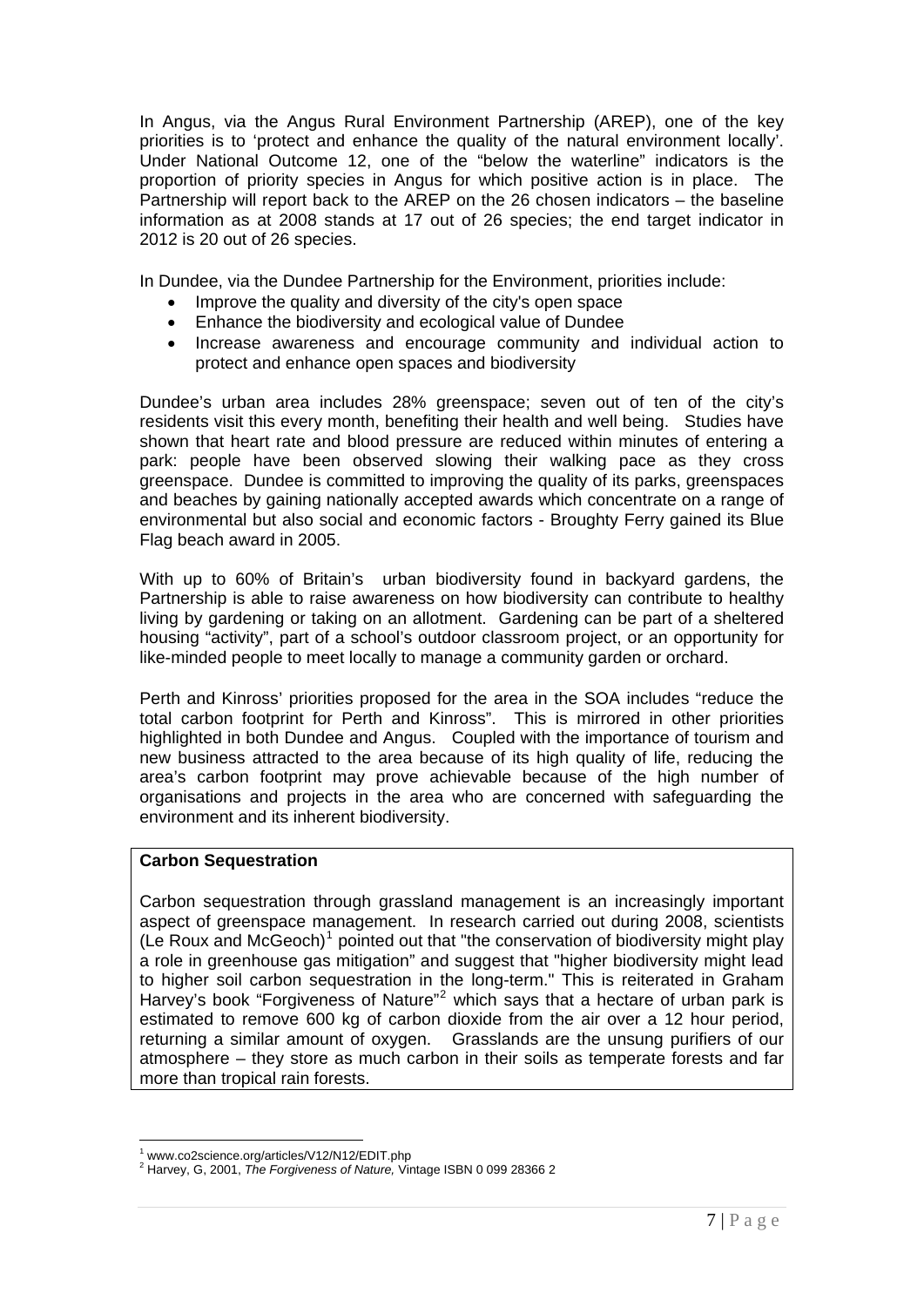要大业学业

#### **SECTION 2**

#### **TAYSIDE ACHIEVEMENTS AND AWARENESS-RAISING**

#### Introduction to the Tayside Biodiversity Partnership

In 1998 the three local authorities of Dundee City, Angus and Perth & Kinross formed the Tayside Biodiversity Partnership. Its members also include the statutory bodies – Forestry Commission Scotland, the Scottish Environment Protection Agency and Scottish Natural Heritage, plus organisations such as the Royal Society for the Protection of Birds, Scottish Wildlife Trust, National Trust for Scotland, National Union of Farmers Scotland, the Scottish Rural Property and Business Association, Scottish Agricultural College and until recently, the Farming and Wildlife Advisory Group (see Appendix 1).

In the past 11 years, the Partnership has provided a unique and vital link between public, private and voluntary groups, as well as the general community, in making plans to protect the various habitats and wonderful variety of Tayside's fauna and flora.

Perth & Kinross Council Environment Services took the lead in setting up the Partnership. When three-year SITA funding was granted in late 2000, the Scottish Wildlife Trust and Angus Council took on the Partnership's financial management. Angus Council's Director of Planning agreed to Chair the group. The Tayside Biodiversity Co-ordinator was employed in November 2000. At the launch of the Tayside Biodiversity Action Plan in 2002, the Chair moved to Dundee City Council (Leisure & Communities) and in 2004 the Partnership welcomed Professor Martin Price of the Centre of Mountain Studies at Perth College UHI as its Chair.

The Partnership consists of a Steering Group and a Management Group. To ensure existing targets within the UKBAP and that local needs are taken into account, there are five Habitat Sub-groups: Coasts & Estuaries; Farmland & Upland; Urban & Built Environment; Water & Wetlands; Woodland. There is also an Education Sub-group and a number of Species Interest Groups (including Barn Owl, Swift, Sand Martin, Tern, and Red Squirrel). The membership of each of these working groups is extremely diverse, ensuring that as many organisations and individuals as possible can be involved in the local biodiversity process.

#### Public and Community Outreach: The Written Word

Within ten months of the Co-ordinator being in place, in September 2001, over a hundred people attended the Partnership's first seminar, hosted by SNH. Each subgroup set up a 'Habitat Corner' featuring individual projects and information. Delegates included councillors, local authority heads of department, businesspeople and landowners, representatives from local environment and community organisations and many statutory and non-governmental bodies. Such "public outreach" by the Partnership has continued ever since with seminars, workshops and lunch-time seminars being held every year.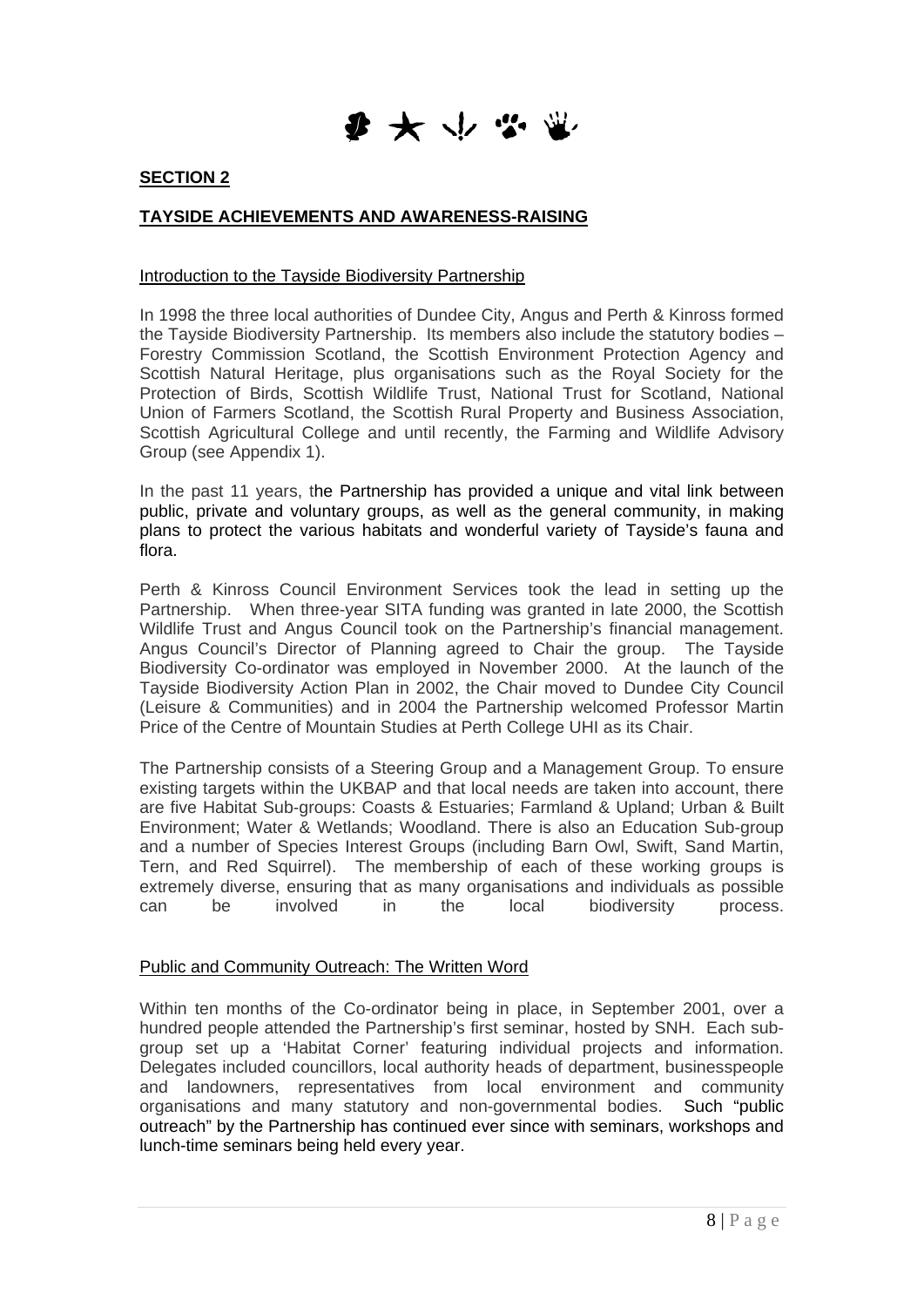From the outset, two sets of exhibition boards, funded by SNH, toured the area extensively – including libraries, Country Parks, local authority offices, museums and tourist information centres, plus the Dundee Botanic Gardens and the Birnam Institute. They have been featured regularly at the Angus Show, Countryside Festival (Glamis), Dundee Flower Shows and the Angus Walking Festival. The need to have a display to lend to schools and businesses, as well as regular use at agricultural shows, highland games, community fairs and flower festivals, led to two much lighterweight banners also being funded.

In 2001, the Partnership pioneered a paper-saving idea by offering a mini CD-ROM version of the Consultation Draft; the local press featured the Tayside company that undertook the mini CD work for its part in saving resources. Many LBAPs (including Tayside) have since been published in CD format. To coincide with the publication of the Consultative Draft, a newsletter "From Summit to Sand" was also produced; its integral "What You Can Do to Help" poster proved popular with local schools. In 2002, the Tayside Biodiversity Action Plan was published in both paper and CD versions; in due course it was also added to the Partnership's website.

Since those early days, the Partnership has reported back on projects and filled the information gap with booklets, newsletters and advisory leaflets. These include:

- Newsletters "From Summit to Sand"; Barn Owl; Red Squirrel; Swifts in **Tavside**
- A summary booklet (including a reprint): "An Introduction to the Tayside Biodiversity Action Plan"
- "Biodiversity in Community Gardens, Orchards and Allotments Making Way for Nature"
- "Traditional Orchards in Tayside a Guide to Wildlife and Management"
- "Tayside Green Kirk & Graveyard Initiative"

Before the Scottish Government prepared its guidance on how to comply with the biodiversity duty enshrined in the Nature Conservation (Scotland) Act 2004, the Partnership prepared its "Incorporating Biodiversity into Local Services" handbook. This was prepared to help promote specific biodiversity action within local authority departments and the Community Planning Partnerships.

The publication was followed by a separate Planners and Developers' Manual. This consists of two general leaflets: "Householders' Guide to Biodiversity" and "Biodiversity – a Developer's Guide", together with "A Guide to Incorporating Biodiversity into Development" and a suite of Biodiversity Advice Notes.

To engage the wider public, various publications have featured key species within Tayside - for instance:

- Tayside Terns: Information and Code of Practice;
- Tayside's Farmland Priority Species Guide;
- ZOOM Bumblebee survey;
- Have you Seen a Barn Owl survey;
- Tayside Swift Survey.

#### Biodiversity Information Hub for Tayside

One of the Partnership's key roles has been in awareness-raising – as shown above. By working constantly with Partnership members, the Co-ordinator has ensured that Tayside's biodiversity successes (and its all-important partnership-working) are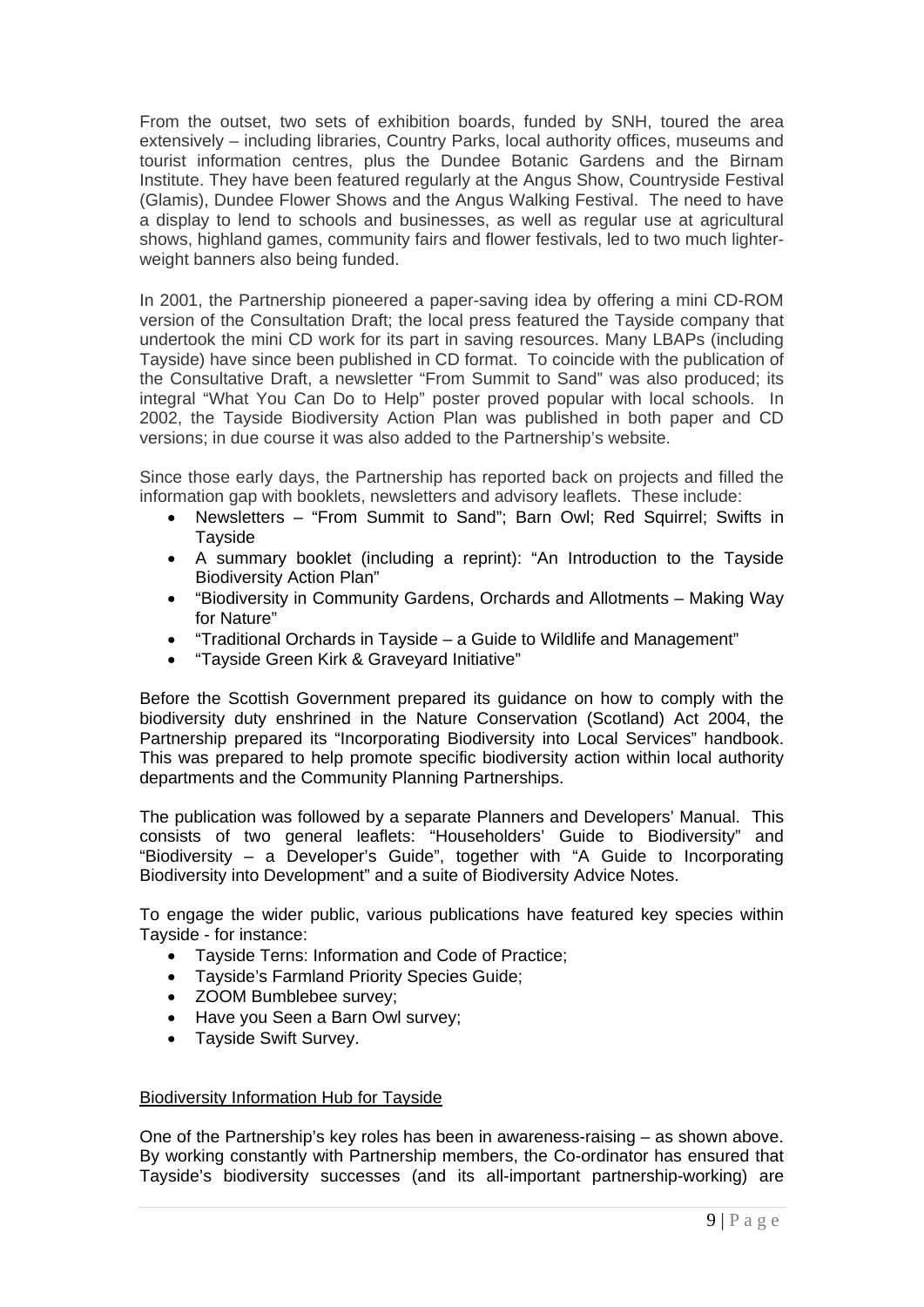known, not just within Tayside, but Scotland-wide and across the UK. With the setting up of the Partnership's website in 2005 – [www.taysidebiodiversity.co.uk](http://www.taysidebiodiversity.co.uk/) (which in 2008-09 attracted 546,353 hits) – and regular articles in both the local and national press – local projects have received wide acknowledgement. This in turn has encouraged volunteers to offer their help to many Partners because of an increased sense of receiving credit for their work.

Partnership projects and events have been featured on TV, radio, and the general press, including:

- BBC Radio Scotland, all Dundee radio stations, Heartland FM;
- STV, BBC Scotland, [www.bbc.co.uk,](http://www.bbc.co.uk/) [www.visitscotland.com](http://www.visitscotland.com/), [www.perthshire.com;](http://www.perthshire.com/)
- Sunday Times; Scotland on Sunday; UK Biodiversity News, Resurgence Magazine, National Orchard Forum Newsletter;
- Scottish Biodiversity Forum News, FWAG Scotland Magazine, Scottish Native Wood Newsletters, SEPA View; Eco-Congregation Scotland News; Trellis Scotland "Propagator" News;
- Angus FWAG / Perthshire FWAG and Fife & Kinross FWAG Newsletters;
- The Courier, The Press & Journal, Montrose Review, Forfar Dispatch, Kirriemuir Herald, Brechin Advertiser, Arbroath Herald, Kincardine Observer, Perthshire Advertiser;
- Westmuir Community Newsletter and many other local dispatches.

Felicity Martin's regular 'Let's Go Outside' feature in the Perthshire Advertiser has included coverage of Tayside Biodiversity Festival, Scottish Biodiversity Week, Red Squirrels, Swifts, Carse of Gowrie orchards, and the Carse of Gowrie Orchards Festival, as well as topics such as Red Kites, Sea Eagles, ancient trees, native woodlands and various nature reserves. The Angus Courier has also been very proactive in covering stories from TBP as well as its Partners.

Annual input into the Scottish Biodiversity Week celebrations (averaging between 20 and 30 events per year in Tayside) led, in 2009, to the first Tayside Biodiversity Festival. From May 1 - 10, 58 events took place. The Co-ordinator worked with the Dundee Science Centre to bring the "What on Earth is Biodiversity" exhibition to Scotland – it featured in Dundee for 3 months, including during the Festival, and was also shown in Aberdeen. The interactive exhibition was designed and funded by the Biotechnology & Biological Sciences Research Council and the Natural Environment Research Council; it enabled Dundee Sensation to make direct links with science and biodiversity in its own programme of events. Dundee Contemporary Arts held their selection of international Wildscreen films during the Festival and Partners right across Tayside contributed to walks, talks, exhibitions and events. There are no figures available for the number of people who found out about biodiversity through the Festival: an informed estimate is 10,000.

As a result of the increased publicity about biodiversity, the media appear to be much more interested in wildlife issues and encouraging biodiversity in all its forms – and they are much more supportive of the protection of native wildlife than they were five years ago.

#### Funding Local Biodiversity Action

Over the years, the SITA Trust has been extremely supportive of the Partnership – starting in November 2000 when it contributed funds for the employment of the Co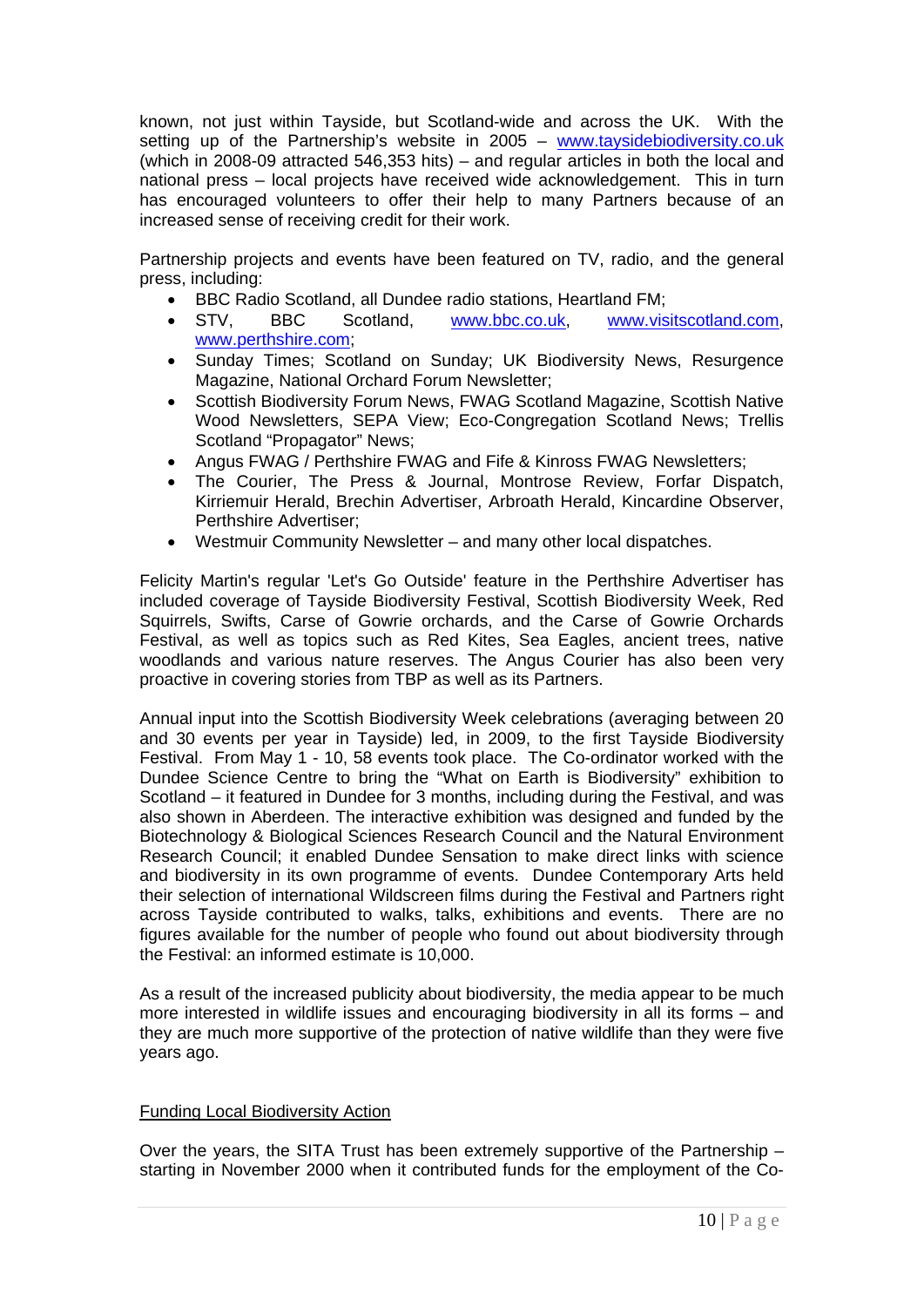ordinator until March 2004, together with the publication of the Tayside Biodiversity Action Plan. From 2004, Scottish Natural Heritage and the three local authorities (Angus, Dundee City, and Perth & Kinross) took over the funding of the Co-ordinator with much in-kind help from other Partners and funding for specific projects by Forestry Commission Scotland. As from 2010, Scottish Natural Heritage funding will stop.

During this period, the key players for funding biodiversity projects throughout Scotland were inundated with requests. Very little extra project funding was available, although the Scottish Government's "Biodiversity Action Grant" (available only between 2004 and 2007) proved exceptionally popular and helped fund a £25,000 Barn Owl Project across the lowland areas of Tayside, Fife, Stirling and Clackmannanshire. With the publication of the Tayside Biodiversity Action Plan, however, the swamping of existing funds put a strain on ensuring any of its actions could be achieved.

In 2005, the SITA Trust once again offered help and the Tayside Biodiversity Action Fund (TBAF) was launched in September 2005 to deliver local biodiversity conservation in line with the Landfill Tax Credit Scheme. It is the only SITA Trust fund in Scotland and the Partnership has been extremely fortunate to have £100,000 per year to distribute to local biodiversity projects.

Between September 2005 and March 2009, the SITA Trust allocated £447,724 to 49 practical "on the ground" projects throughout Tayside. The total leverage of these projects is nearly £870,000. Very few, if any, of the projects would have gone ahead without the funding from the SITA TBAF, so this is direct "work on the ground" being funded for the Tayside area. The list of projects is given in Appendix 5.

Furthermore, all the SITA TBAF projects have been entered onto the UK Biodiversity Action Recording Scheme (BARS): a web-based information system [www.ukbap](http://www.ukbap-reporting.org.uk/)[reporting.org.uk](http://www.ukbap-reporting.org.uk/) that supports the planning, monitoring and reporting of national and local Biodiversity Action Plans. Currently there are 1,200 organisations registered across Britain as BARS users. The Tayside Biodiversity Partnership's 50+ projects are also included. Thus local projects, including the SITA TBAF ones, are being monitored at a national level and recognised as contributing significantly to targets within both the national and local Biodiversity Action Plans.

A small amount of additional funding – the SITA Tayside Biodiversity Promotions Fund – has enabled items not normally covered by the landfill tax monies to also be funded. This has included the tea towels for the Tayside Lochs Project and biodiversity pens for the Orchard and Biodiversity Festivals 2008 and 2009. Many of the Partners have also been able to contribute small-scale funds for specific projects, especially the three local authorities and Forestry Commission Scotland.

#### **Projects**

In 2007, a list was drawn up of 50 projects that each Sub-Group and Interest Group would take forward. Since then the Partnership's focus has been on this shortlist. However, the biodiversity process is inherently dynamic, so by 2009 the opportunities to further biodiversity within Tayside had grown to 56. These projects are reported on a quarterly basis to the Partnership's Steering Group and are listed on the UK BARS website.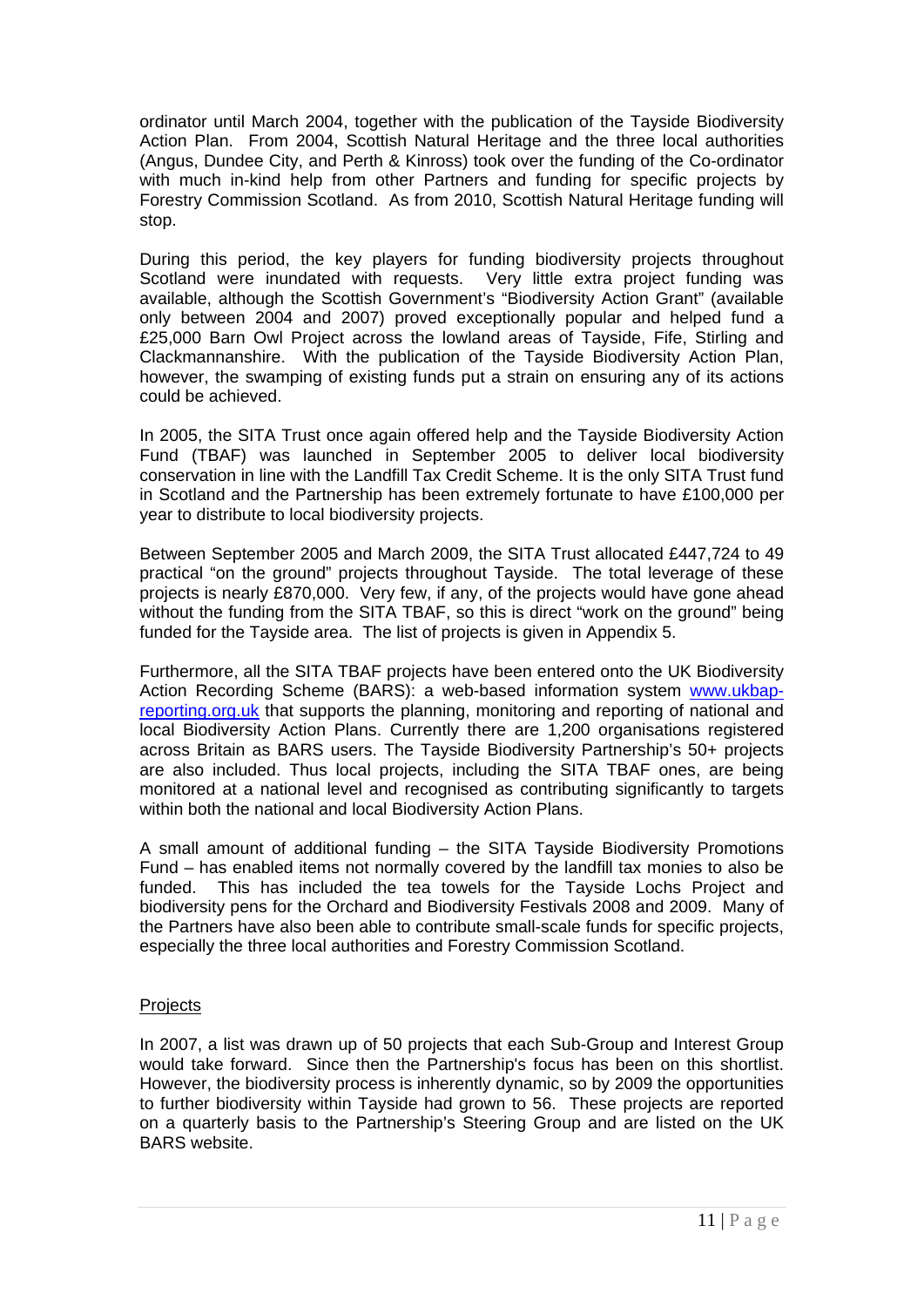Local councillors across Tayside are very supportive of, and active in, Partnership projects, alongside local MSPs working with different Partners and local MP Pete Wishart participating in projects at Inchewan Burn and visiting the new Carse of Gowrie orchard project. The Minister for the Environment, Roseanna Cunningham, gave the keynote speech at the Birnam Wild Harvests Conference and made a separate visit to the Carse of Gowrie Orchard Project.

A separate list of the priority projects is attached as Appendix 3. Just a few successes are listed below (with further details given in Appendix 4).

| <b>Project Title</b>                 | <b>Priority</b><br>Project                   | <b>Key</b><br><b>Partners</b>       | <b>Benefits</b>                                                                                                                                                                                                                                                                                                                                         | <b>SITA TBAF</b><br><b>Funding</b>                 | <b>Comments</b>                                                                                                                                                                                                                                                                                                   |
|--------------------------------------|----------------------------------------------|-------------------------------------|---------------------------------------------------------------------------------------------------------------------------------------------------------------------------------------------------------------------------------------------------------------------------------------------------------------------------------------------------------|----------------------------------------------------|-------------------------------------------------------------------------------------------------------------------------------------------------------------------------------------------------------------------------------------------------------------------------------------------------------------------|
| Dundee<br>Red<br>Squirrel<br>Project | <b>Tayside</b><br>Red<br>Squirrel<br>Project | Sustain<br>Dundee                   | Control of Grey<br>$\bullet$<br>squirrels<br>setting<br><b>of</b><br>up<br>$\bullet$<br>supplementary<br>feeding stations<br>(to<br>improve<br>breeding<br>success of Red<br>squirrels)<br>increased<br>$\bullet$<br>of<br>awareness<br>iconic<br>an<br>species                                                                                         | £14,750<br>(total<br>project<br>costs:<br>£38,750) | The Dundee<br><b>Red Squirrel</b><br>Project led to<br>the Tayside<br><b>Red Squirrel</b><br>Project which<br>is now part of<br>the Scottish<br><b>Wildlife Trust's</b><br>Save our<br>Squirrels<br>Project                                                                                                       |
| Swift/Bat<br>Housing<br>Project      | <b>Tayside</b><br><b>Swift</b><br>Project    | Angus<br>Council                    | Provision of<br>$\bullet$<br>Swift and bat<br>boxes on<br><b>William Wallace</b><br>House and St<br>Margaret's<br>House,<br>Orchardbank,<br>Forfar (Angus<br><b>Council Housing</b><br>Dept.)<br>Awareness-<br>raising amongst<br>local authority<br>staff                                                                                              | £4,424<br>(total<br>project<br>costs:<br>£6,744)   | As part of the<br><b>Tayside Swift</b><br><b>Nestbox Trial</b><br>Project, this<br>very public<br>demonstration<br>site has<br>proven to be<br>extremely<br>useful in<br>publicising the<br>need to<br>safeguard<br>existing swift<br>nest sites as<br>well as<br>providing new<br>ones.                          |
| Dundee Bat<br>Project                | <b>Mammal Atlas</b>                          | Bat<br>Conservation<br><b>Trust</b> | 200+ volunteer<br>$\bullet$<br>hours<br>38 survey squares<br>$\bullet$<br>achieved<br>revitalised local bat<br>$\bullet$<br>group<br>led to 5 similar<br>$\bullet$<br>projects in<br>England and<br>Wales<br>led to Perth Bat<br>$\bullet$<br>Project 2010<br>information<br>$\bullet$<br>provided to the UK<br><b>Bat Monitoring</b><br>Programme (and | £9,660<br>(total project<br>costs:<br>£20,570)     | A small-scale<br>project with long-<br>term benefits, not<br>just in revitalising<br>the local Bat<br>Group, but in<br>informing local<br>planners,<br>developers and<br>bodies such as<br>the University of<br>Dundee of the<br>presence of an<br><b>EU Protected</b><br>Species to assist<br>with their forward |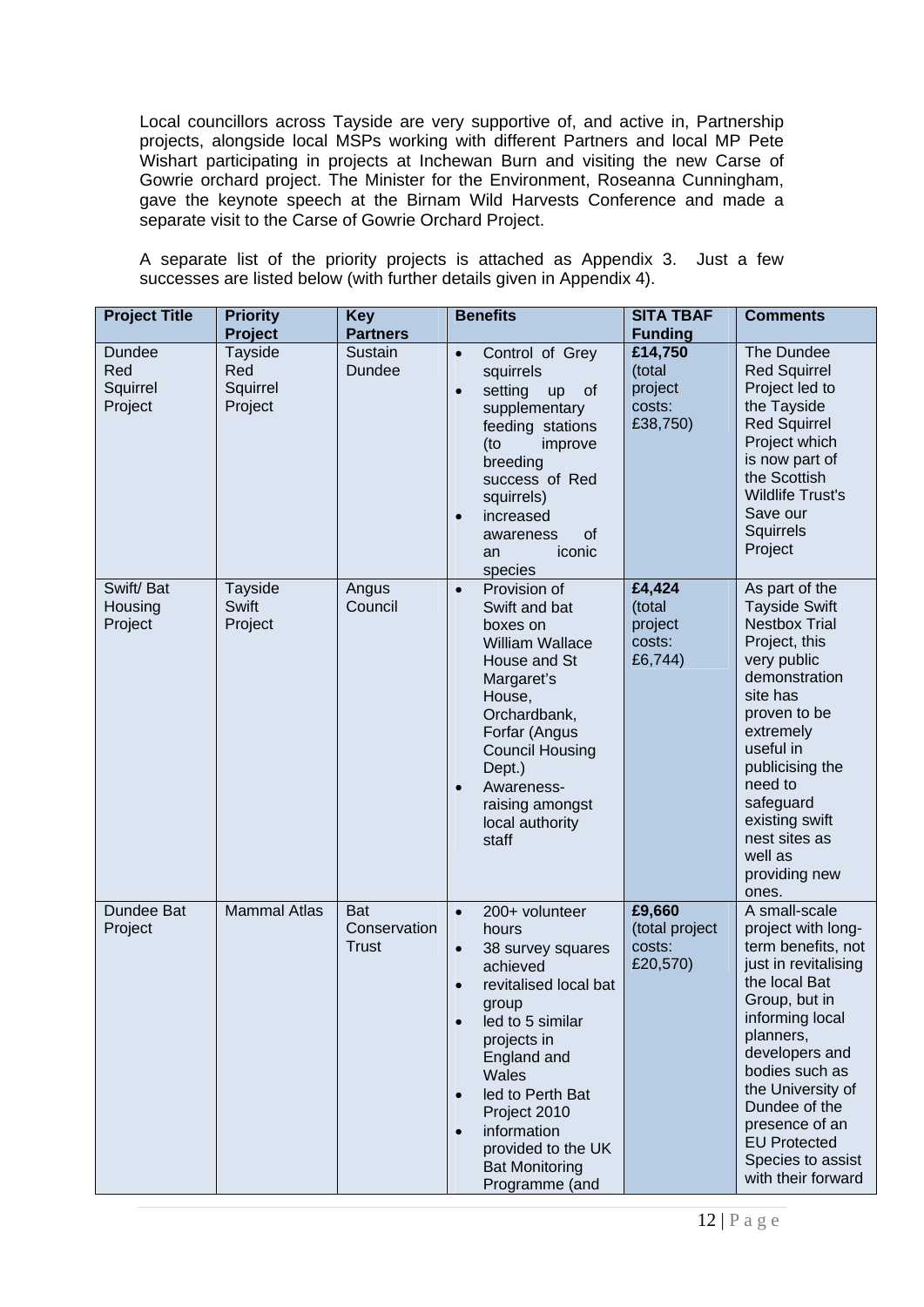|                                                              |                                                              |                                                       |                        | reporting back to<br>the UK Bat<br><b>Species Action</b><br>Plan).                                                                                                                                                                                                      |                                                    | plans.                                                                                                                                            |
|--------------------------------------------------------------|--------------------------------------------------------------|-------------------------------------------------------|------------------------|-------------------------------------------------------------------------------------------------------------------------------------------------------------------------------------------------------------------------------------------------------------------------|----------------------------------------------------|---------------------------------------------------------------------------------------------------------------------------------------------------|
| Highland<br>Perthshire<br>Calcareous<br>Grassland<br>Project | Highland<br>Perthshire<br>Calcareous<br>Grassland<br>Project | Scottish<br>Agricultural<br>College                   | $\bullet$<br>$\bullet$ | worked with local<br>farming community<br>to set up and<br>manage<br>demonstration<br>sites of grassland<br>managed for<br>invertebrates<br><b>Training and</b><br>survey undertaken<br>to check status of<br>Mason bee (one of<br>only two known<br>sites in Scotland) | £15,778<br>(total<br>project<br>costs:<br>£22,764) | <b>Public walks</b><br>during the<br>summer<br>brought<br>together the<br>local<br>community,<br>visitors and<br>species<br>specialists<br>alike. |
| <b>Linnet Link</b>                                           | Farmland<br><b>Birds</b>                                     | (Angus<br><b>FWAG and</b><br>Angus<br>Council)        | $\bullet$              | enhanced cycle<br>track for<br>improved safety<br>and enjoyment<br>of route<br>provision of habitat<br>to encourage a<br>greater number of<br>breeding linnets to<br>use the<br>surrounding area.                                                                       | £13,530<br>(total project<br>costs:<br>£15,280)    | Provision of new<br>native shrub<br>plantings along<br>A92 cycle track                                                                            |
| Following the<br>Life of Water                               | <b>Tayside Ponds</b><br>Project                              | <b>Broughty</b><br>Ferry<br>Environment<br>al Project | $\bullet$<br>$\bullet$ | amphibian<br>hibernacula<br>created at<br><b>Broughty Ferry</b><br>library<br>restored key urban<br>ponds in Eastern<br>Dundee/ Broughty<br>Ferry.                                                                                                                      | £18,370<br>(total project<br>costs:<br>£31,770)    | A community-<br>based focus<br>on the theme<br>of water which<br>raised<br>awareness of<br>the habitat and<br>the species it<br>supports.         |

The Tayside Biodiversity Partnership has enabled much wider associations than would have been possible otherwise, with BFEP being able to interact with organisations and people across Central Scotland, the Dundee and Perth City Bat Projects spreading UK-wide, and Tayside-wide projects involving collaboration with other Biodiversity Partnerships. Within the Partnership, pilot projects have been launched in one local authority area and rolled out (as 'best practice') to the other local authority areas – two examples being the Green Graveyard Initiative and the Urban Grassland Initiative.

The Co-ordinator has specifically taken forward projects linking local communities with biodiversity – for instance from liaison with small organisations in Braco and Glenfarg (both in Perthshire), there is potential for three or four small-scale projects being considered under a "Biodiversity Village" banner – and the opportunity to set up similar projects across Tayside.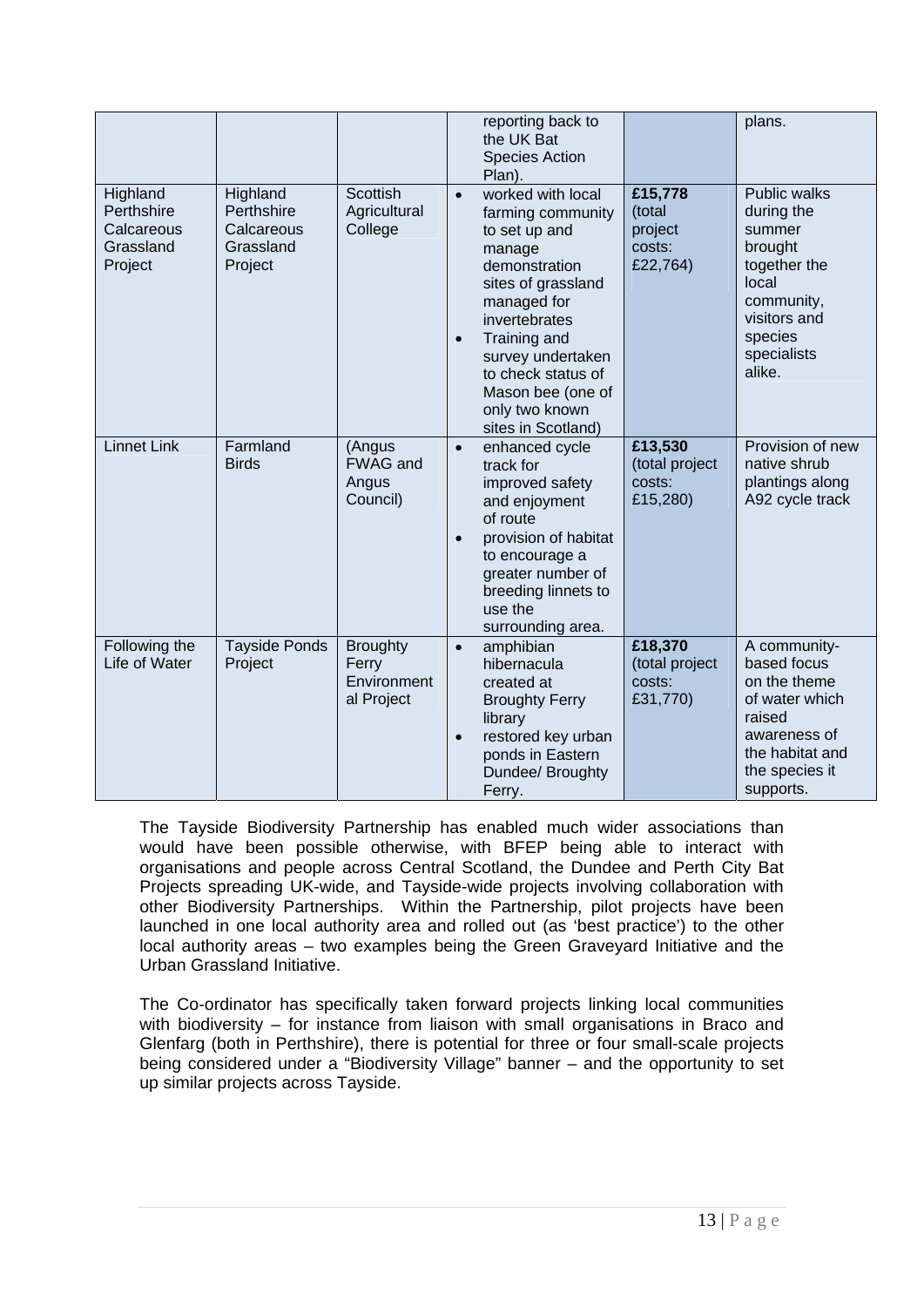#### Student Placements

In 2007, by working with the national Business Environment Partnership, biodiversity input was achieved into one of their Sustainable Development placements with Hillcrest Housing Association, Dundee. This led to good relations with the Association which is slowly burgeoning into a number of small-scale community projects.

Additionally, by taking part in the Dundee University Student Placement Service since mid-2008, the Partnership has been able to achieve tasks much more quickly and support 11 students in giving them work experience in the biodiversity process.

In 2008-09, seven students assisted with the organisation of the Orchard Festival and Tayside Biodiversity Festival, prepared a Tay Wader & Wildfowl Audit, input Swift Survey results into a database, and prepared case studies for four Habitat Action Plans - Burial Grounds, Traditional Orchards, Community Gardens, Orchards and Allotments, and Ponds and Pools.

In 2009-10, four more students are helping prepare a Tayside Recorders' Forum listing and webpage, reviewing the website, and planning the 2010 Tayside Biodiversity Festival.

Without this free help, the work of the Partnership would be very much slower – and the students have gained work experience and made excellent contacts to help further their careers.

#### Project Outcomes - Attitudes

Partnership projects are engaging a very wide group of people, many of whom would not normally engage in biodiversity; the understanding of what biodiversity is and involvement in projects has increased greatly in the past few years. Aspects of the environment which are often seen negatively - such as bats - are now viewed more positively, and associations between habitats and species are beginning to be understood – the Green Graveyard Initiative, for instance, is raising awareness of habitat management (predominately grassland management) to not only the local authorities, but also local communities, linking in the need for overall site management for specific species – retention of lichens on gravestones, care in renovation of buildings to safeguard bats and swifts, maintenance of boundary walls for their fauna and flora value, planting of wildlife-friendly trees, shrubs and flowers.

Although the influence on the wider community is difficult to put into economic figures, it is now very much easier to engage with the community than five years ago because the level of understanding has increased. There is a much greater willingness to discuss changes in management or to agree a compromise than before.

This level of greater awareness is evident in both the public and organisations - along with greater knowledge of how to resolve these issues with actions on the ground. With the work of the Partnership, local authorities are more aware of their duties and are making better use of the resources available from the Partnership to ensure they act appropriately - examples include the Partnership's Biodiversity Advice Notes, its Manual for Planners and Developers, and the general information available from the Biodiversity Office (on the distribution of Barn Owls and Swifts for planners, for instance, and booklets on orchard or community garden/allotment management).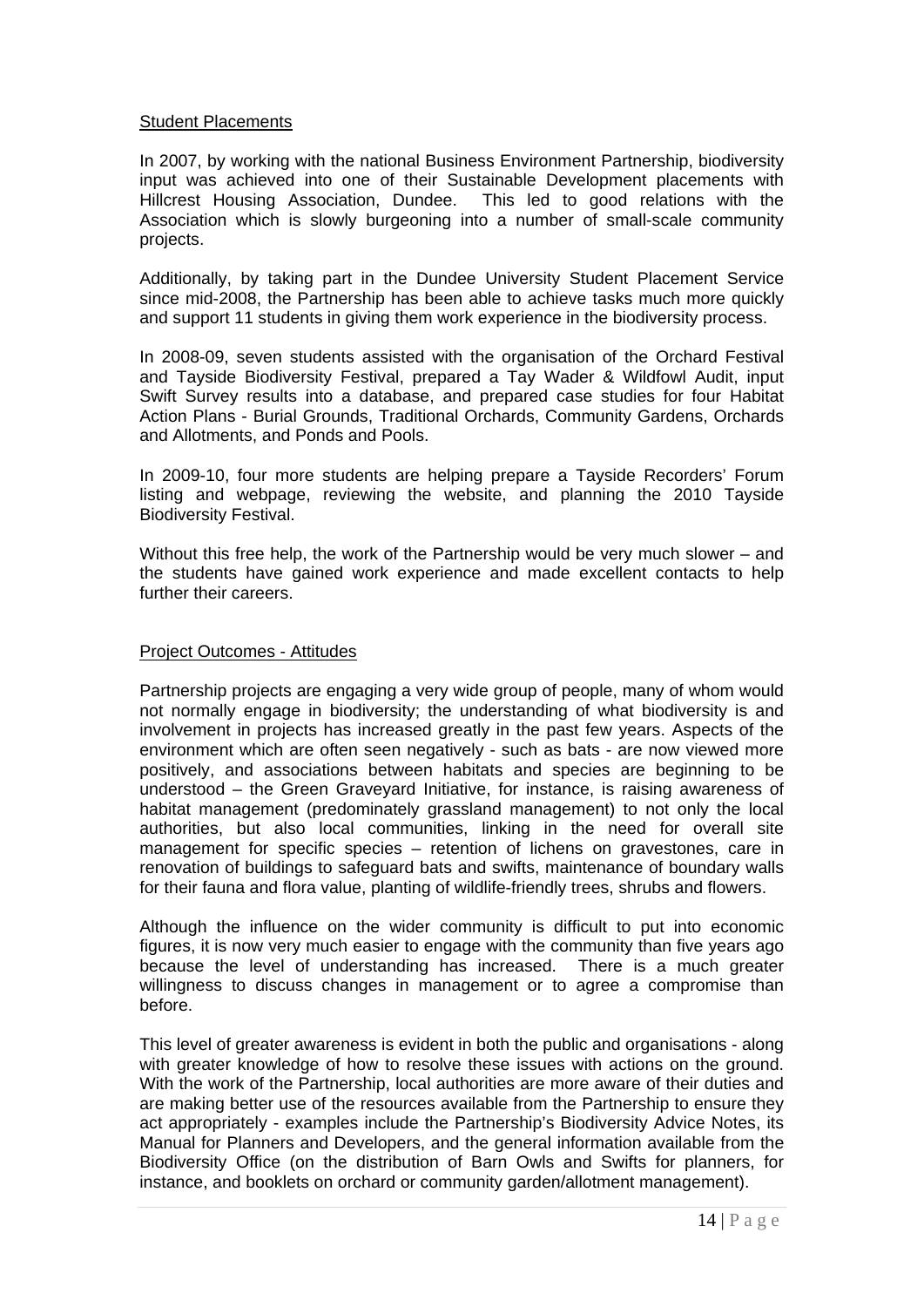The Partnership offers a valuable "one stop shop" for local environmental information. With a "working" Partnership of so many organisations, all with local, regional and national contacts, good quality, reliable information and advice can be fed back to the enquirer promptly. Such is the standing of the Partnership that enquiries are not just confined to Tayside: the Co-ordinator quite often fields requests for information from England, Northern Ireland and Wales.

The Partnership also offers a focus to allow people and organisations to see how local projects fit into a bigger picture – a small community gardening project in Dundee, for instance, can access advice from the Partnership by way of its "Community Gardens, Orchards and Allotments" booklet or advice from the Coordinator, and then be able to make contact with national organisations such as Trellis, the Scottish Allotments and Gardens Society, Garden Organic – as well as regional organisations such as the Perthshire Organic Growers or the SEER Garden. Coupled with funding advice, small-scale projects can often result in company-wide projects, as is happening with the Hillcrest Housing Association and the Candle Lane Residents' "Courtyard Biodiversity" Project. A similar project is likely to take place for a Backies Community Orchard in Dundee, with Dundee City Council taking the new project forward.

Many businesses are more ready to consider biodiversity in their plans now, for example, the over-subscription of the biodiversity section of SRDP Rural Priorities shows how ready many farmers and businesses are to include biodiversity aspects. With the work of Tayside Biodiversity Partners such as Lockett Agri-Environment and Littlewood Land Care, farmers and landowners are now much more aware of how they can help safeguard Barn Owls, and some of the owners and managers of good species-rich grassland sites are more aware of their value and of best management practices. This expertise is also emerging within the local authorities, universities and housing associations that are now more aware of biodiversity benefits in urban greenspace management – and how to publicise/market them.

### **Therapeutic Value of Biodiversity**

A national NHS Scotland biodiversity seminar was to be held in Stirling but, because of good relations in Tayside, this prestigious event will now take place during the Tayside Biodiversity Festival next May in Dundee. This will enable the new NHS Hospital Greenspace Project to highlight its first Scottish pilot project at Ninewells. Dundee City Council, Forestry Commission Scotland and the Partnership are involved in what promises to be a high-profile opportunity to raise awareness of the use of hospital grounds as therapy for patients and to demonstrate the quality of the hospital's environment in visual, landscape and environmental terms. Plans are being made to roll out the project to other hospitals in Tayside and beyond in the future.

On a smaller scale, the Angus Ranger Service, with SNH funding, has for the past 8 years been running a highly successful Sheltered Housing Biodiversity Project, encouraging an interest in wildlife within a number of care homes by providing binoculars, identification charts and talks/visits. The project is now extending to Perth & Kinross. In the meantime, international artist/designer Joanna Kessel involved the Partnership in her NHS commission for artwork on a biodiversity theme at the new Macmillan Centre in Perth.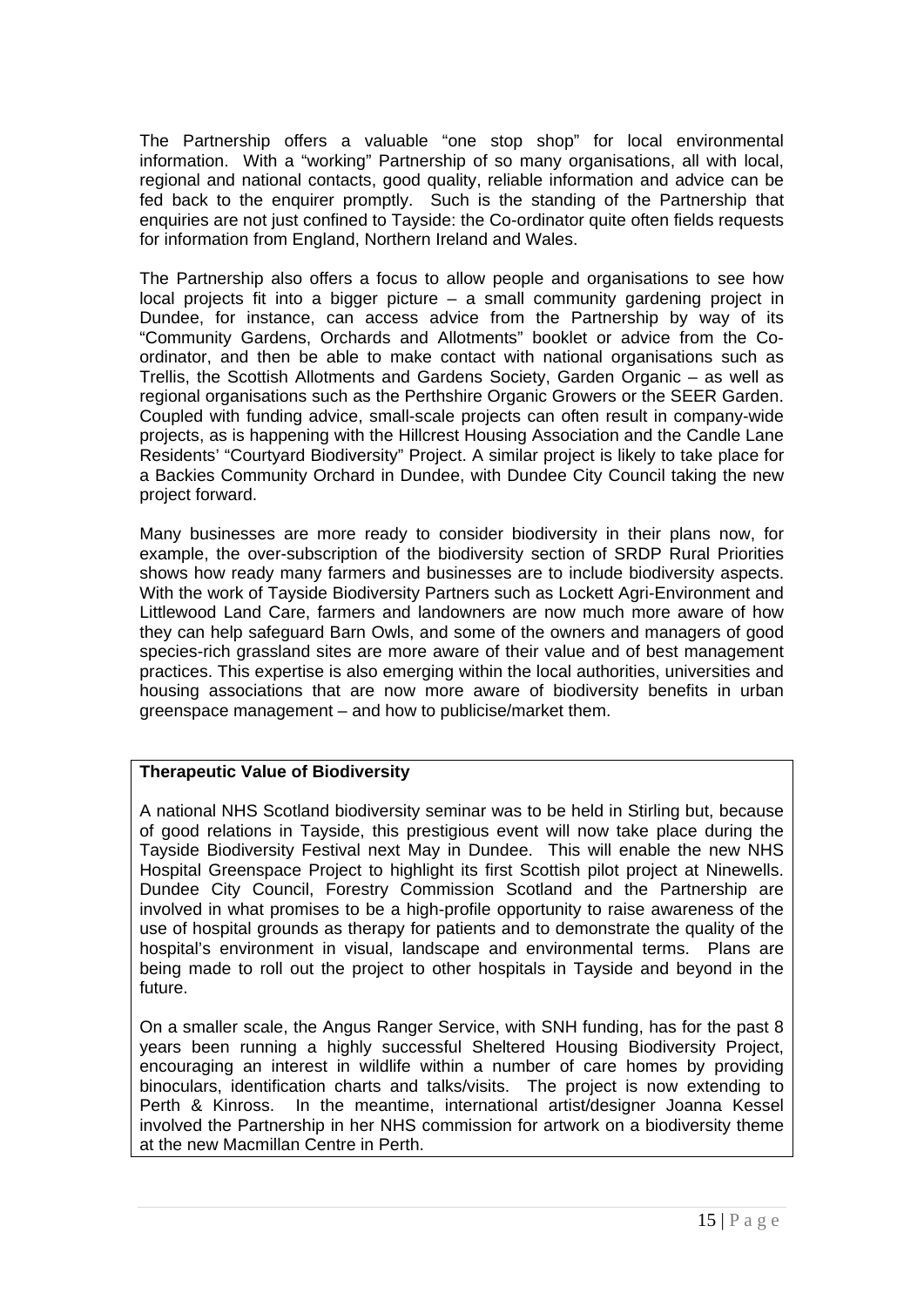#### *CASE STUDY*

#### *Carse of Gowrie Orchard Festival 2009*

A survey of the Carse orchards in 2007 galvanised Partners into action when it was discovered that of 51 known orchards only 9 had any premier heritage interest. Although nearly all the orchards have been neglected, this will invariably mean they have a very high biodiversity value and a priceless genetic resource preserved in the rare varieties of plum, pear and apple. In raising awareness of the veteran trees, the biodiversity message is just as important as help in improving their yield. To safeguard the orchards it will be necessary to reintroduce their economic value – and to save the genetic heritage of trees nearing the end of their lifespan.

**Innovation and Community Participation**: the Festival attracted in the region of 3,500 participants and was the first of its type in eastern Scotland – neither Historic Scotland, nor the Glendoick Garden Centre had considered being part of such an event before; the latter reported their greatest footfall to any event held at the garden centre. In 2010 the Orchard Festival will be widened to encompass all of Tayside, bringing even greater benefits to those involved in safeguarding veteran orchards and those setting up new community and school orchards. The 2008 Orchard Festival was funded by LEADER, Perth & Kinross Countryside Trust and much in-kind assistance by Glendoick Garden Centre, Historic Scotland and volunteers. It attracted a great deal of media interest, including a special two-page article in Scotland on Sunday and a mention in the Sunday Times, plus an interview for the BBC Scotland "Out of Doors" programme.

**Economic Growth and Tourism** - the small-scale cider-making course provided technical expertise to two local companies thinking of starting a micro-business and 18 orchard owners who wanted to expand their knowledge on how to use the produce from their trees. Cairn o'Mhor Winery went on to produce Tayside's first locally-sourced cider; its Carse apple juice has since been chosen by Gleneagles Hotel as its "morning fruit juice". The Glendoick Apple Weekend proved an excellent networking opportunity for local orchard contacts and producers alike: this led to two additional evening seminars during 2009 to bring businesses and orchard owners together to discuss joint marketing initiatives and the development of local supply chains.

Although Historic Scotland's smaller properties will close for the winter in September 2009, the success of the 2008 Family Fruit Weekend at Elcho Castle will lead to it opening especially for the second Festival. Elcho will also host a delegation of Diageo staff from Gleneagles Hotel on a special visit during the Festival. Thousands of Historic Scotland members receive free text messages alerting them of events, showing the added value of working with such key Partners. Last year an American couple holidaying in Oban received such a text and made a special journey to Perthshire to see Elcho's display of 100 Scottish heritage varieties of fruit.

**Protection of the Environment** – there is now a much greater desire to safeguard existing traditional orchards and an interest in planting new school and community orchards with Scottish heritage varieties. New plans for an Orchard 800 project as part of the Perth 800 celebrations are underway; Angus Council will be planting over 40 school orchards.

One of the outcomes of the Festival was the publication of the Tayside Traditional Orchards booklet – based on the People's Trust for Endangered Species booklet, the Tayside version was totally re-written with the blessing of the PTES. The charity is now using the Tayside version to prepare its own 2<sup>nd</sup> Edition for England; other Orchard Groups elsewhere in Britain are following suit.

Overall, the Festival fully integrated into the local Community Plans and contributed directly to the aims of the draft Tayside Traditional Orchards Habitat Action Plan, and the UK Traditional Orchards Habitat Action Plan, both of which are helping to focus the vital importance of the Carse Orchards in the Scottish context.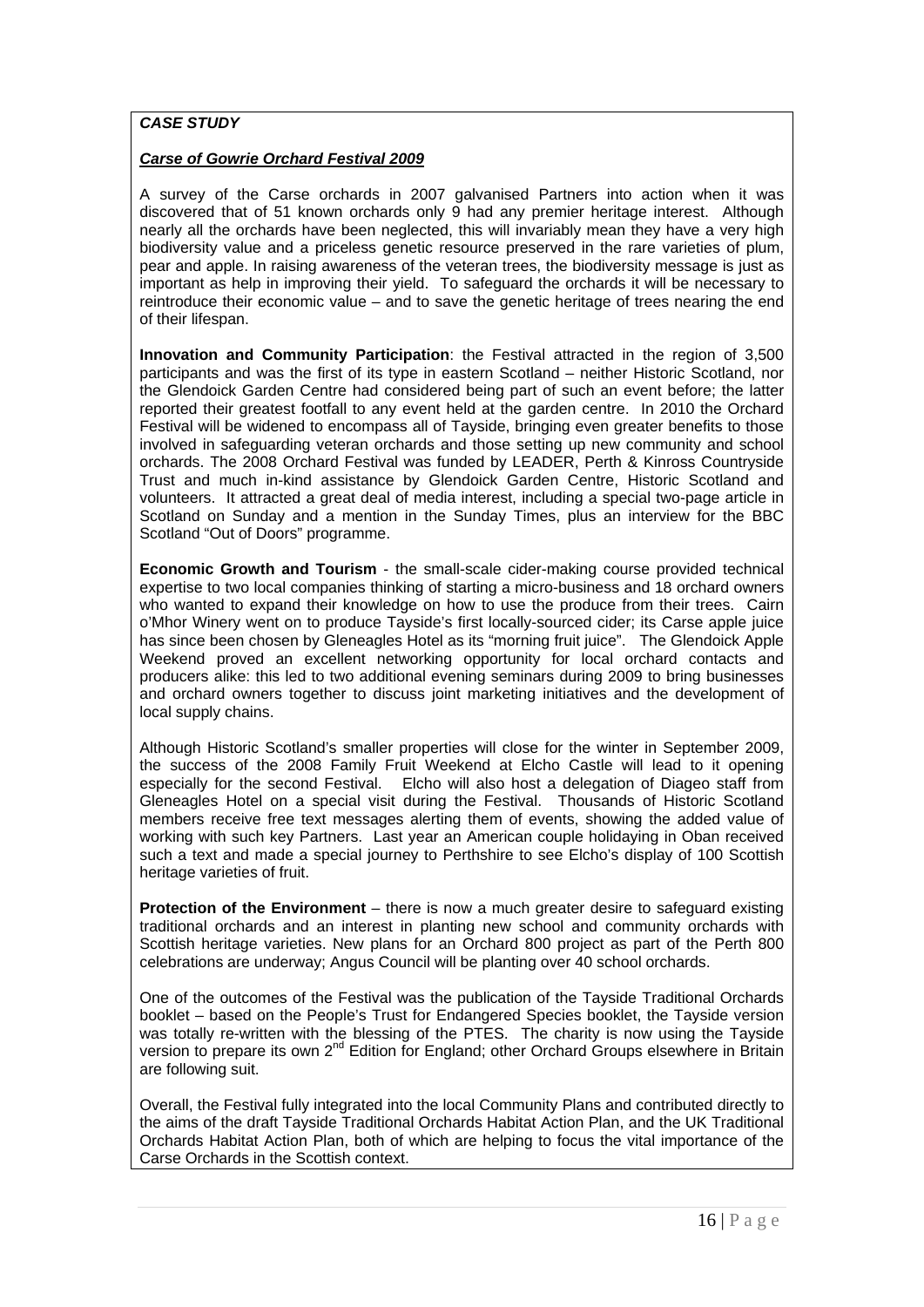#### Professional Development Opportunities for Local Authorities (and Partners)

The Partnership's "Building Better Biodiversity" series of seminars and workshops has been an ongoing source of information since May 2003. Between this date and the end of March 2009, 1,304 people attended the training courses. The true cost of the training opportunities would suggest that at least £63,200-worth of training has been made available to Partners

- Lunch time seminars 30 x lunch time seminars 644 people x £25 = £16,100
- Half days 60 people  $x \, \text{£}35 = \text{£}2,100$
- Full day seminars 600 people  $x \le 75$  = £45,000

Additional benefits have occurred over this time too – all those giving of their expertise have had the opportunity to further their own objectives and achieve "awareness-raising targets" to key audiences. In many cases, participants have also had the opportunity to meet a local representative of a national organisation – and to have access to them by way of e-mail or telephone afterwards. This is particularly true of Dusty Gedge of London-based Living Roofs and John Little of the Grass Roof Company. A half-day workshop held in Perth in 2004 introduced the concept to a local audience of architects, planners and landscape designers and led to similar events in Glasgow and Edinburgh. In 2009, generous sponsorship from Hertalan and contributions from the Dundee Architects Institute and the three local authorities enabled a practical workshop to take place in Dundee. Dusty Gedge also played a part in the Partnership's "Greenspace and Biodiversity" seminar held in Forfar. Following the publicity for the events, enquiries were received from organisations across Scotland interested in creating their own green roof.

*Those organisations that have given seminars and workshops in Tayside include:* 

*Concern for Swifts Scotland; Scottish Badgers; British Herpetological Society; Forestry Commission Scotland; Scottish Natural Heritage; Butterfly Conservation Scotland; Living Roofs (and Alumasc Exteriors); SEPA; Scottish Biodiversity Forum; Scottish Golf Environment Group; Scotia Seeds; Kyle of Sutherland District Salmon Fishery Board; Tweed Foundation; Arboretum Internationale; RSPB; Eden Ecology; RPS Planning & Development Ltd; Tayside Police (Wildlife Liaison); Fife Ranger Service; FWAG Scotland; Scottish Children's Orchard; Buglife Scotland; Gaia Group;*  London Swifts; Green Roof Company; World Wildlife Fund; Highland Biological *Recording Group; Tullie House Museum (Carlisle); British Trust for Ornithology; North East Biological Records Centre Saving Scotland's Red Squirrels; River Restoration Centre; Moray Council; Stirling University; Rivers & Fisheries Trusts for Scotland; Fisheries Research Service.* 

*Staff from Angus and Perth & Kinross Councils have also shared their expertise, including the Ranger Services and Museums.*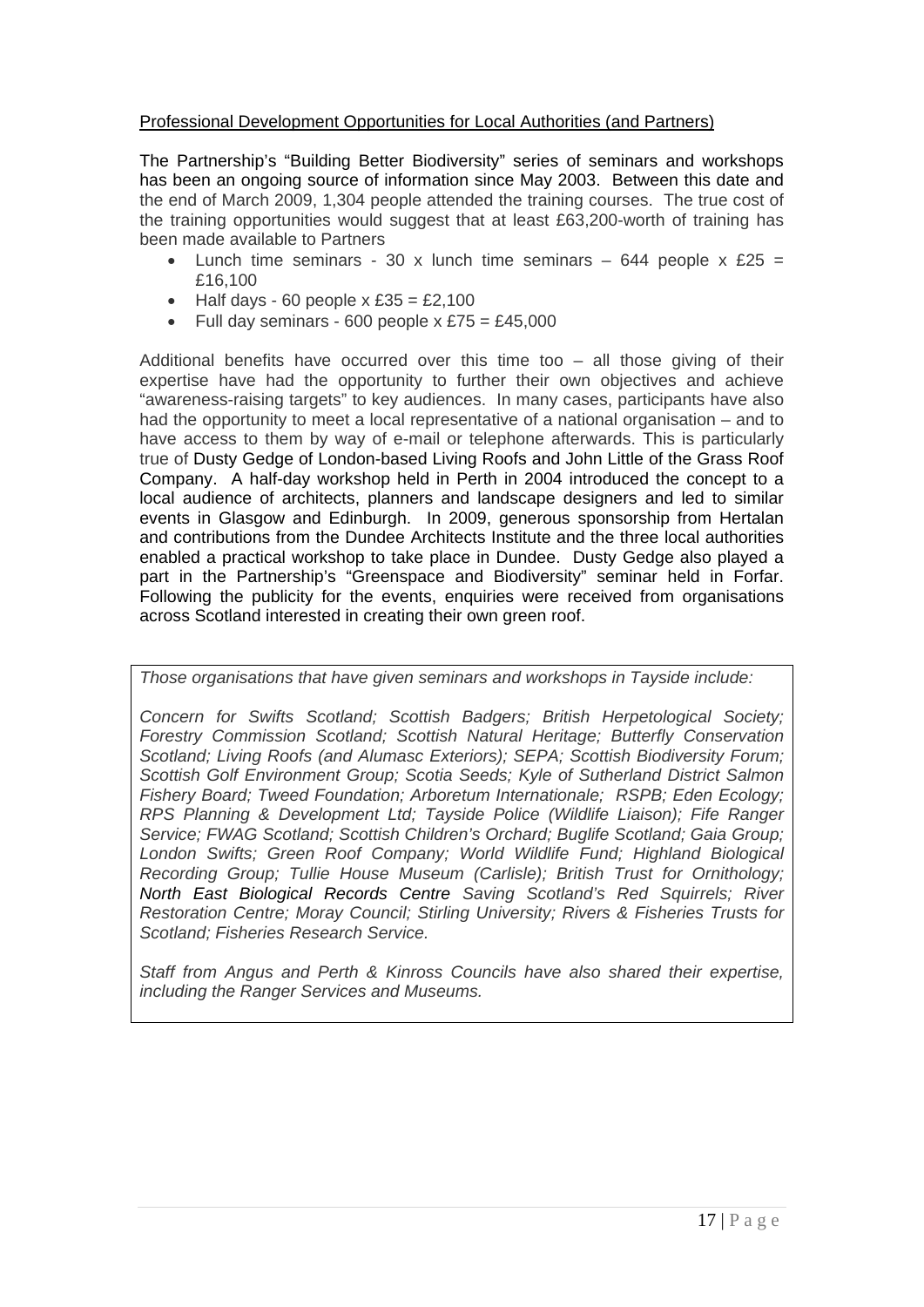## *Building Better Biodiversity Training Courses*

|                         | <b>Host</b>                        | <b>Training Course Title</b>                                                                      | <b>Format</b>     | <b>Comments</b>                                                                                                                                                                                                                                                                                                                                                                                                                                                          |
|-------------------------|------------------------------------|---------------------------------------------------------------------------------------------------|-------------------|--------------------------------------------------------------------------------------------------------------------------------------------------------------------------------------------------------------------------------------------------------------------------------------------------------------------------------------------------------------------------------------------------------------------------------------------------------------------------|
|                         |                                    |                                                                                                   | оf<br>Event*      | LTS - lunch time seminar;<br>HD - half day;                                                                                                                                                                                                                                                                                                                                                                                                                              |
| 2003-04                 |                                    |                                                                                                   |                   | $FD$ – full day                                                                                                                                                                                                                                                                                                                                                                                                                                                          |
| 150                     |                                    |                                                                                                   |                   |                                                                                                                                                                                                                                                                                                                                                                                                                                                                          |
| <b>attendees</b>        | <b>DCC</b>                         | <b>Swift Nest Site Conservation</b>                                                               | <b>LTS</b>        |                                                                                                                                                                                                                                                                                                                                                                                                                                                                          |
|                         | <b>DCC</b>                         | Wildlife<br>Verges<br>and<br>Corridors for Reptiles and<br>Amphibians                             | <b>LTS</b>        |                                                                                                                                                                                                                                                                                                                                                                                                                                                                          |
|                         | AC                                 | <b>Badgers in Tayside</b>                                                                         | <b>LTS</b>        |                                                                                                                                                                                                                                                                                                                                                                                                                                                                          |
|                         | <b>AC</b>                          | <b>Bats</b><br>in<br><b>Bridges</b><br>and<br><b>Buildings</b>                                    | <b>LTS</b>        |                                                                                                                                                                                                                                                                                                                                                                                                                                                                          |
|                         | <b>PKC</b>                         | <b>Planning for Barn Owls</b><br><b>Hedge Management</b>                                          | <b>LTS</b><br>HD/ |                                                                                                                                                                                                                                                                                                                                                                                                                                                                          |
|                         | Angus<br><b>FWAG</b>               | (i) Machinery<br>demonstration;<br>Hedge<br>(ii)<br>Management<br>for Biodiversity                | <b>FD</b>         |                                                                                                                                                                                                                                                                                                                                                                                                                                                                          |
|                         | Forestry<br>Commission<br>Scotland | The Care and Management<br>of Urban Trees                                                         | <b>FD</b>         | 45 Local Authority staff from across Central<br>Scotland<br>attended:<br>planners,<br>landscape<br>architects, woodland officers and countryside<br>rangers from seven local authorities - Angus,<br>Dundee, Perth & Kinross, Edinburgh, North<br>Lanarkshire, Fife and Clackmannanshire. A<br>number of Perthshire Tree Wardens also<br>attended, as did several private consultants and<br>Biodiversity Partnership members. The Perth<br>Provost chaired the seminar. |
| 2004-05                 |                                    |                                                                                                   |                   | The audience widened out to include staff from<br>many different Council departments, housing                                                                                                                                                                                                                                                                                                                                                                            |
| 170<br><b>attendees</b> |                                    |                                                                                                   |                   | associations, Dundee Sustainable Construction<br>Group and Dundee University, private business<br>people, consultants, and naturalists.                                                                                                                                                                                                                                                                                                                                  |
|                         | <b>PKC</b>                         | Grassland Management in<br>Green<br>Graveyards<br>and<br><b>Urban Spaces</b>                      | LTS/HD            | The additional afternoon visit to local graveyards<br>in Perth was well attended.                                                                                                                                                                                                                                                                                                                                                                                        |
|                         | <b>PKC</b>                         | Managing Watercourses for<br>Water Vole, Otter and Other<br><b>Priority Mammals</b>               | <b>LTS</b>        |                                                                                                                                                                                                                                                                                                                                                                                                                                                                          |
|                         | <b>PKC</b>                         | <b>Butterflies</b><br><b>Brownfield</b><br>on<br>Sites:<br><b>Options</b><br>for<br>Management    | <b>LTS</b>        |                                                                                                                                                                                                                                                                                                                                                                                                                                                                          |
|                         | <b>PKC</b>                         | An Introduction to Living<br><b>Roofs</b>                                                         | <b>HD</b>         | From this introduction of the subject to Scotland,<br>other LBAP Partnerships invited Mr Gedge back<br>to head conferences in Glasgow & East<br>Dunbartonshire.                                                                                                                                                                                                                                                                                                          |
|                         | <b>SEPA</b>                        | Habitat<br>Enhancement<br>Initiative                                                              | LTS/HD            | The additional afternoon visit to a wet grassland<br>site west of Perth was well attended.                                                                                                                                                                                                                                                                                                                                                                               |
|                         | <b>DCC</b>                         | Community<br>Best Value,<br><b>Planning and Biodiversity</b>                                      | <b>LTS</b>        |                                                                                                                                                                                                                                                                                                                                                                                                                                                                          |
|                         | <b>DCC</b>                         | Greening the Golf Course:<br>Managing the Golf Course<br>with Biodiversity in Mind                | <b>LTS</b>        | The latter led to two workshops being held for<br>greenkeepers - see below.                                                                                                                                                                                                                                                                                                                                                                                              |
|                         | <b>AC/PKC</b>                      | Greening The Golf Course<br>Workshops<br>(held<br>at<br>Carnoustie and Blairgowrie<br>Golf Clubs) | $FD \times 2$     | 49 delegates attended, representing 26 golf<br>clubs from across Tayside and Fife.                                                                                                                                                                                                                                                                                                                                                                                       |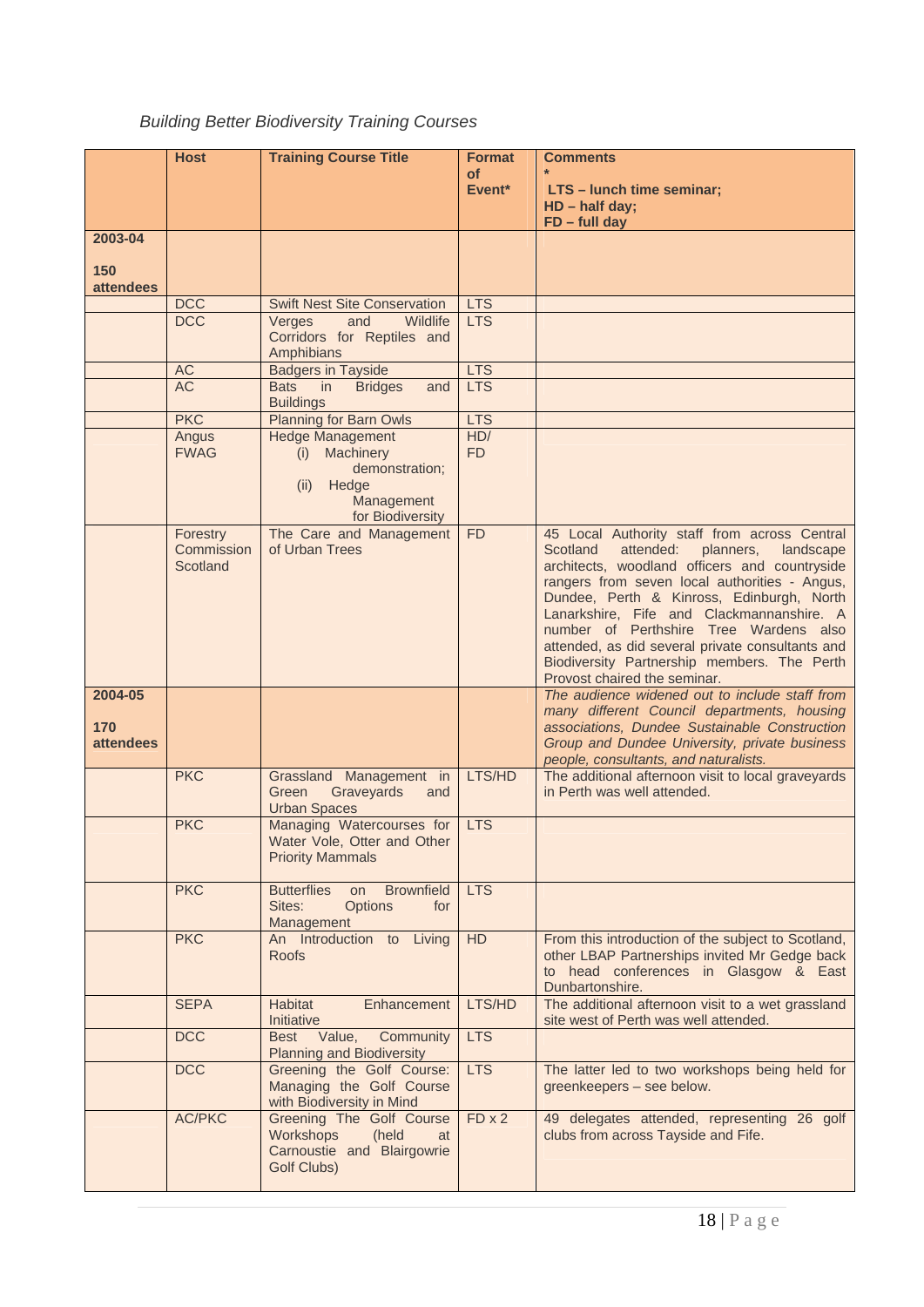| 2005-06<br>240<br><b>attendees</b> |                                                                                       |                                                                                                                 |            | the popularity of the events (240 people) saw<br>attendees from neighbouring LBAP Partnerships<br>- and led to other LBAPs offering similar events.                                                                                                                                                                                                                                                                                                                                                                                                                                                                                                                                                                                        |
|------------------------------------|---------------------------------------------------------------------------------------|-----------------------------------------------------------------------------------------------------------------|------------|--------------------------------------------------------------------------------------------------------------------------------------------------------------------------------------------------------------------------------------------------------------------------------------------------------------------------------------------------------------------------------------------------------------------------------------------------------------------------------------------------------------------------------------------------------------------------------------------------------------------------------------------------------------------------------------------------------------------------------------------|
|                                    | <b>PKC</b>                                                                            | <b>Swift Nest Site Conservation</b>                                                                             | <b>LTS</b> |                                                                                                                                                                                                                                                                                                                                                                                                                                                                                                                                                                                                                                                                                                                                            |
|                                    | <b>PKC</b>                                                                            | in<br><b>Buildings</b><br><b>Bats</b><br>and<br><b>Bridges</b>                                                  | <b>LTS</b> |                                                                                                                                                                                                                                                                                                                                                                                                                                                                                                                                                                                                                                                                                                                                            |
|                                    | <b>PKC</b>                                                                            | with<br><b>Different</b><br>Working<br>Generations                                                              | <b>LTS</b> |                                                                                                                                                                                                                                                                                                                                                                                                                                                                                                                                                                                                                                                                                                                                            |
|                                    | <b>Dundee</b><br><b>Botanical</b><br>Gardens                                          | <b>Greenspace Design</b>                                                                                        | LTS/HD     | The additional guided afternoon tour of the<br>Gardens was well attended.                                                                                                                                                                                                                                                                                                                                                                                                                                                                                                                                                                                                                                                                  |
|                                    | <b>TBP/Fife</b><br>Ranger<br>Service/<br><b>SNH</b>                                   | <b>Tayside Field Days</b><br>(i) grassland management -<br>tour of best practice sites in<br>the Aberfeldy area | <b>FD</b>  |                                                                                                                                                                                                                                                                                                                                                                                                                                                                                                                                                                                                                                                                                                                                            |
|                                    | Angus<br>FWAG/<br>Scotia<br><b>Seeds</b>                                              | (ii) Tayside Field Days<br>Wildflower Training Day -<br>creation and management of<br>species-rich grassland    | <b>FD</b>  |                                                                                                                                                                                                                                                                                                                                                                                                                                                                                                                                                                                                                                                                                                                                            |
|                                    | Fife<br>&<br><b>Kinross</b><br>FWAG/<br><b>RSPB</b>                                   | (iii) Tayside Field Days<br><b>Farmland Birds Walk</b>                                                          | <b>FD</b>  |                                                                                                                                                                                                                                                                                                                                                                                                                                                                                                                                                                                                                                                                                                                                            |
|                                    | <b>TBP</b> (Water<br>and<br>Wetland<br>sub-group)                                     | Engineering<br>River<br>Solutions for Roads and Fish<br>(Birnam Institute)                                      | <b>FD</b>  | 100 delegates<br>Presentations included: An introduction to<br><b>Activities</b><br>Controlled<br><b>Regulations;</b><br><b>Risk</b><br>Assessment Approach (both by SEPA); case<br>discussion<br><b>Fisheries</b><br>studies<br>and<br>on<br>Improvements (Kyle of Sutherland District<br>Salmon Fishery Board); Pitlochry Flood Event<br>(Perth and Kinross Council); Tweed Fishery<br>Restoration - multi-agency collaboration (Tweed<br>Foundation); Brechin Flood Alleviation Scheme<br>- a partnership approach (Angus Council).                                                                                                                                                                                                     |
| 2006-07<br>107<br><b>attendees</b> |                                                                                       |                                                                                                                 |            | fewer events were held owing to Partners being<br>unable to host events free of charge as in<br>previous years.                                                                                                                                                                                                                                                                                                                                                                                                                                                                                                                                                                                                                            |
|                                    | <b>DCC</b>                                                                            | Protected<br><b>Species</b><br>Legislation                                                                      | <b>LTS</b> |                                                                                                                                                                                                                                                                                                                                                                                                                                                                                                                                                                                                                                                                                                                                            |
|                                    | <b>PKC</b>                                                                            | <b>Swift Nest Site Conservation</b>                                                                             | <b>LTS</b> |                                                                                                                                                                                                                                                                                                                                                                                                                                                                                                                                                                                                                                                                                                                                            |
|                                    | <b>TBP/PKC</b>                                                                        | <b>Tayside</b><br>Field<br>Day<br>Perthshire<br>Grassland<br><b>Discussion Tour</b>                             | <b>FD</b>  |                                                                                                                                                                                                                                                                                                                                                                                                                                                                                                                                                                                                                                                                                                                                            |
|                                    | TBP (part-<br>funded<br>by<br>the Scottish<br><b>Biodiversity</b><br>Action<br>Grant) | <b>Planning for Wildlife Seminar</b><br>Accommodating Wildlife in<br><b>Everyday Developments</b>               | <b>FD</b>  | 60 delegates attended from all over Central<br>Chaired by the Perth Provost,<br>Scotland.<br>presentations<br>included:<br>"Biodiversity<br>and<br>Buildings - Protected Species and the Law"<br>(Ben Ross, SNH); "Barn Owls, Buildings and<br>Trees" (Les Hatton); "Development Sites and<br>Wildlife Crime" (Alan Stewart, Tayside Police);<br>"Bats: Nightmare or Added Value" (Keith Cohen,<br>RPS Planning & Development Ltd.); "Making<br>Swifts Good for Business - Examples of Good<br>Practice in Tayside and Beyond" (Clare<br>Darlaston, Concern for Swifts Scotland).<br>Tutorials included: Birds and the Law; Wildlife<br>Law; Bats - Key Issues in Developments;<br>Practical Swift Nest Conservation in Public<br>Housing. |
| 2007-08                            |                                                                                       |                                                                                                                 |            | Owing to the office move and subsequent<br>disruption at the beginning of the year, much of                                                                                                                                                                                                                                                                                                                                                                                                                                                                                                                                                                                                                                                |
| 245                                |                                                                                       |                                                                                                                 |            | the 'Building Better Biodiversity' programme was                                                                                                                                                                                                                                                                                                                                                                                                                                                                                                                                                                                                                                                                                           |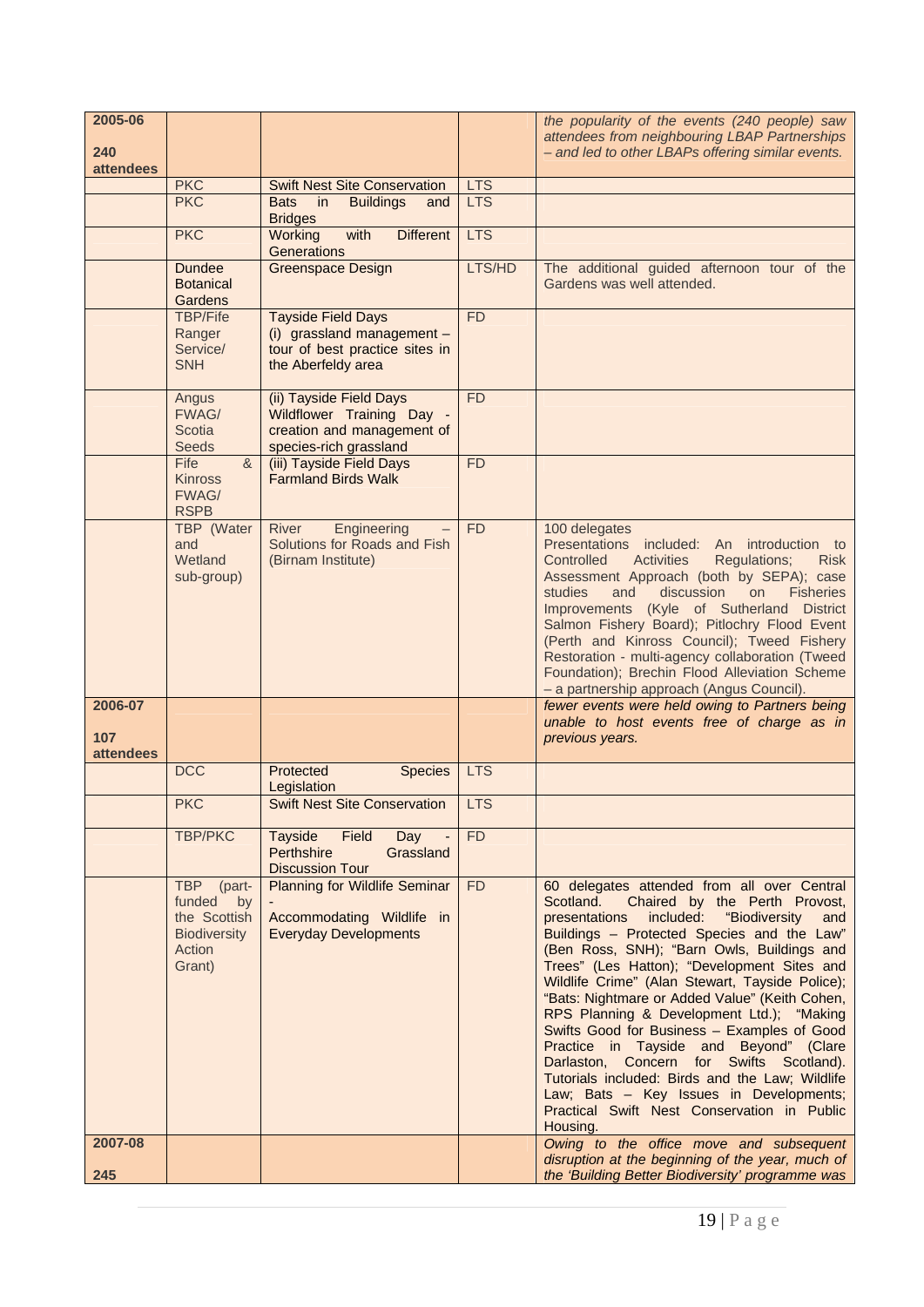| attendees        |                                                    |                                                                                                                                                                                                                               |           | delayed until later in the year.                                                                                                                                                                                                                                               |
|------------------|----------------------------------------------------|-------------------------------------------------------------------------------------------------------------------------------------------------------------------------------------------------------------------------------|-----------|--------------------------------------------------------------------------------------------------------------------------------------------------------------------------------------------------------------------------------------------------------------------------------|
|                  | <b>SCRI</b>                                        | Grassland<br>Urban<br>Management                                                                                                                                                                                              | <b>HD</b> | The workshop created an opportunity for PKC to<br>set up a Tayside-wide event "Larks and Parks"<br>with Chester-le-Street District Council staff - a<br>follow up meeting subsequently held with DCC<br>and BFEP enabled a similar project to be rolled<br>out across Tayside. |
|                  | TBP/<br><b>Dundee</b><br><b>Botanic</b><br>Gardens | <b>Bats and Trees</b>                                                                                                                                                                                                         |           | Delegates attracted from all over Tayside,<br>Stirling and Edinburgh.                                                                                                                                                                                                          |
|                  | <b>PKC</b>                                         | <b>Bats and Trees</b>                                                                                                                                                                                                         |           |                                                                                                                                                                                                                                                                                |
|                  | <b>DCC</b>                                         | <b>Tree Planting Opportunities</b><br>with a Difference $-$ The<br><b>Scottish Children's Orchard</b>                                                                                                                         |           |                                                                                                                                                                                                                                                                                |
|                  | <b>TBP</b>                                         | Community<br>and<br>School<br>Orchards Workshop, Errol                                                                                                                                                                        |           |                                                                                                                                                                                                                                                                                |
|                  | <b>TBP/PKC</b>                                     | Gardens, Greenspace and<br>Graveyards"<br>Community<br>Workshop                                                                                                                                                               |           | The event officially<br>launched the Green<br>Graveyard Initiative.                                                                                                                                                                                                            |
|                  | <b>PKC</b>                                         | The first Tayside Recorders'<br>Forum Day                                                                                                                                                                                     |           | 50 delegates - planned by the three local<br>authority Museum Services and the TBP,<br>Professor Price, the Partnership's Chair, chaired<br>the event.                                                                                                                         |
| 2008-09          |                                                    |                                                                                                                                                                                                                               |           |                                                                                                                                                                                                                                                                                |
| 392              |                                                    |                                                                                                                                                                                                                               |           |                                                                                                                                                                                                                                                                                |
| <b>attendees</b> |                                                    |                                                                                                                                                                                                                               |           |                                                                                                                                                                                                                                                                                |
|                  | <b>PKC</b>                                         | <b>Mitigating for Badgers</b>                                                                                                                                                                                                 |           |                                                                                                                                                                                                                                                                                |
|                  | <b>PKC</b>                                         | Verge<br>Management<br>for                                                                                                                                                                                                    |           | Perth & Kinross Council followed with another                                                                                                                                                                                                                                  |
|                  | <b>AC</b>                                          | <b>Amphibians and Reptiles</b><br>Setting the Framework - How                                                                                                                                                                 |           | suite of seminars during the spring of 2009                                                                                                                                                                                                                                    |
|                  |                                                    | is this my responsibility?                                                                                                                                                                                                    |           |                                                                                                                                                                                                                                                                                |
|                  | <b>AC</b>                                          | Wildlife Crime -<br>Council<br><b>Responsibilities</b>                                                                                                                                                                        |           |                                                                                                                                                                                                                                                                                |
|                  | <b>AC</b>                                          | Badgers - Mitigation and the<br>Law                                                                                                                                                                                           |           |                                                                                                                                                                                                                                                                                |
|                  | AC                                                 | <b>Bats in Development</b>                                                                                                                                                                                                    |           |                                                                                                                                                                                                                                                                                |
|                  | <b>AC</b>                                          | Wildlife<br>in<br><b>Issues</b><br>Development                                                                                                                                                                                |           |                                                                                                                                                                                                                                                                                |
|                  | <b>AC</b>                                          | Greenspace & Biodiversity<br>Seminar                                                                                                                                                                                          |           | 6 acclaimed national speakers                                                                                                                                                                                                                                                  |
|                  | DCC/ PKC /<br><b>AC</b>                            | <b>Built</b><br>Swifts<br>in<br>the<br>Environment Workshop and<br>a practical                                                                                                                                                |           |                                                                                                                                                                                                                                                                                |
|                  | DCC/ PKC /<br>AC                                   | <b>Living Roofs Workshop</b>                                                                                                                                                                                                  |           |                                                                                                                                                                                                                                                                                |
|                  | <b>TBP</b><br>Forestry<br>Commission<br>Scotland   | 5 separate practical training<br>courses<br>for<br>Traditional<br>Orchard<br>Management: (i)<br>fruit tree grafting course, (ii)<br>summer pruning, (iii) winter<br>pruning courses, (iv) and (v)<br>small-scale cider making |           | (part of the Carse of Gowrie Orchard Project)                                                                                                                                                                                                                                  |
|                  | <b>DCC</b>                                         | Second Tayside Recorders'<br>Forum Day                                                                                                                                                                                        |           | 34 participants                                                                                                                                                                                                                                                                |
|                  | TBP (Water<br>and<br>Wetland<br>sub-group)         | Sustainable<br>River<br>Management for Biodiversity,<br><b>Fish and People</b>                                                                                                                                                |           | 7 speakers and an audience of nearly 80.                                                                                                                                                                                                                                       |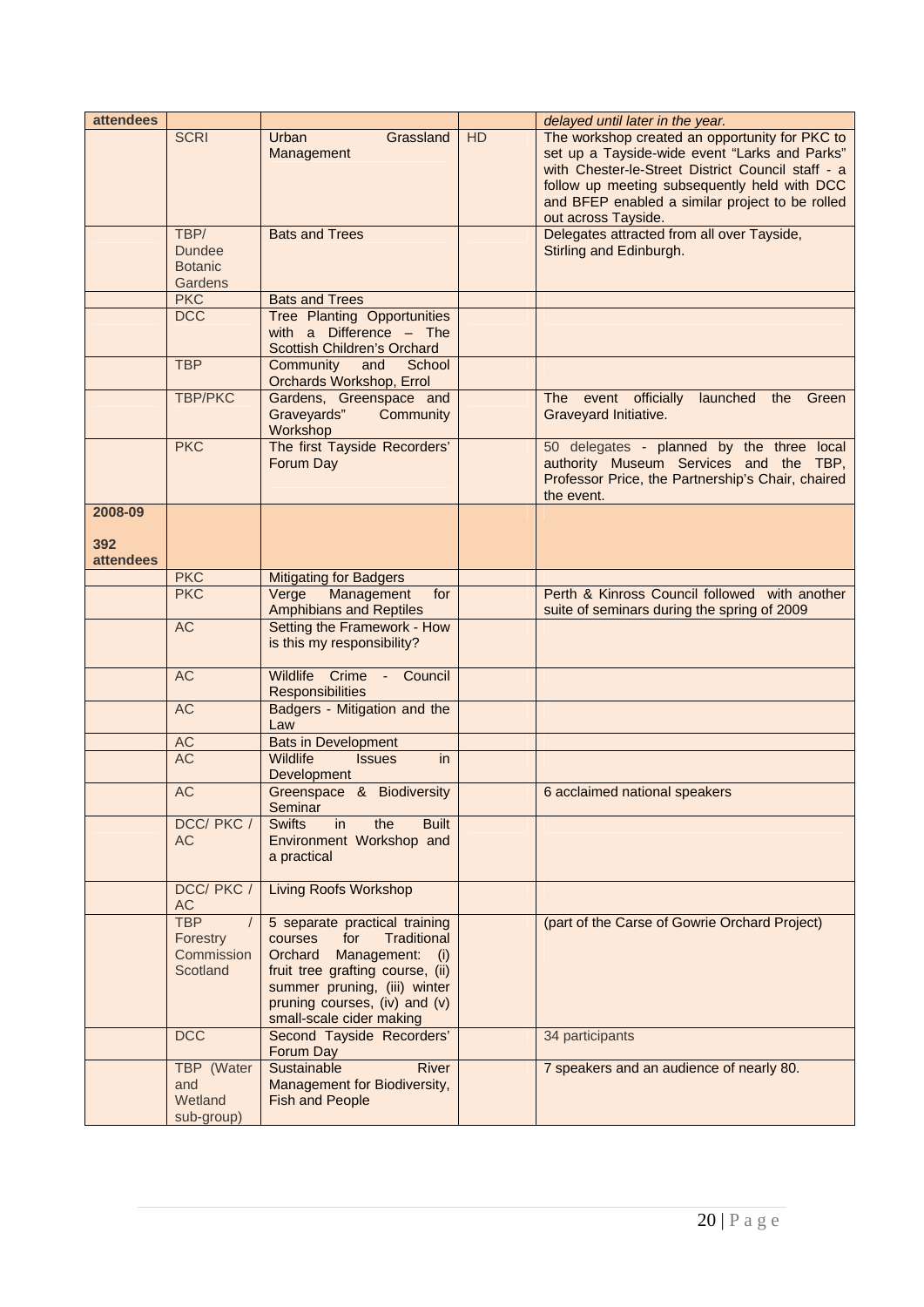This report has been compiled by Catherine Lloyd, Tayside Biodiversity Co-ordinator, on behalf of the Tayside Biodiversity Partnership.

Thanks are due to Iain Campbell for his assistance in preparing the original draft and to the Steering Group members and Professor Martin Price who contributed to the report.

### *CONTACT DETAILS*

Tayside Biodiversity Partnership, c/o Floor 13, Dundee City Council, Tayside House, Dundee DD1 3RA

Tel. 01382 433042; E-mail – [tayside.biodiversity@ukf.net](mailto:tayside.biodiversity@ukf.net); Website – [www.taysidebiodiversity.co.uk](http://www.taysidebiodiversity.co.uk/).

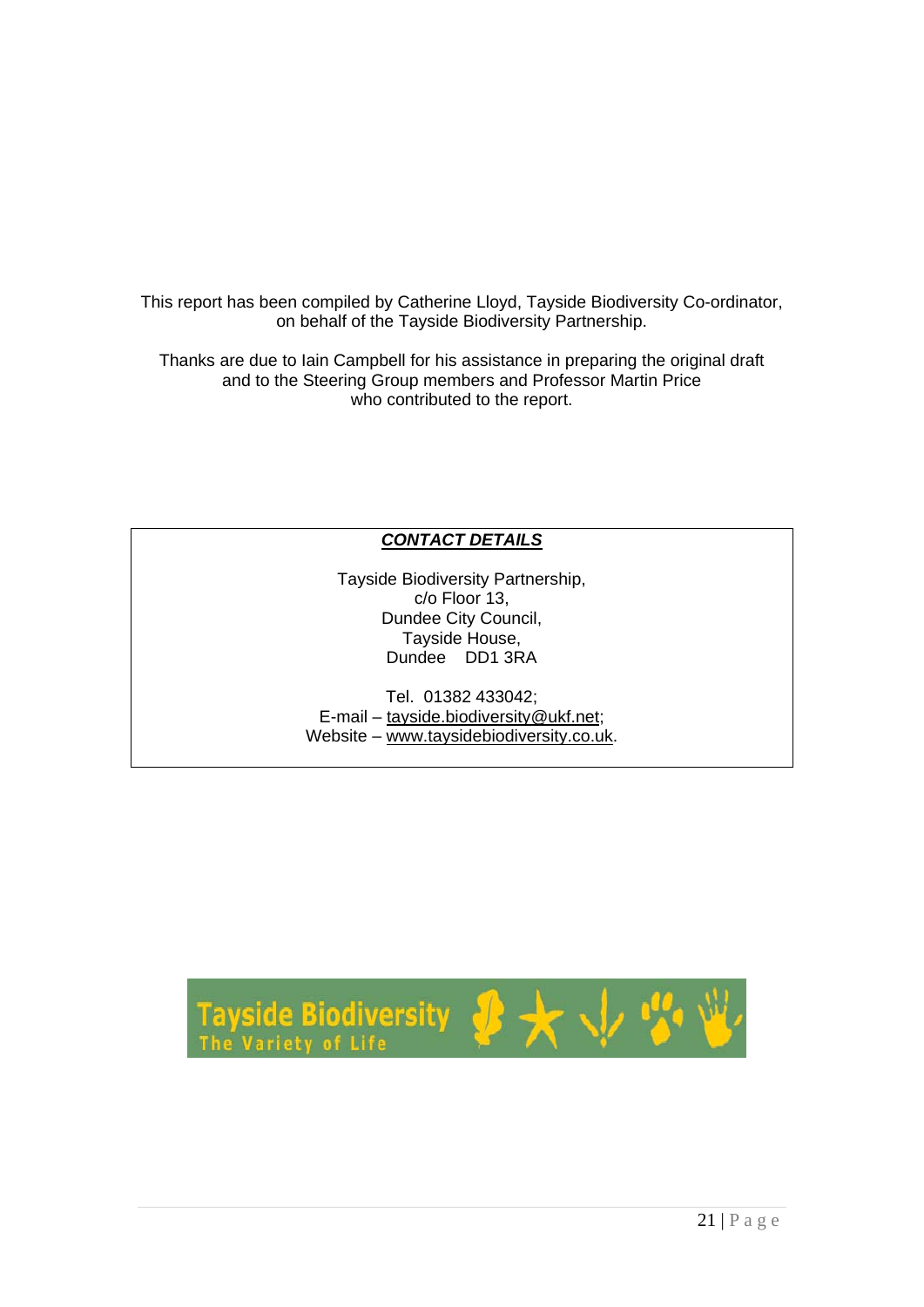**Appendix 1** 

#### **STEERING GROUP MEMBERS 2009**

Pam Coutts **Angus Council** Stewart Roberts **Angus Council** 

Merrill Smith Dundee City Council Alison Anderson **Dundee City Council** Bryan Harris **Dundee City Council** Syd House **Forestry Commission Scotland**<br>
Forestry Commission Scotland<br>
Forestry Commission Scotland **Forestry Commission Scotland** Carol Littlewood Littlewood Landcare (formerly Angus FWAG) Richard Lockett Lockett Agri-Environmental (formerly Perth FWAG) Kate Scott National Farmers' Union Scotland Ben Notley National Trust for Scotland Martin Price **Perth College UHI (Centre for Mountain Studies)**  (Chairman, TBP, from October 2004) Graham Esson Perth and Kinross Council Esther Rogers-Nicoll Perth & Kinross Council Mark Simmons Perth and Kinross Council Bruce Anderson Royal Society for the Protection of Birds Amy Crowther **Royal Society for the Protection of Birds** Christine Hall Scottish Agricultural College Alan Hendry Scottish Government RPID (SGRPID) Bruce Campbell Scottish Environment Protection Agency Ian Lorimer Scottish Environment Protection Agency Martyn Jamieson Scottish Field Studies Association Paul Ramsay Scottish Rural Property and Business Association Carolyn Deasley Scottish Natural Heritage (vacant) Scottish Wildlife Trust

Catherine Lloyd Tayside Biodiversity Co-ordinator Iain Campbell Tayside Biodiversity Assistant (part-time)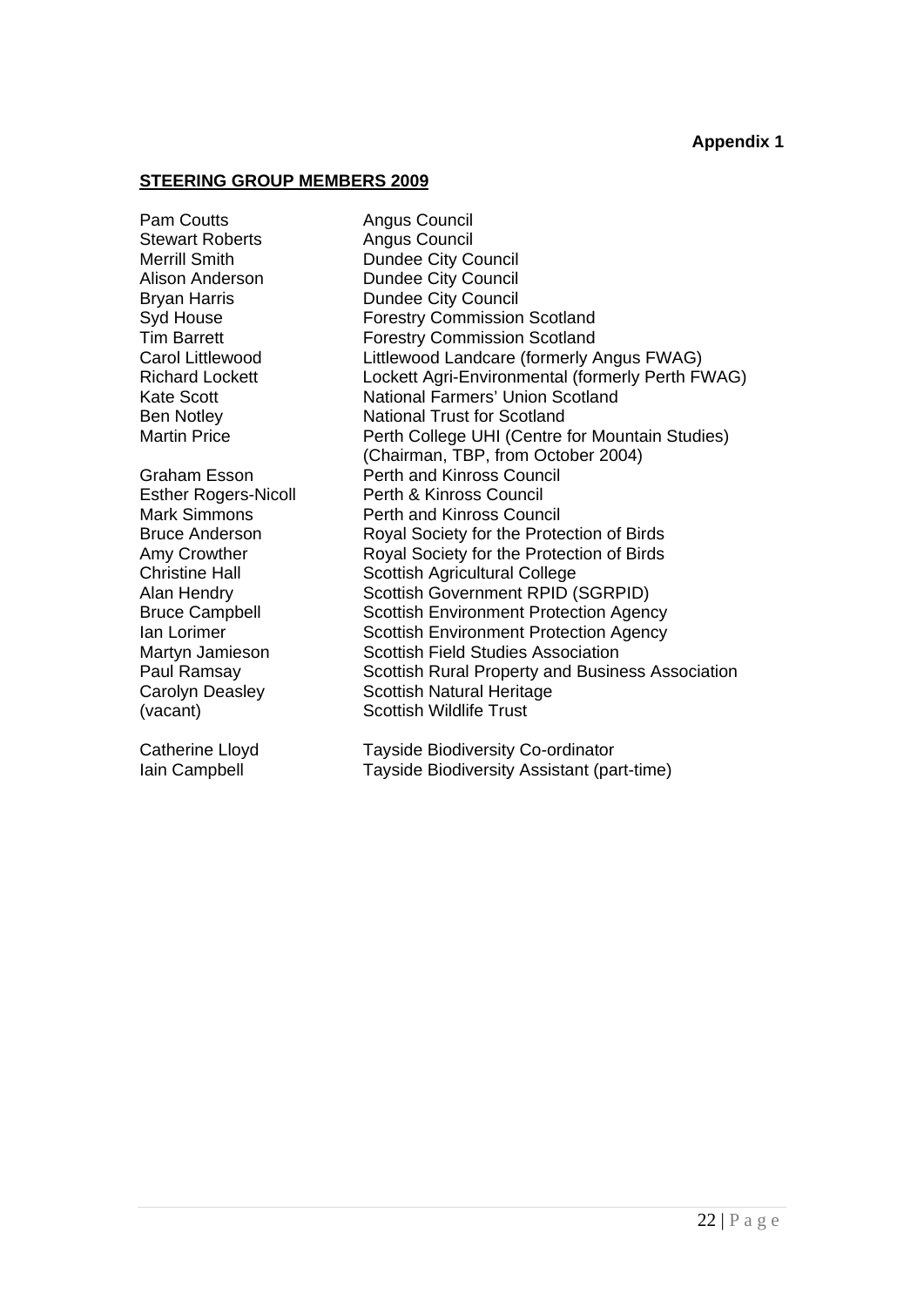#### **Appendix 2**

#### **WIDER PARTNERSHIP LINKS**

Some of the organisations which liaised with the Partnership 2006-09 include the following:

- Aggregate Industries
- Angus Countryside Initiative
- Angus FWAG
- Angus Rural Partnership
- Alyth Environment Group
- Ardoch Trust
- Art Angel
- Atholl Estates and Ranger Service
- Axis-Shield, Dundee
- Bankfoot Eco-Congregation
- **Bat Conservation Trust**
- **BEAR Scotland**
- BM Cordah, Montrose
- Boys Brigade
- Bridge of Earn In Bloom Group
- British Association for Shooting and Conservation
- British Deer Society
- British Trust for Conservation Volunteers (Scotland)
- **British Trust for Ornithology**
- Broughty Ferry Environmental Project
- Bumble Bee Conservation Trust
- Butterfly Conservation (Scotland)
- Cairngorms National Park Authority
- Cairngorms Water Vole Project
- Concern for Swifts (Scotland)
- Community Woodlands Association
- Deer Commission for Scotland
- Dunbarney Eco-Congregation
- Dun Coillich Community Buy Out group
- Dundee & Angus Bird Group
- Dundee University
- Duntrune House (Green Tourism member)
- Dundee Botanic Gardens
- Dundee Naturalists' Society
- Dundee Partnership for the Environment
- Dunning Community Association
- **Eassie Community Council**
- Eco-Congregation Scotland
- Fife & Kinross FWAG
- Fisheries Research Service
- Friends of Baxter Park
- **Froglife**
- Game Conservancy Trust
- Guild Homes sponsor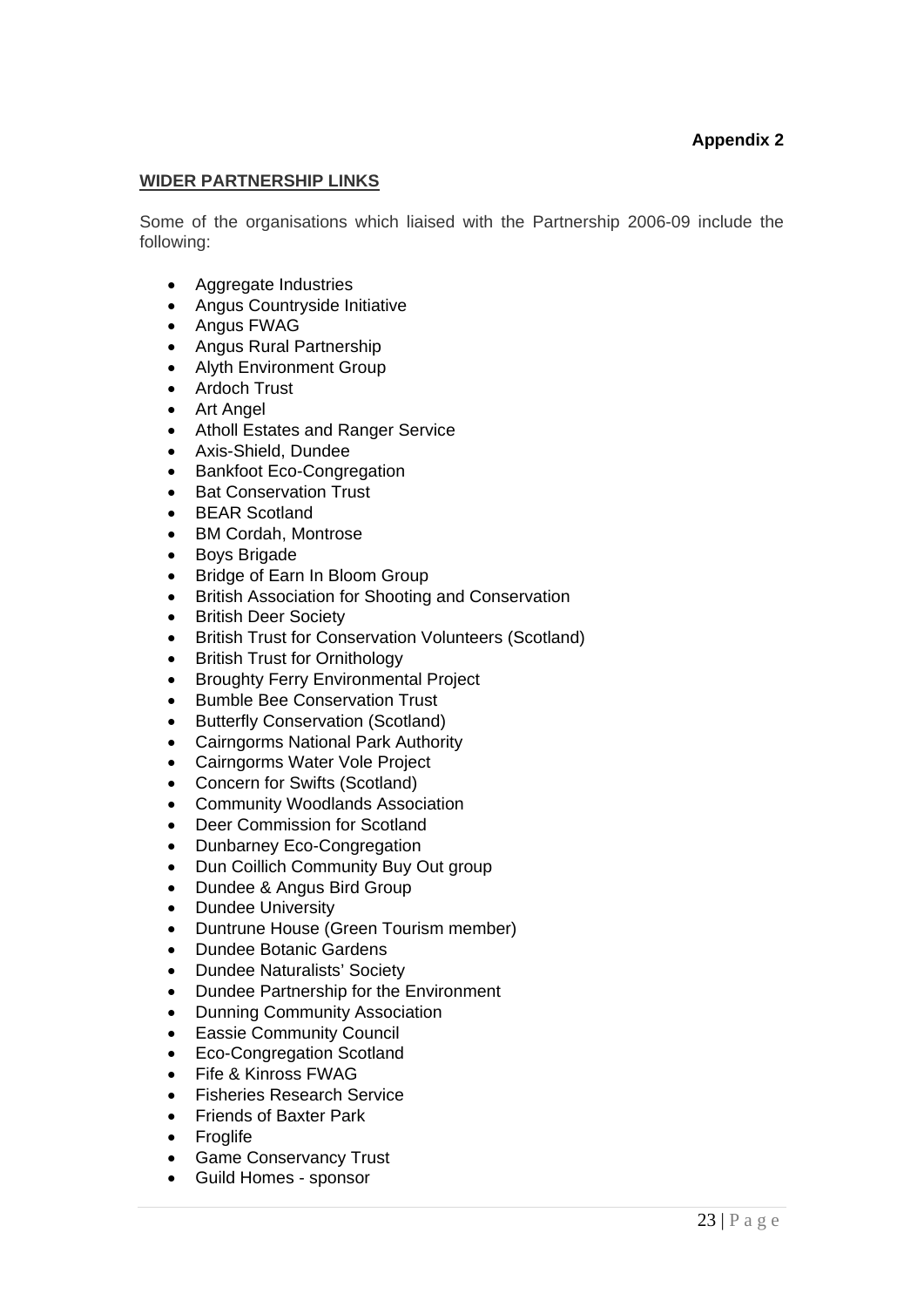- Guildtown Community Association
- Guildtown Community Association
- Guide Dogs for the Blind (Forfar)
- Heather Trust
- Hillcrest Housing Association
- Historic Scotland
- John Muir Awards
- Kindrogan Field Centre
- Muirhead Sanctuary
- Muirtonhouse Sheltered Housing (Blairgowrie)
- **Murton Trust**
- Muthill Environment Group
- National Orchard Forum
- Perth & Kinross Tree Wardens
- Perthshire FWAG
- Perthshire Housing Association
- Perthshire Organic Growers
- Plantlife International
- PriceWaterhouseCooper;
- Scottish Allotments and Gardens Society
- Scottish and Southern
- Scottish Crop Research Institute
- Scottish Golf Environment Group
- Scottish Native Woods
- Scottish Nature
- Scottish Sustainable Construction Forum
- Scripture Union (Lendrick Muir)
- Sense Scotland
- Tay Estuary Forum
- Tay District Salmon Fisheries Board
- Tay Ringing Group
- University of Dundee
- Westmuir Community Group
- Wildfowl and Wetlands Trust
- World Wildlife Fund
- VisitScotland

Plus numerous schools, angling clubs, churches, businesses and golf clubs.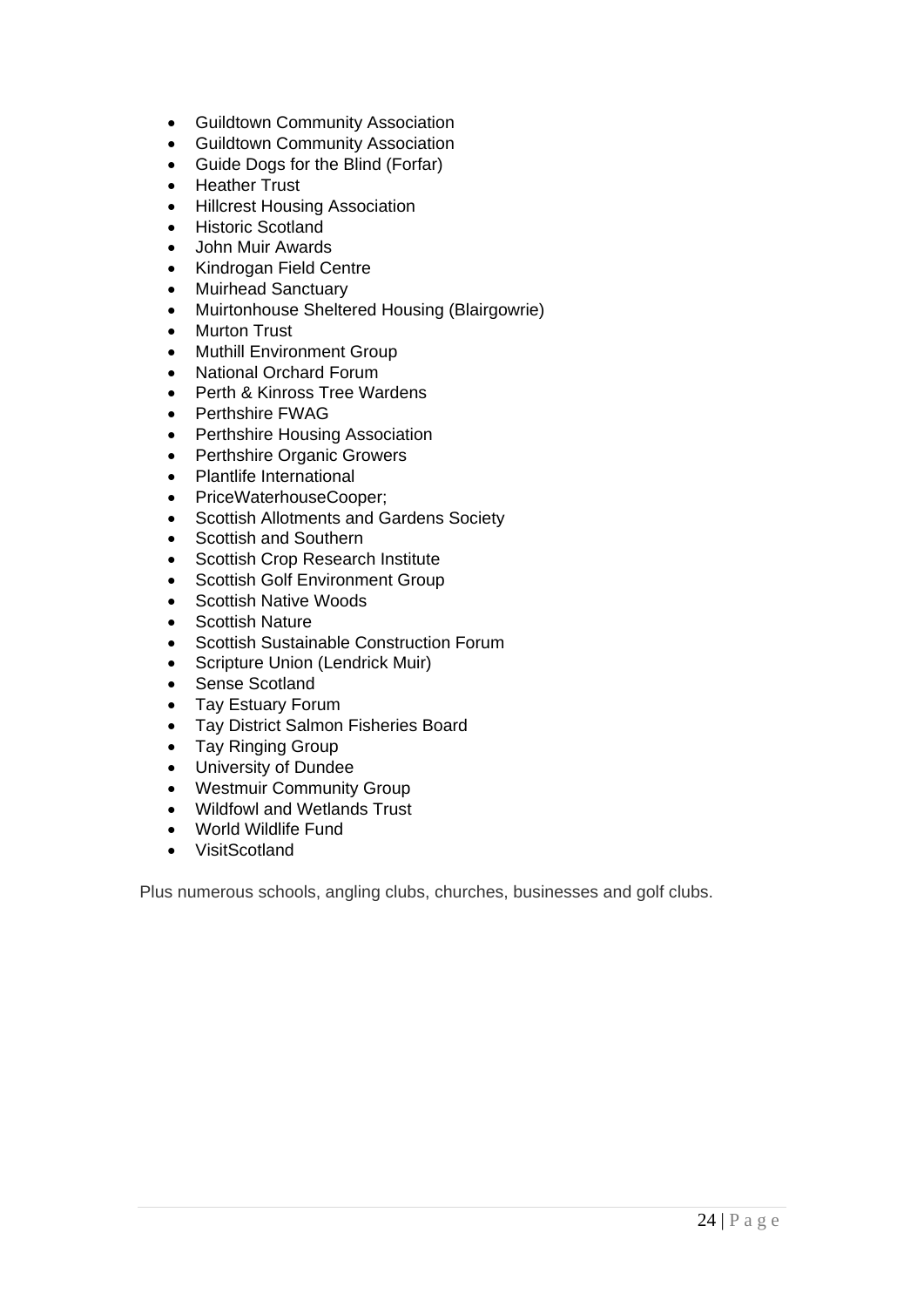## **BUSINESS PLAN 2007-10: PROJECT PRIORITY LISTING (as at March 2009)**

| 1.                | <b>Links Golf Course Initiative</b>                                                |
|-------------------|------------------------------------------------------------------------------------|
| 2.                | <b>Dune Habitat Restoration</b>                                                    |
| 3.                | <b>Tayside Terns</b>                                                               |
| 4.                | Firth of Tay Wader & Wildfowl Audit                                                |
| 5.                | Nature on Track                                                                    |
| $\overline{6}$ .  | Tayside Barn Owl Projects                                                          |
| 7.                | Highland Perthshire Calcareous Grassland Project                                   |
| 8.                | <b>Farmland Birds</b>                                                              |
| 9.                | Perthshire & Angus Treelines                                                       |
| 10.               | Farm Buildings for Biodiversity                                                    |
| 11.               | <b>Enhancement of Irrigation Ponds</b>                                             |
| 12.               | Saving the Small Blue Butterfly                                                    |
| 13.               | Operation Bumblebee                                                                |
| 14.               | Wet Grassland for Waders                                                           |
| 15.               | <b>Living Field Study Centre</b>                                                   |
| 16.               | Perthshire Hedgerow & Tree Project                                                 |
| 17.               | "ZOOM" Bumblebee Project (originally Local Patch Project) and ZOOM In2             |
|                   | Project                                                                            |
| 18.               | <b>Invasive Species</b>                                                            |
| 19.               | Tayside Green Graveyard Initiative                                                 |
| 20.               | <b>Tayside Swift Project</b>                                                       |
| $\overline{21}$ . | Tayside Red Squirrel Project (incorporating the original Red Squirrel Conservation |
|                   | Project)                                                                           |
| 22.               | Urban Watercourse Initiative                                                       |
| 23.               | Sand Martins in Tayside                                                            |
| 24.               | <b>Urban Grassland</b>                                                             |
| 25.               | Green/Living roofs                                                                 |
| 26.               | <b>Community Gardens, Orchards &amp; Allotments</b>                                |
| 27.               | <b>Acoustic Ecology</b>                                                            |
| 28.               | <b>Highland Tayside Paths Impacts Project</b>                                      |
| 29.               | Tayside Upland Heath Project                                                       |
| 30.               | Tayside Upland Butterfly & Moth Conservation Initiative                            |
| 31.               | <b>Tayside Ponds Project</b>                                                       |
| 32.               | Perth Lade Enhancement                                                             |
| 33.               | <b>Mammal Road Death Survey</b>                                                    |
| 34.               | <b>River Earn Invasive Species</b>                                                 |
| 35.               | <b>River Tay Tributary Initiative</b>                                              |
| 36.               | Salmon in the Classroom                                                            |
| 37.               | Water Vole and Mink Project                                                        |
| 38.               | <b>Freshwater Pearl Mussel</b>                                                     |
| 39.               | Tayside Lochs Project (Fingask & White Lochs)                                      |
| 40.               | <b>Friarton Ponds Project</b>                                                      |
| 41.               | <b>Green Tourism Scheme</b>                                                        |
| 42.               | <b>Woodland Management Awareness</b>                                               |
| 43.               | Management of Non-Timber Forest Products                                           |
| 44.               | <b>Wildlife Tree Project</b>                                                       |
| 45.               | <b>Woodland Grazing Initiative</b>                                                 |
| 46.               | <b>Ancient Tree Hunt</b>                                                           |
| 47.               | <b>Tayside Juniper Project</b>                                                     |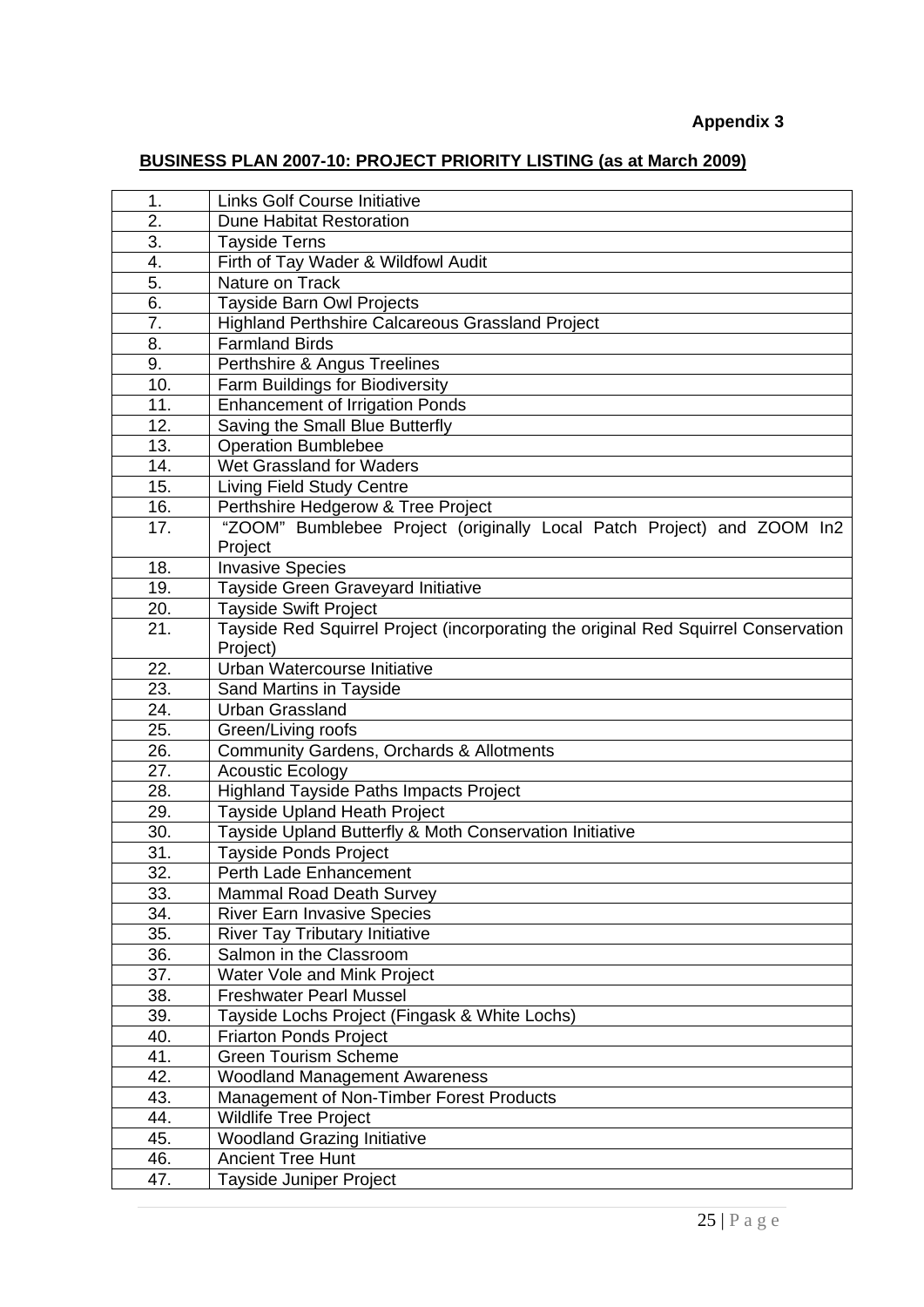| 48. | Tayside Orchards Project (incorporating the Carse of Gowrie Historic Orchards |
|-----|-------------------------------------------------------------------------------|
|     | Project, Orchard Festival and Orchard 800)                                    |
| 49. | Sheltered Housing & Hospitals Biodiversity Project                            |
| 50. | <b>Tayside Biodiversity Festival</b>                                          |
| 51. | <b>Mammal Atlas</b>                                                           |
| 52. | Countryside on Wheels Farm Bus                                                |
| 53. | Bee Wild Communities and Schools Project                                      |
| 54. | <b>Community and Education Biodiversity Awards</b>                            |
| 55. | Practitioner Training (Building Better Biodiversity)                          |
| 56. | <b>Geodiversity Trails</b>                                                    |

#### **Appendix 4**

#### **Partnership Projects - Examples**

Tayside has an exceptionally rich biodiversity and is a nationally important area. Specific examples include:

- $\triangleright$  the internationally significant upland populations of Alpine fleabane and Alpine gentian:
- $\triangleright$  the internationally important groups of Dolphins and Porpoises in Tayside's coastal waters
- $\triangleright$  the River Tay catchment's importance in Britain for Atlantic Salmon;
- $\triangleright$  the important concentrations in the Tay Estuary SAC and South Esk SAC of Freshwater pearl mussels (Scotland holds 60% of the world's population);
- $\triangleright$  The Slender naiad a plant found exclusively in Scotland: present in the Loch of the Lowes chain of lochs;
- $\geq 50\%$  of the world's over-wintering population of Pink-footed geese;
- $\geq 30\%$  of the UK's breeding population of Osprey.

All these species have numerous - and often unique - threats causing loss or decline; these are outlined in the Tayside Biodiversity Action Plan. Local and national partnership working, together with targeted actions, is highlighting opportunities and potential projects to turn these challenges into positive outcomes directly contributing to UKBAP objectives and targets. Arising from the priority listing drawn up for 2007- 10 (Appendix 3) and the opportunities shown by the SITA Tayside Biodiversity Fund grants, the following is a small selection of projects being undertaken by Partners and the Partnership:

**Local Authorities -** small-scale projects within individual graveyards, as part of the Tayside Green Graveyard Initiative, have helped to involve local schools in biological surveying and photographic projects which are now leading to input by nationallyrecognised lichenologists and entomologists. Dundee City Council operative staff received practical training in greenspace grassland management (via the BFEP and Fife Council). The Partnership also proffered technical assistance in the preparation of the Perth & Kinross Council Committee Report regarding change of management of PKC greenspace (graveyards, parks, etc.). A morning workshop for senior staff was also arranged at Angus Council to suggest a way forward for greenspace management with biodiversity in mind. All this contributes to the local authorities (and office holders) compliance with the duty to further the conservation of biodiversity under the Nature Conservation (Scotland) Act 2004.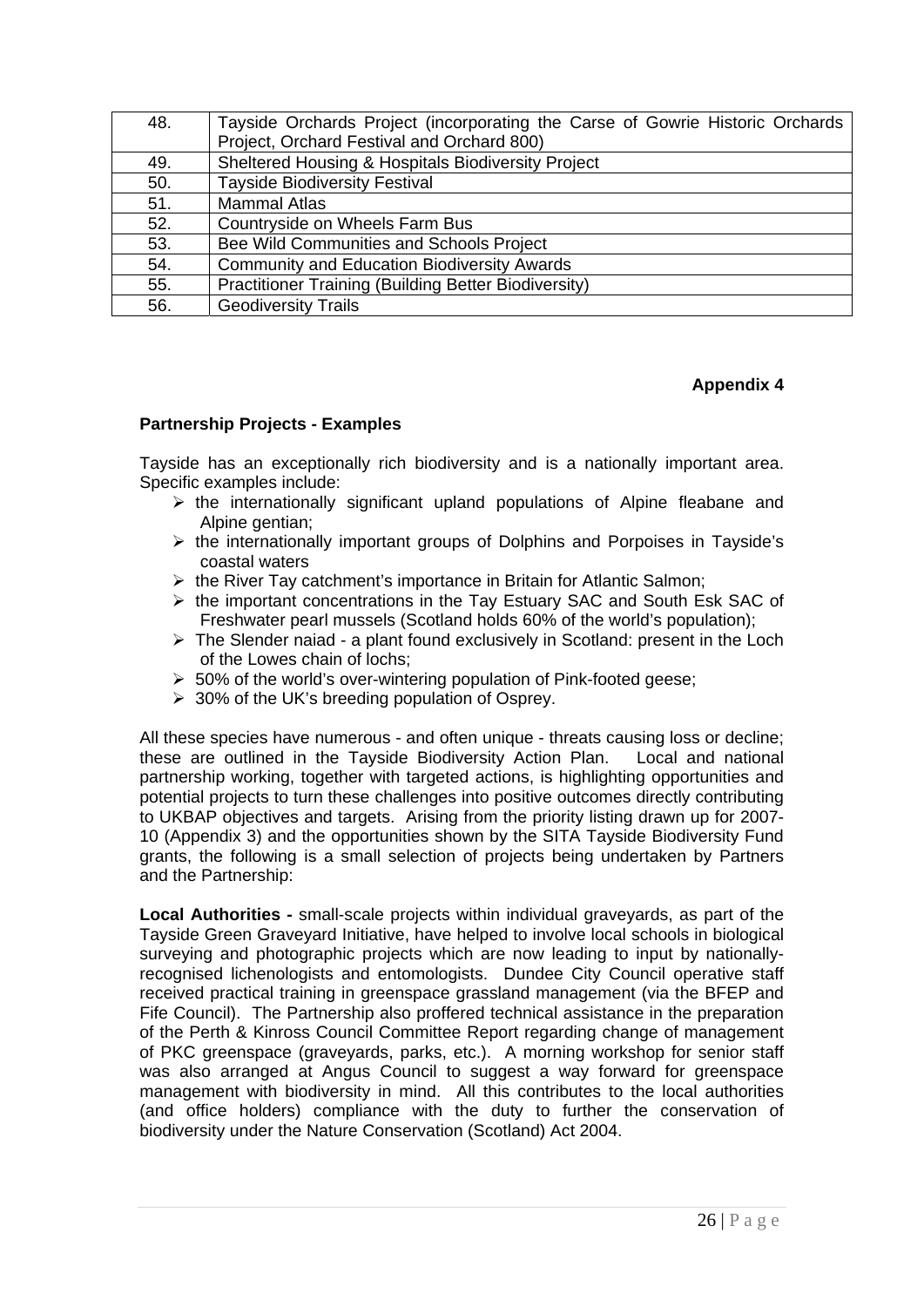**Broughty Ferry Environmental Projects (BFEP)** – already a highly successful local group, additional biodiversity input has ensured that this community-led organisation has contributed to both local and national targets in a number of projects, including Following the Life of Water; ZOOM (bumblebee); practical dune management; the wide-ranging Dighty Connect project; Wildflower Meadows and Sound Parks; biodiversity mosaics, the Sand Martin Project and the mobile bathing machine - the latter is a community focus for marine interpretation. The BFEP has involved over 2,600 people in their biodiversity projects and participated in events linked to the Partnership. Two of its local projects have been rolled out across Tayside via the Partnership – the ZOOM Bumblebee Pack and Survey; and the ZOOM In2 local patch photographic project.

**Scottish Agricultural College (SAC) and Farm & Wildlife Advisory Group Scotland (FWAG)** - over 250 participants took part in the various Barn Owl projects (Tayside Barn Owl Project, Upland Barn Owl Project, and Barn Owls of Lowland Scotland). By working with four other LBAP Partnerships, £25,000 funding was obtained from the Scottish Biodiversity Action Grant Scheme and led to a Central Scotland awareness-raising campaign. The Partnership has been running a longterm postcard survey to ascertain the actual Tayside distribution of Barn owls – in excess of 300 responses have helped produce a Tayside Barn Owl Distribution Map which has been made available to the three local authorities. Through the survey, advice to the farming community and planners to prevent destruction of nest sites has become easier. With the Nestbox projects, the area being used by Barn owls in Tayside has expanded (with in excess of 60 nest boxes erected).

**FWAG and Angus Council** - the Linnet Link Project would not have gone ahead without the Partnership and TBAF funding and will result in an improvement of the links between habitats suitable for Linnets along the Arbroath/Dundee cycle track. Importantly, the work will improve the aesthetics of the area for those using the track.

**FWAG** - 243 Tree Sparrow nestboxes were provided across Tayside, heavily involving the local farming community and involving a P5 class of 31 children at Woodlands School in Carnoustie – along with other projects, overall awareness and support for biodiversity has increased greatly via the Eco schools.

The Angus Glens Treelines and Perthshire & Angus Treelines projects involved over 200 participants between them and achieved an increase in the number and length of treelines throughout Tayside – 2,070 trees were planted to restore degraded treelines and extend existing treelines.

**SAC** - the Highland Perthshire Calcareous Grassland Project and the Highland Perthshire Water Vole Project were both taken forward by SAC and would not have gone ahead without the Partnership; over 80 participants were involved in these projects. Awareness of the value of grasslands has increased, especially with the setting up of four restored sites as demonstration sites.

**SEPA –** reporting back to the UK Mesotrophic Lakes Steering Group, SEPA has been leading on a Scotland-wide lochs project to achieve a reduction of diffuse phosphate pollution. The Partnership is working with SEPA and local organisations on five Tayside lochs projects – the first was led by FWAG. The White and Fingask Lochs Recovery Project (Blairgowrie, Perthshire) involved an estimated 40 participants at first, but 250 tea-towels on "Make the Link with your Sink" have now publicised the project to all local septic tank owners, local schools, hotels, the hospital, sheltered housing and the golf club. The work on the ground has achieved a reduction of diffuse phosphate pollution in the lochs. The poster about the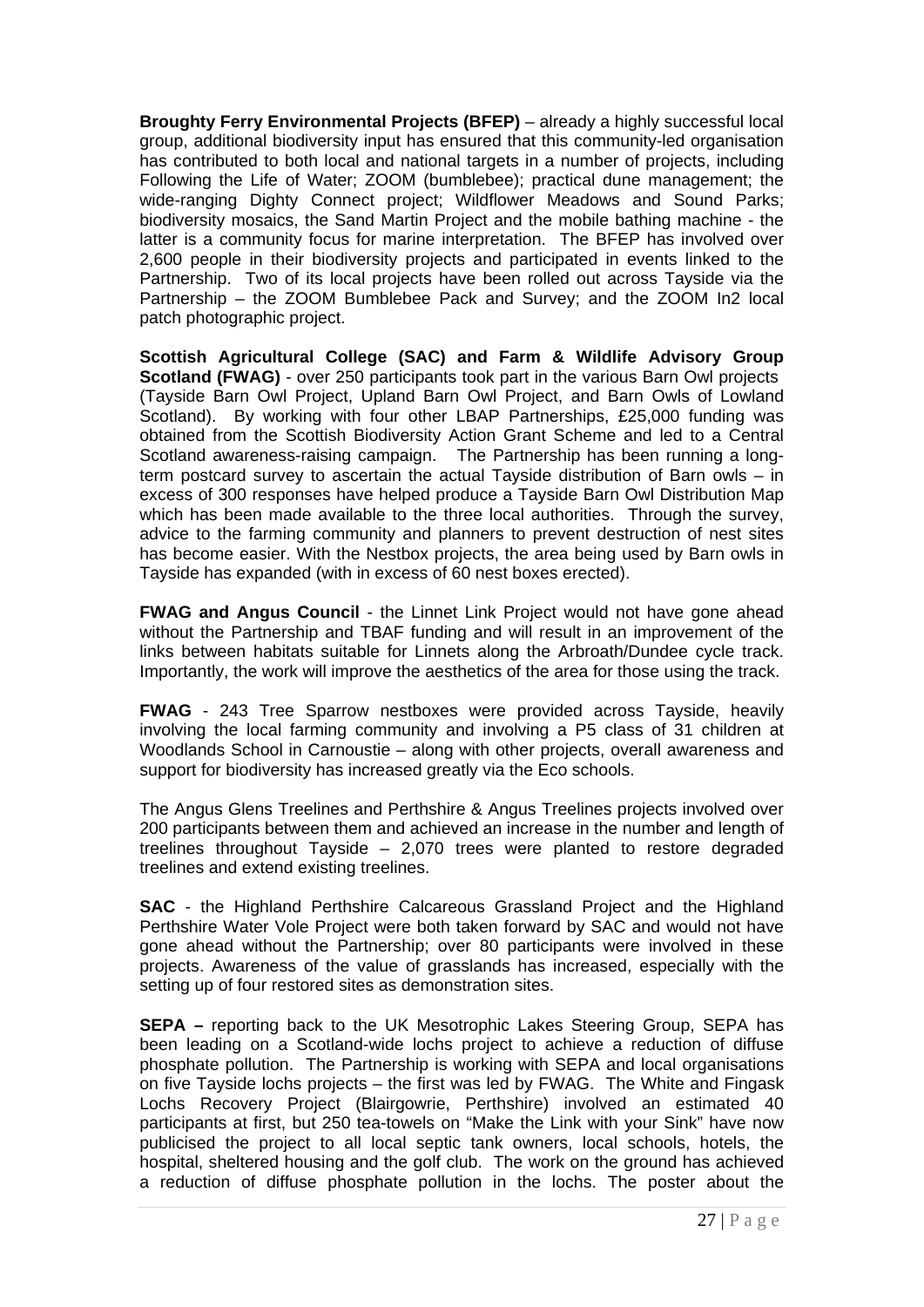partnership project achieved an accolade at a national conference held at Battleby; the Co-ordinator will take the poster to the 2009 UK Biodiversity Conference in York.

**Forestry Commission Scotland (FCS)** - working towards both UK and Local Biodiversity Action Plan targets, the Forestry Commission's work on both private and public land (the latter supported through Government core funding and partnership work) has seen a woodland expansion of c. 4,000ha in the last five years, about 80% of which is native, with ongoing work on SSSIs to achieve recovering favourable condition. The FCS has been instrumental in ensuring Partners can take forward the Carse of Gowrie Orchard Project.

**Scottish Native Woods** - the Tayside Aspen Project was adapted from the Highland Aspen Project and funded by the SITA TBAF; three members of staff have been working on this project. SITA TBAF funding also provided a significant boost for the Inchewan Burn Project.

**Bat Conservation Trust (BCT)** - the Dundee City Bat Project involved 27 volunteers in 2007 and went on to inspire five similar BCT projects in Wales and, closer to home, the Perth City Bat Project. As a key biodiversity project is planned on the Perth Lade, the Partnership was able to encourage the incorporation of a specific bat survey so that its results could advise the future management plan for the Lade; a similar survey will help monitor the upgrading of Perth High Street with its removal and reinstatement of trees. The Dundee City Bat Group has also recorded a greater concern from developers regarding bats, with enquiries received seeking information on bat populations in areas of development. Awareness of bats has been raised by Dundee City Bat Group's work in conjunction with the Ranger Service at Camperdown, with the general public and family groups being involved in hands-on activities which have encouraged an active enthusiasm for bats.

**Perth & Kinross Countryside Trust and Forestry Commission Scotland -** the Carse of Gowrie orchard conservation project would not have gone ahead without the Partnership jointly working with Forestry Commission Scotland and Perth & Kinross Countryside Trust. Following an Orchard Seminar in 2007, the Carse of Gowrie Historic Orchard Forum was set up and has met every two months ever since. The orchard owners and those with a keen interest in the veteran orchards of the Carse are discussing setting up a museum orchard to open to the public, as well as liaising with producers in creating a market for the fruit in existing orchards.

An Orchard Project Officer will now take the project forward for the next three years which will enable the Partnership to widen the project to the rest of Tayside. Angus Council is already planning a School Orchards Project (40 schools); Perth and Kinross Council may lead on the Orchard 800 project as part of the Perth 800 celebrations and Dundee City Council is considering a City Orchard Trail. The Coordinator is also working with local community groups and housing associations in encouraging the planting of new community orchards. There is also likely to be an alliance with Stirling-based Grounds for Learning who may base their pilot Scottish School Orchards project in Tayside.

**Other Partnership Projects** – Partnership assistance also helped move forward Red Squirrel and Capercaillie conservation, Upland Black grouse projects, wetland work for newts, riparian habitat management, Juniper and Small cow-wheat conservation/expansion in Perthshire, woodland management for invertebrates, Pine Marten and Otter conservation work, and the safeguarding of the nesting Ospreys at Loch of the Lowes.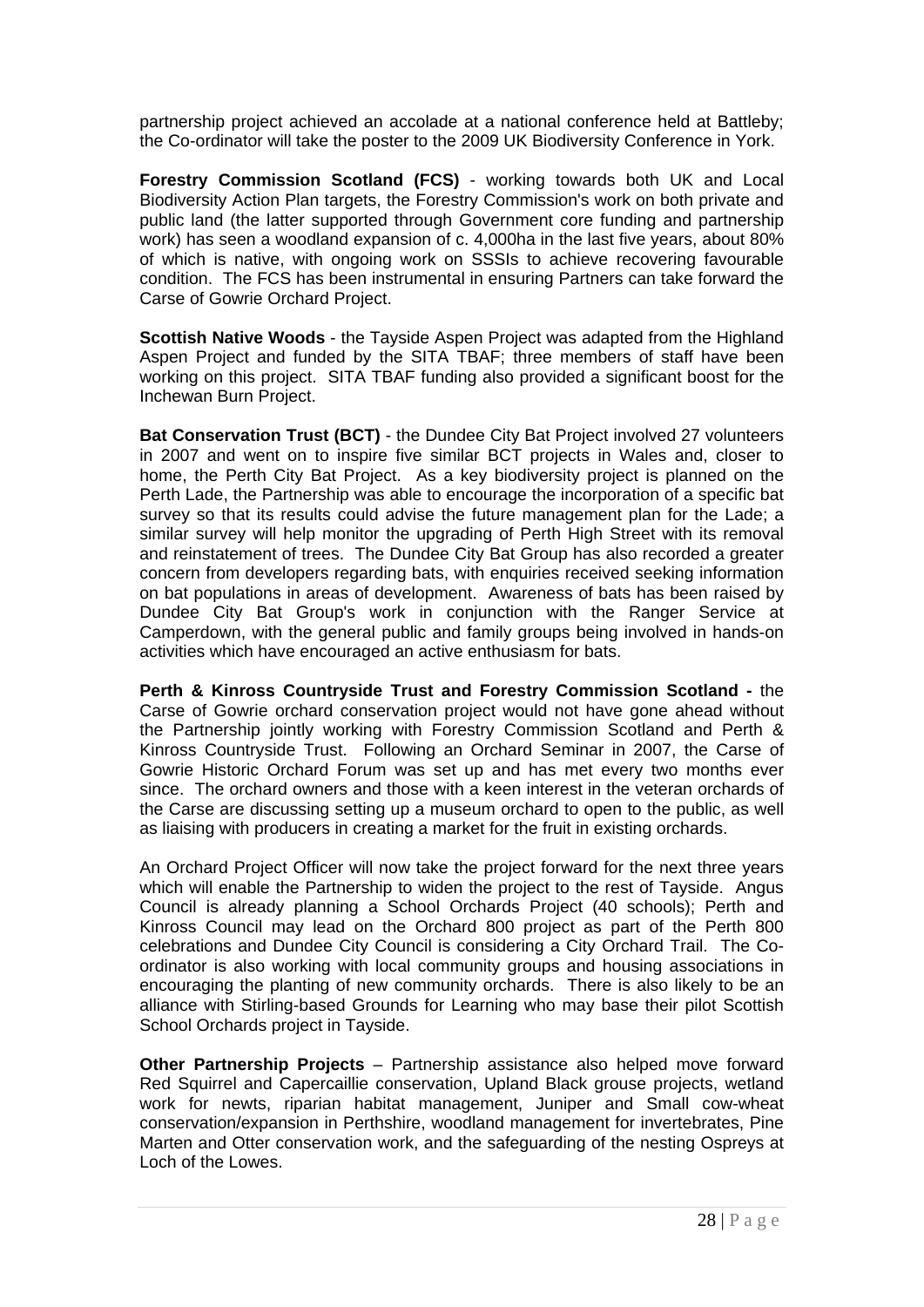





# **SITA TAYSIDE BIODIVERSITY ACTION FUND PROJECTS**

Up to March 2009

| <b>Organisations</b>                              | <b>Projects</b>                                                                                         | <b>Amounts</b>                                        | <b>Summary &amp; progress</b>                                                                                                                                                                                                                                                                                                                                                                                                                                                                                                                          | <b>Contacts</b>                                                      |
|---------------------------------------------------|---------------------------------------------------------------------------------------------------------|-------------------------------------------------------|--------------------------------------------------------------------------------------------------------------------------------------------------------------------------------------------------------------------------------------------------------------------------------------------------------------------------------------------------------------------------------------------------------------------------------------------------------------------------------------------------------------------------------------------------------|----------------------------------------------------------------------|
| Forest<br>Research                                | <b>Small</b><br>Cow-<br>Wheat<br><b>Species</b><br>Recovery<br>Project<br>(Perth and<br>Kinross)        | £23,100<br>(total<br>project<br>leverage:<br>£31,770) | Habitat creation to recover the<br>rare Small cow wheat plant by<br>collecting seeds from 3 donor sites<br>within Scotland and nurturing them<br>on 3 sites within Perthshire.<br>Project completed                                                                                                                                                                                                                                                                                                                                                    | Alice<br>Broome,<br>Alice.broom<br>e@forestry.<br>gsi.gov.uk         |
| <b>Broughty Ferry</b><br>Environmental<br>Project | <b>Following</b><br>the Water<br>of Life<br>(Dundee)                                                    | £18,370<br>(total<br>leverage:<br>£30,890)            | The three year project theme was<br>water, both in terms of the habitats<br>it provides and the species it<br>supports. The first stage of the<br>project included building an<br>amphibian over-wintering habitat<br>near a local pond located at<br>Broughty Ferry Library. The<br>second phase of the project<br>focused on the restoration of a<br>number of urban ponds across<br>Eastern Dundee and Broughty<br>Ferry. The third phase of the<br>project undertook work on 5 urban<br>wet grassland sites across<br>Dundee.<br>Project completed | Ann Lolley,<br>Environ.proj<br>ects@dund<br>eecity.gov.u<br><u>k</u> |
| Forest<br>Research                                | Juniper<br><b>Natural</b><br>Regenerati<br>on<br><b>Manageme</b><br>nt Trials<br>(Perth and<br>Kinross) | £19,304<br>(total<br>leverage:<br>£25,818)            | Three year habitat management<br>project to regenerate Juniper, a<br>UKBAP priority species. The<br>project monitors the impact of<br>summer grazing by cattle at two<br>identified sites in Perthshire.<br>Project in progress                                                                                                                                                                                                                                                                                                                        | Alice<br><b>Broome</b><br>Alice.broom<br>e@forestry.<br>gsi.gov.uk   |
| <b>Angus Council</b>                              | <b>Artificial</b><br><b>Sand</b><br><b>Martin</b><br>Wall                                               | £10,029<br>(100%                                      | Habitat creation through the<br>construction of artificial sand<br>martin wall within Crombie                                                                                                                                                                                                                                                                                                                                                                                                                                                          | Tom<br>McGrath,<br>monikiepark                                       |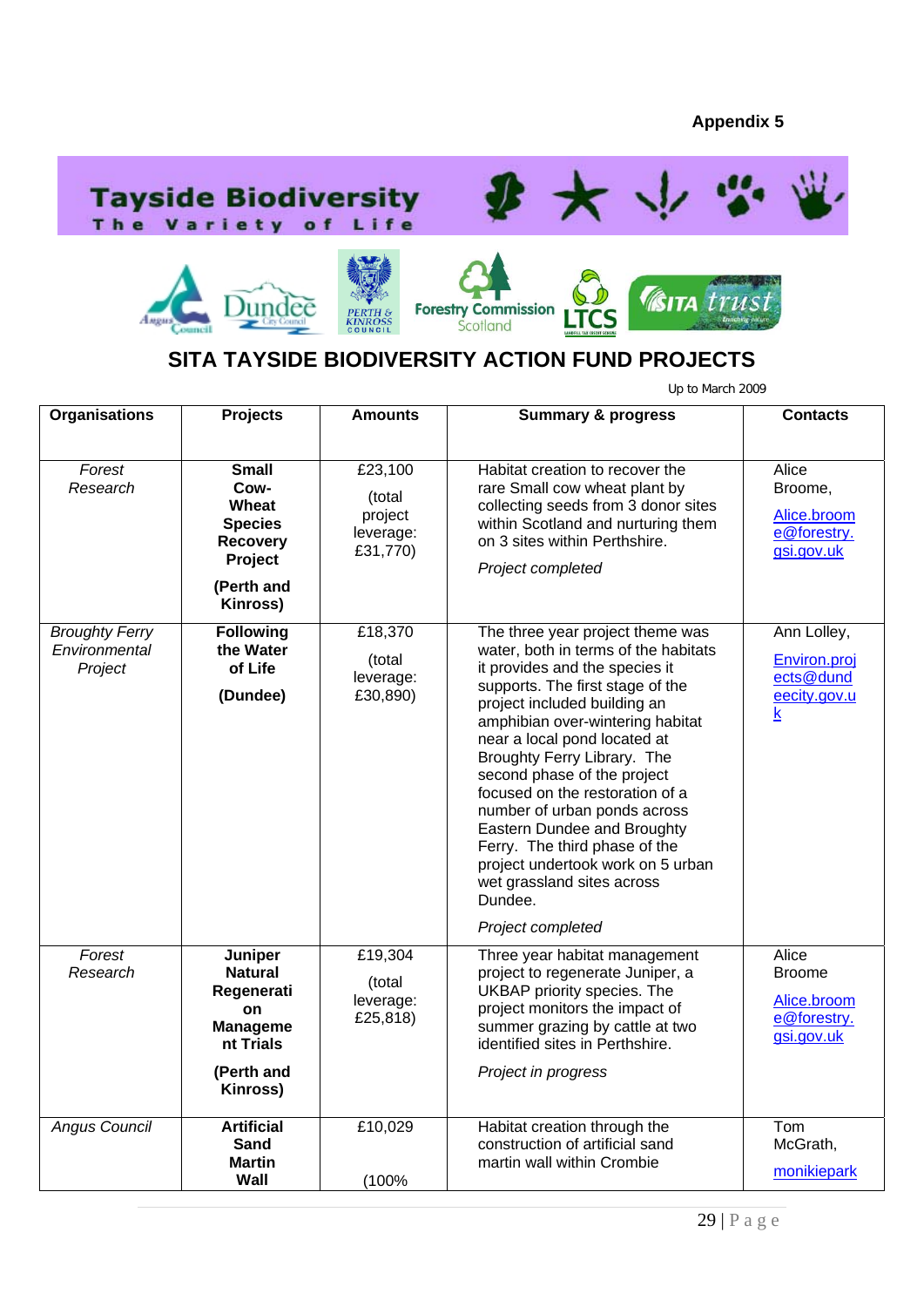|                                                                                                                                                      | (Angus)                                                                                                              | funding)                                   | Country Park.                                                                                                                                                                                                                                       | @sol.co.uk                                                    |
|------------------------------------------------------------------------------------------------------------------------------------------------------|----------------------------------------------------------------------------------------------------------------------|--------------------------------------------|-----------------------------------------------------------------------------------------------------------------------------------------------------------------------------------------------------------------------------------------------------|---------------------------------------------------------------|
|                                                                                                                                                      |                                                                                                                      |                                            | Project completed                                                                                                                                                                                                                                   |                                                               |
| Tay Ringing<br>Group                                                                                                                                 | <b>Saving</b><br>Tayside's<br>Ring<br><b>Ouzels</b><br>(Angus)                                                       | £1,065<br>(total<br>leverage:<br>£2,865)   | Radio tracking of Ring Ouzels in<br>Tayside, a rapidly declining red list<br>species.<br>Project completed                                                                                                                                          | Les Hatton<br>les@lydox.f<br>snet.co.uk                       |
| <b>Tay Ringing</b><br>Group<br>(working with<br>the RSPB)                                                                                            | <b>Tay</b><br><b>Reedbed</b><br><b>Habitat</b><br><b>Manageme</b><br>nt<br>(Perth and<br>Kinross)                    | £1,875<br>(total<br>leverage:<br>£4,050)   | The ringing of various species of<br>birds that use the River Tay<br>reedbeds. The species targeted<br>for ringing were Reed bunting,<br>Bearded tit, Sedge warbler and<br>Swallow.<br>Project completed                                            | Les Hatton<br>les@lydox.f<br>snet.co.uk                       |
| <b>RSPB</b><br>Scotland                                                                                                                              | <b>Tay</b><br><b>Reedbeds</b><br><b>Biodiversit</b><br>у<br><b>Enhancem</b><br>ent Project<br>(Perth and<br>Kinross) | £26,000<br>(total<br>leverage:<br>£57,000) | The Tay reedbeds contain 15% of<br>the British reedbed resource. The<br>project helped conserve the<br>reedbeds which support<br>populations of Bearded tits, Water<br>rail, Sedge warbler, Marsh harrier<br>and Reed bunting.<br>Project completed | Gregg<br>Wilkie<br>Gregg.wilki<br>e@rspb.org<br>.uk           |
| <b>Angus Council</b>                                                                                                                                 | Lilybank<br>Bio-<br>diverse<br>garden<br>(Angus)                                                                     | £6,000<br>(total<br>leverage:<br>£9,086)   | Creation of a biodiverse garden,<br>including pond, nestboxes and<br>feeders in the grounds of an Adult<br>Resource Centre.<br>Project completed                                                                                                    | Pierre<br><b>Bernard</b><br>BernardP@<br>angus.gov.<br>uk     |
| Tay Ringing<br>Group (working<br>with the RSPB)                                                                                                      | <b>Marsh</b><br><b>Harrier</b><br><b>Manageme</b><br>nt<br>(Perth and<br>Kinross)                                    | £3,400<br>(100%<br>funding)                | The purchase of two satellite tags<br>to track Marsh harrier movements<br>down the length of the UK and<br>raise awareness<br>Project completed                                                                                                     | Les Hatton<br>les@lydox.f<br>snet.co.uk                       |
| <b>Sustain</b><br>Dundee<br>(working with<br><b>Dundee City</b><br>Council)                                                                          | <b>Dundee</b><br><b>Red</b><br><b>Squirrel</b><br>project<br>(Dundee)                                                | £14,750<br>(total<br>leverage<br>£38,750)  | Three year project to control Grey<br>squirrels, and set up<br>supplementary feeding stations to<br>improve breeding success of Red<br>squirrels<br>Project in progress                                                                             | Ken Neil<br>Redsquirrel.<br>project@du<br>ndeecity.go<br>v.uk |
| Angus &<br><b>Tayside</b><br>Conservation<br>Group (working<br>with Crown<br>Estates, SNH,<br>Smith Glaxo<br>Kline and<br><b>Angus Bird</b><br>Club) | Little tern<br><b>Breeding</b><br><b>Protection</b><br>(Angus)                                                       | £31,968<br>(total<br>leverage<br>£56,468)  | Interim safeguarding/awareness-<br>raising of tern colony at Montrose<br>ahead of the 3 <sup>rd</sup> year project to<br>build raft for the Tern spp.<br>Project completed                                                                          | Mechelle<br>Couts<br>01674<br>676336                          |
| <b>Angus Council</b>                                                                                                                                 | Swift/Bat<br><b>Housing</b><br>Project                                                                               | £4,424<br>(total<br>leverage               | Provision of Swift and bat boxes<br>on William Wallace House,<br>Orchardbank, Forfar (Angus                                                                                                                                                         | John<br>Morrow<br>morrowj@a                                   |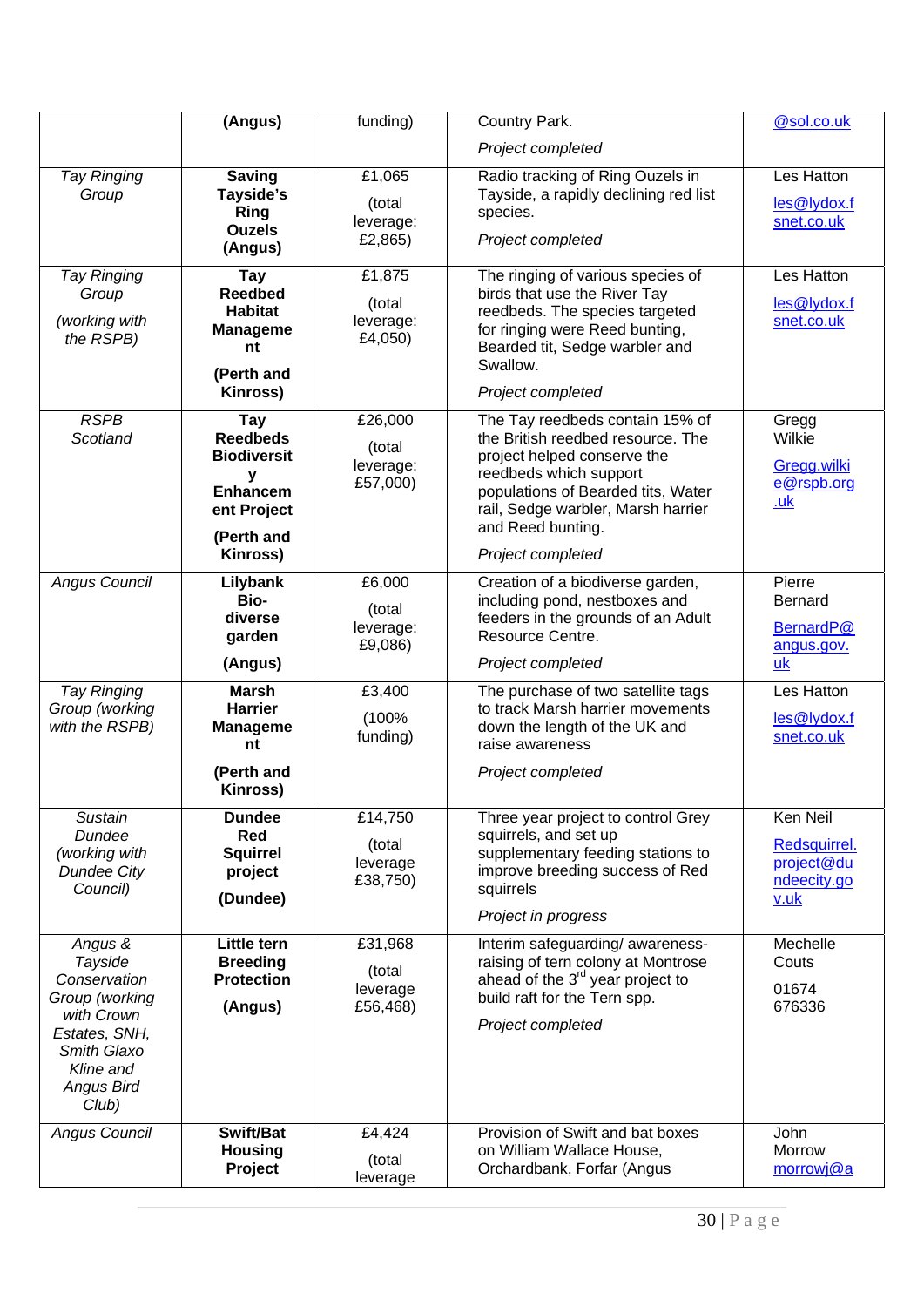|                                                                          | (Angus)                                                      | £6,744)                                   | Council Housing Dept.), and then<br>on St Margaret's House,<br>Orchardbank, Forfar.<br>Project completed                                                                                                                                                                                                                                                                                                                           | ngus.gov.uk                                                             |
|--------------------------------------------------------------------------|--------------------------------------------------------------|-------------------------------------------|------------------------------------------------------------------------------------------------------------------------------------------------------------------------------------------------------------------------------------------------------------------------------------------------------------------------------------------------------------------------------------------------------------------------------------|-------------------------------------------------------------------------|
| <b>Dundee City</b><br>Council                                            | <b>Dundee</b><br><b>Biodiversit</b><br>y Garden<br>(Dundee)  | £4,250<br>(total<br>leverage:<br>£6,500)  | Creation of a biodiverse garden<br>providing nesting/ roosting/<br>hibernating boxes and bird tables<br>and plants to attract invertebrates.<br>Project in progress                                                                                                                                                                                                                                                                | John Porter<br>John.porter<br>@dundeecit<br>y.gov.uk                    |
| Nature Bureau<br>projects (on<br>behalf of Bat<br>Conservation<br>Trust) | <b>Dundee</b><br><b>Bat</b><br>Project<br>(Dundee)           | £9,660<br>(total<br>leverage:<br>£20,570) | Survey and monitoring of bats in<br>conjunction with the local bat<br>group, to survey sites used by<br>pipestrelle bats and how they can<br>be improved.<br>Project completed                                                                                                                                                                                                                                                     | Suzanne<br>Marshall<br>post@natur<br>ebureau.co.<br>uk                  |
| <b>Field Studies</b><br>Council                                          | Kindrogan<br><b>Otter</b><br>Project                         | £1,700<br>(total<br>leverage:<br>£1,950)  | Riparian management and<br>creation of otter holt<br>Project in progress                                                                                                                                                                                                                                                                                                                                                           | Martyn<br>Jamieson<br>01250<br>870150                                   |
| <b>Field Studies</b><br>Council                                          | Kindrogan<br><b>Red</b><br><b>Squirrel</b><br>Project        | £2,700<br>(total<br>leverage:<br>£1,950)  | Woodland management and<br>provision of Red Squirrel feeding<br>areas<br>Project in progress                                                                                                                                                                                                                                                                                                                                       | Martyn<br>Jamieson<br>01250<br>870150                                   |
| <b>Scottish</b><br>Agricultural<br>College                               | <b>Perthshire</b><br><b>Barn Owl</b><br>Project              | £6,040<br>(total<br>leverage:<br>£8,355)  | Monitoring and research into 6<br>areas in Glen Isla to ascertain,<br>and then safeguard, Barn owl<br>population. Phase 2 of the project<br>monitored and researched 6 new<br>areas near the River Isla and near<br>Dunkeld to continue the<br>safeguarding of the area's Barn<br>owl population. Working with local<br>farmers, Barn Owl Management<br>Plans were created for them to<br>continue this work.<br>Project completed | Christine<br>Hall<br>01738<br>636611                                    |
| <b>Dundee City</b><br>Council                                            | <b>Trottick</b><br>Pond<br><b>Restoratio</b><br>n            | £3,790<br>(total<br>leverage:<br>£8,200)  | <b>Community and Ranger Service</b><br>restoration of historical rhetting<br>pond for wildlife<br>Project completed                                                                                                                                                                                                                                                                                                                | George<br>Potts $-$<br>countryside<br>rangers@d<br>undeecity.g<br>ov.uk |
| <b>Dundee City</b><br>Council                                            | Den<br>o'Mains<br>Pond<br><b>Restoratio</b><br>n             | £5,260<br>(total<br>leverage:<br>£10,825) | <b>Community and Ranger Service</b><br>restoration of historical rhetting<br>pond for wildlife<br>Project completed                                                                                                                                                                                                                                                                                                                | George<br>Potts $-$<br>countryside<br>rangers@d<br>undeecity.g<br>ov.uk |
| Angus,<br>Perthshire and<br>Fife & Kinross<br><b>FWAG</b>                | <b>Saving</b><br>Tayside's<br><b>Tree</b><br><b>Sparrows</b> | £24,440<br>(total                         | Monitoring and research into 30<br>areas across Tayside (i.e. 10 in<br>Angus, 10 in Perthshire, 10 in<br>Kinross-shire) to ascertain, and                                                                                                                                                                                                                                                                                          | Carol<br>Littlewood-<br>carol@little<br>woodlandca                      |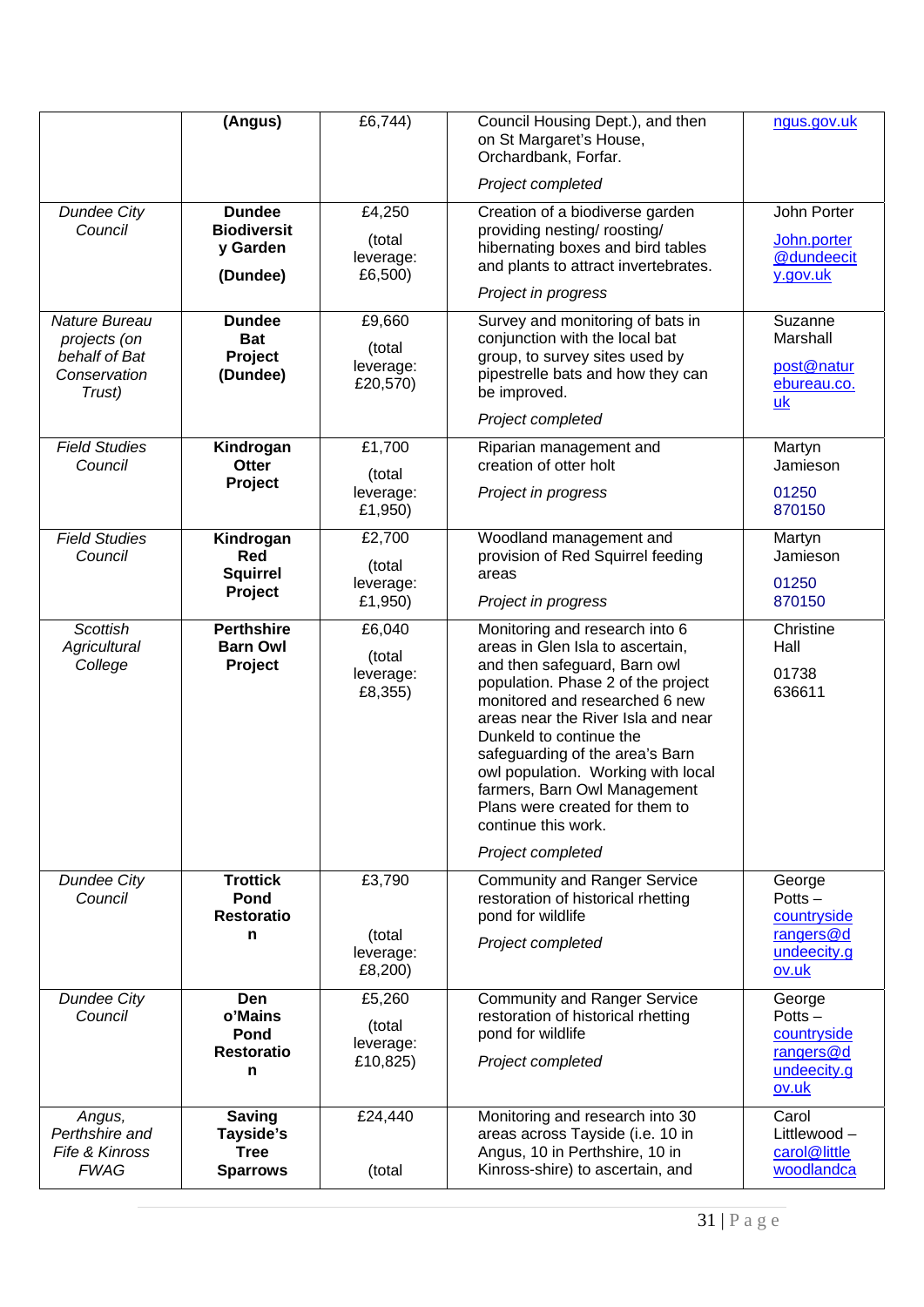|                                                                                                |                                                                                                        | leverage:<br>£29,067)                       | then safeguard, Tree sparrow<br>populations.                                                                                                                                                                                                                                                                                                                                                                                                      | re.co.uk                                                       |
|------------------------------------------------------------------------------------------------|--------------------------------------------------------------------------------------------------------|---------------------------------------------|---------------------------------------------------------------------------------------------------------------------------------------------------------------------------------------------------------------------------------------------------------------------------------------------------------------------------------------------------------------------------------------------------------------------------------------------------|----------------------------------------------------------------|
|                                                                                                |                                                                                                        |                                             | Project in progress                                                                                                                                                                                                                                                                                                                                                                                                                               |                                                                |
| <b>Scottish</b><br>Agricultural<br>College                                                     | Highland<br><b>Perthshire</b><br><b>Calcareou</b><br>s<br>Grassland<br>Project<br>(Perth &<br>Kinross) | £15,778<br>(total<br>leverage:<br>£22,764)  | Feasibility study into suitable<br>areas (Highland Perthshire) for<br>demonstration sites and specific<br>grassland management for<br>invertebrates (inc. Mason bee).<br>Project in progress                                                                                                                                                                                                                                                      | Christine<br>Hall<br>01738<br>636611                           |
| Angus FWAG<br>(working with<br>Angus Council)                                                  | <b>The Linnet</b><br>Link<br>(Angus)                                                                   | £13,530<br>(total<br>leverage:<br>£15,280)  | Provision of 11,250 new native<br>shrub plantings along A92 cycle<br>track to enhance the linnet<br>population.<br>Project in progress                                                                                                                                                                                                                                                                                                            | Carol<br>Littlewood-<br>carol@little<br>woodlandca<br>re.co.uk |
| <b>Perthshire FWAG</b><br>(working with<br>SEPA, SNH,<br>Blairgowrie<br>Angling Club)          | <b>Fingask and</b><br><b>White Lochs</b><br><b>Recovery</b><br>Project<br>(Perth &<br>Kinross)         | £2,848<br>(total leverage:<br>£10,300)      | The project undertook a catchment<br>approach to tackle water quality issues.<br>It involved local residents, farmers,<br>anglers<br>and<br>golf<br>club<br>members.<br>Separate funding from the SITA TBAF<br>Promotions<br>Fund<br>paid<br>for<br>250<br>educational tea-towels ("Make the Link<br>with your Sink") which were distributed<br>locally to septic tank owners, the anglers<br>club, schools and golf club.<br>Project in progress | Richard Lockett-<br>lockett@agri-<br>environmental.co.<br>uk   |
| <b>Scottish</b><br><b>Wildlife Trust</b>                                                       | <b>Tummel Shingle</b><br><b>Islands Project</b><br>(Perth &<br>Kinross)                                | £15,000<br>(total<br>leverage:<br>£16,110)  | A three year project to remove non-<br>native Japanese Knotweed and<br>Himalayan Balsam. This will safeguard<br>one of the rarest habitats in the UK with<br>over 380 plants recorded on the<br>Reserve (Priority species include<br>Common Tern and Ringed Plover).<br>Common Rock Rose also hosts the rare<br>Northern Brown Argus butterfly.<br>Project in progress                                                                            | Stephen<br>Gardener<br>sgardner@<br>swt.org.uk                 |
| <b>Scottish</b><br>Agricultural<br>College<br>(working with<br><b>Field Studies</b><br>Centre) | <b>The Highland</b><br><b>Perthshire</b><br><b>Water Vole</b><br>Project<br>(Perth &<br>Kinross)       | £3,576<br>(total<br>leverage -<br>£14,974)  | A pilot project centred on the Kindrogan<br>Field Studies Centre and involving staff<br>and volunteers in monitoring four sites<br>to identify areas used by Water voles.<br>Habitat enhancement will include the<br>safeguarding or creation of riparian<br>strips, stock exclusion and control of<br>non-native invasive species.<br>Project in progress                                                                                        | Christine<br>Hall<br>01738<br>636611                           |
| <b>Scottish</b><br><b>Wildlife Trust</b>                                                       | <b>Seaton Cliffs:</b><br><b>Maritime Cliffs</b><br><b>Communities</b><br><b>Enhancement</b><br>(Angus) | £11,880<br>(total<br>leverage -<br>£19,840) | Restoration over two years (by removal<br>of non-native invasive plants) is<br>encouraging the spread of Kidney vetch,<br>the food plant of the Small blue butterfly,<br>a UK Species of Conservation Concern<br>and Britain's smallest butterfly.<br>Project in progress                                                                                                                                                                         | Stephen<br>Gardener<br>sgardner@<br>swt.org.uk                 |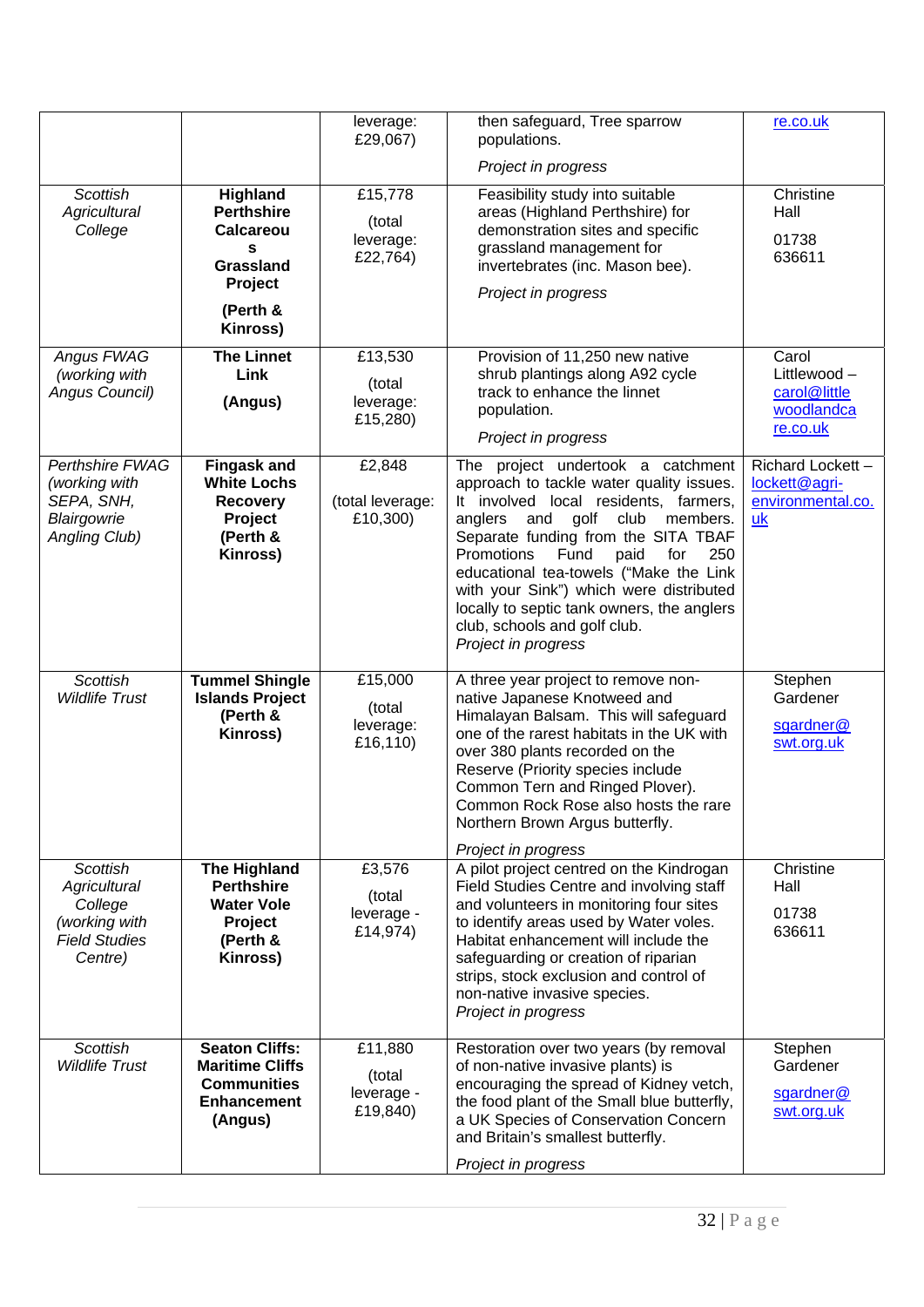| <b>Scottish</b><br><b>Wildlife Trust</b>                                                    | <b>Osprey</b><br><b>Protection</b><br>Officers, Loch<br>of the Lowes<br>(Perth &<br>Kinross)       | £13,998<br>(100%<br>funding)                           | A three year project to enable Osprey<br>Protection Officers to offer a 24-hour,<br>7-days a week surveillance operation<br>during the 8 weeks of sensitive<br>breeding time. Payment of night-<br>time Protection Officers enabled<br>volunteers to commit to day-time<br>shifts only.<br>Project in progress | Stephen<br>Gardener<br>sgardner@<br>swt.org.uk            |
|---------------------------------------------------------------------------------------------|----------------------------------------------------------------------------------------------------|--------------------------------------------------------|----------------------------------------------------------------------------------------------------------------------------------------------------------------------------------------------------------------------------------------------------------------------------------------------------------------|-----------------------------------------------------------|
| <b>Murton Trust</b><br>(and Forfar<br>Academy)                                              | <b>Sand Martin</b><br><b>Wall Extension</b><br>(Angus)                                             | £952<br>(total<br>leverage -<br>£3,017)                | Extension of an existing sand<br>martin wall to safeguard<br>population of sand martins.<br>Project completed                                                                                                                                                                                                  | Al Borland<br>murtontrust<br>@btconnect<br>.com           |
| <b>Murton Trust</b><br>(and Forfar<br>Academy)                                              | <b>Murton</b><br><b>Grey Partridge</b><br><b>Breeding</b><br>Programme<br>(Angus)                  | £15,760<br>(total<br>leverage -<br>£27,735)            | A new breeding programme for Grey<br>Partridges to provide a suitable wildlife<br>corridor for the birds to access different<br>areas of the nature reserve (and<br>beyond), and to ultimately use as<br>nesting areas.<br>Project in progress                                                                 | Al Borland<br>murtontrust<br>@btconnect<br>.com           |
| <b>Murton Trust</b><br>(and Forfar<br>Academy)                                              | <b>Little Ringed</b><br><b>Plover Habitat</b><br><b>Enhancement</b><br>(Angus)                     | £6,277<br>(total<br>leverage -<br>£16,623)             | Improving habitat for Little Ringed<br><b>Plovers</b><br>Project in progress                                                                                                                                                                                                                                   | Al Borland<br>murtontrust<br>@btconnect<br>.com           |
| <b>RSPB</b>                                                                                 | Floodplain<br><b>Grazing Marsh</b><br><b>Project (Vane</b><br>Farm)<br>(Perth &<br>Kinross)        | £28,000<br>(total<br>leverage:<br>£42,834)             | Biodiversity enhancement project<br>Project in progress                                                                                                                                                                                                                                                        | Gregg<br>Wilkie<br>Gregg.wilki<br>e@rspb.org<br>.uk       |
| Perth &<br><b>Kinross</b><br>Council<br>(working with<br>Coupar Angus<br>Primary<br>School) | Project<br><b>Bumblebee</b><br>(Perth &<br>Kinross)                                                | £8,006<br>(total<br>leverage:<br>£18,006)              | Creation of a species-rich meadow in<br>the centre of Larghan Park for the local<br>community<br>Project completed                                                                                                                                                                                             | Mike<br>Messenger<br><b>MMesseng</b><br>er@pkc.gov<br>.uk |
| <b>Scottish</b><br><b>Wildlife Trust</b>                                                    | <b>Balnaguard</b><br><b>Glen Juniper</b><br>Regeneration<br>Project<br>(Perth &<br><b>Kinross)</b> | £8,800<br>(total<br>leverage:<br>£13,466)              | Eradication of bracken and other<br>invasive species to enable the<br>safeguarding of existing Juniper.<br>Project in progress                                                                                                                                                                                 | sgardner@<br>swt.org.uk                                   |
| <b>Scottish</b><br><b>Wildlife Trust</b>                                                    | <b>Northern Hay</b><br><b>Meadow</b><br><b>Management</b><br>(Perth &<br>Kinross)                  | $\overline{£5,}640$<br>(total<br>leverage:<br>£11,910) | A rare example of an upland hay<br>meadow rich in biodiversity - correct<br>management will safeguard this.<br>Project in progress                                                                                                                                                                             | sgardner@<br>swt.org.uk                                   |
| <b>Scottish</b><br><b>Wildlife Trust</b>                                                    | <b>Calcareous</b><br><b>Grassland</b><br>Improvement<br>(Perth &                                   | £9,400<br>(total<br>leverage:                          | Vigorous control of bracken and<br>blackthorn on the site will safeguard this<br>rare UK habitat.<br>Project in progress                                                                                                                                                                                       | sgardner@<br>swt.org.uk                                   |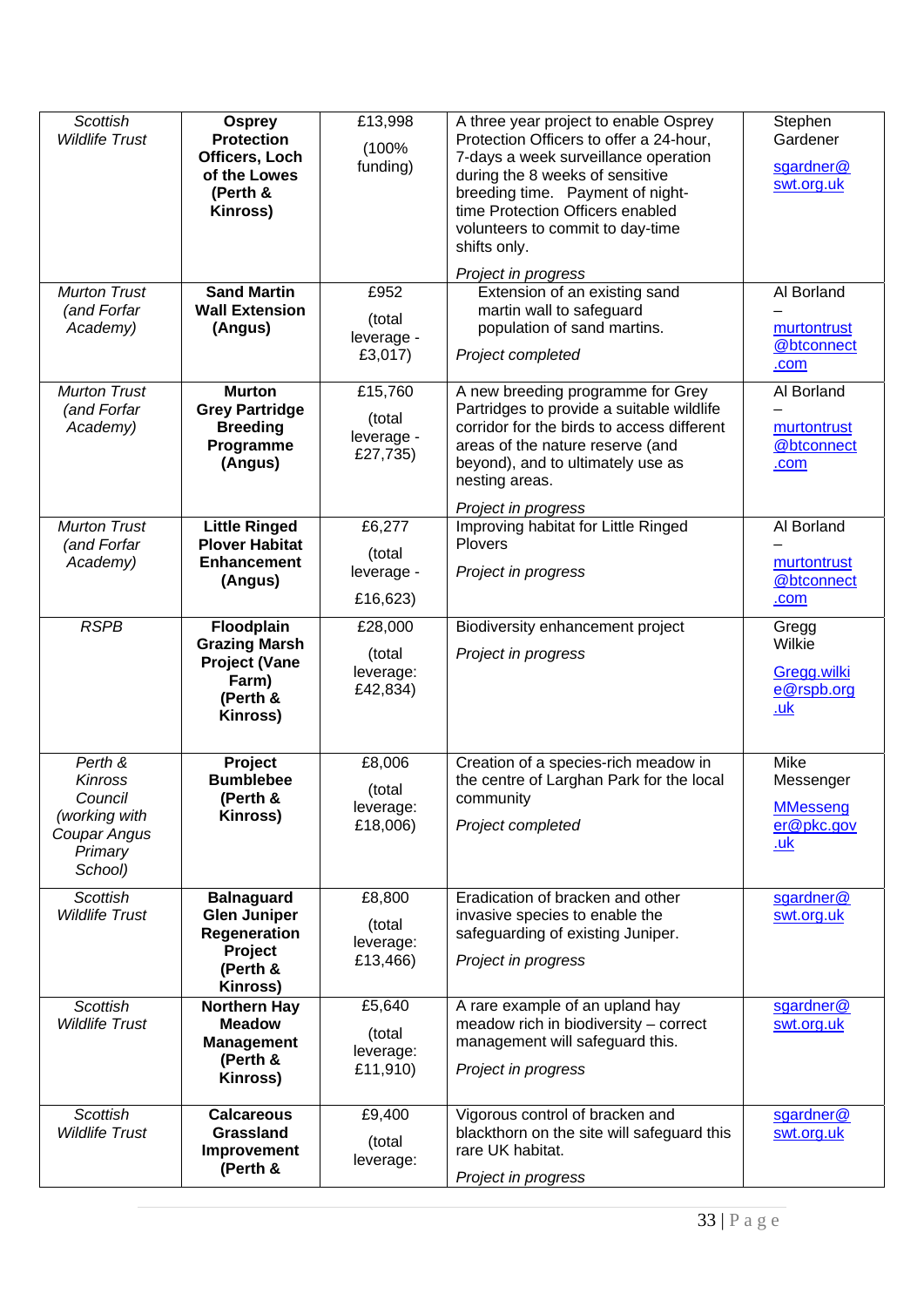|                                                                                               | Kinross)                                                                                        | £19,670)                                   |                                                                                                                                                                                                    |                                                         |
|-----------------------------------------------------------------------------------------------|-------------------------------------------------------------------------------------------------|--------------------------------------------|----------------------------------------------------------------------------------------------------------------------------------------------------------------------------------------------------|---------------------------------------------------------|
| Tay<br>Foundation                                                                             | <b>Tay District</b><br><b>Invasive Plant</b><br>Control<br>(Perth &<br>Kinross)                 | £3,000<br>(total<br>leverage:<br>34,500)   | Control and removal of Japanese<br>knotweed and Giant Hogweed from key<br>sites along the Tay.<br>Project in progress                                                                              | t.b.c.                                                  |
| Auchterarder<br><b>Golf Club</b>                                                              | Auchterarder<br><b>Pond Project</b><br>(Perth &<br>Kinross)                                     | £800<br>(total<br>leverage:<br>£1,000)     | Management of vegetation in pond and<br>creation of new adjoining pond near a<br>right of way for the community.<br>Project completed                                                              | Elspeth.cou<br>tts@tiscali.c<br>$0.$ uk                 |
| Auchterarder<br><b>Golf Club</b>                                                              | Lowland<br><b>Heathland</b><br><b>Mosaic</b><br><b>Enhancement</b><br>(Perth &<br>Kinross)      | £2,040<br>(total<br>leverage:<br>£3,600)   | Expansion and enhancement of the<br>mosaic heathland and acid grassland.<br>Project completed                                                                                                      | Elspeth.cou<br>tts@tiscali.c<br>o.uk                    |
| Auchterarder<br><b>Golf Club</b>                                                              | Auchterarder<br><b>Red Squirrel</b><br>Project<br>(Perth &<br>Kinross)                          | £2,440<br>(total<br>leverage:<br>£3,050)   | Provision of feeding stations for Red<br>Squirrels and the removal of<br>inappropriate trees.<br>Project completed                                                                                 | Elspeth.cou<br>tts@tiscali.c<br>o.uk                    |
| Perth &<br>Kinross<br>Countryside<br>Trust (working<br>with Inchture<br>Primary<br>School)    | <b>Inchture</b><br><b>Redwood</b><br><b>Ponds</b><br>(Perth &<br>Kinross)                       | £8,000<br>(total<br>leverage:<br>£34,000)  | A management project to safeguard the<br>unique avenue of giant Redwood trees<br>and enhance the adjoining pond.<br>Project in progress                                                            | PMcLennan<br><b>PMcLennan</b><br>@pkc.gov.u<br><u>k</u> |
| <b>Scottish Native</b><br>Woods                                                               | Highland<br><b>Perthshire</b><br>Aspen<br><b>Restoration</b><br>Project<br>(Perth &<br>Kinross) | £20,250<br>(total<br>leverage:<br>£33,500) | A restoration and survey project to<br>widen the original Cairngorms Aspen<br>project.<br>Project in progress                                                                                      | Victor.clem<br>ents@scotti<br>shnativewo<br>ods.org.uk  |
| <b>Scottish</b><br><b>Wildlife Trust</b>                                                      | <b>Montrose Basin</b><br><b>Wetland Project</b><br>(Angus)                                      | £7,102<br>(total<br>leverage:<br>£17,302)  | Grassland management at Montrose<br>Basin Nature Reserve.<br>Project in progress                                                                                                                   | sgardner@<br>swt.org.uk                                 |
| Bat<br>Conservation<br>Trust (working<br>with Perth &<br><b>Kinross</b><br>Ranger<br>Service) | <b>Perth City Bat</b><br>Project<br>(Perth &<br>Kinross)                                        | £9,515<br>(total<br>leverage:<br>£22,094)  | Following on from the success of the<br>Dundee City Bat Project, another<br>community-based survey project to<br>check which bats are present<br>throughout the urban area.<br>Project in progress | <b>AYoungma</b><br>n@bats.org<br><u>.uk</u>             |
| <b>Scottish</b><br><b>Wildlife Trust</b>                                                      | <b>Saving</b><br><b>Scotland's Red</b>                                                          | £10,000<br>(total                          | A two year project to provide Grey<br>Squirrel Control Officers in Tayside as                                                                                                                      | Ken Neil<br>Redsquirrel.                                |